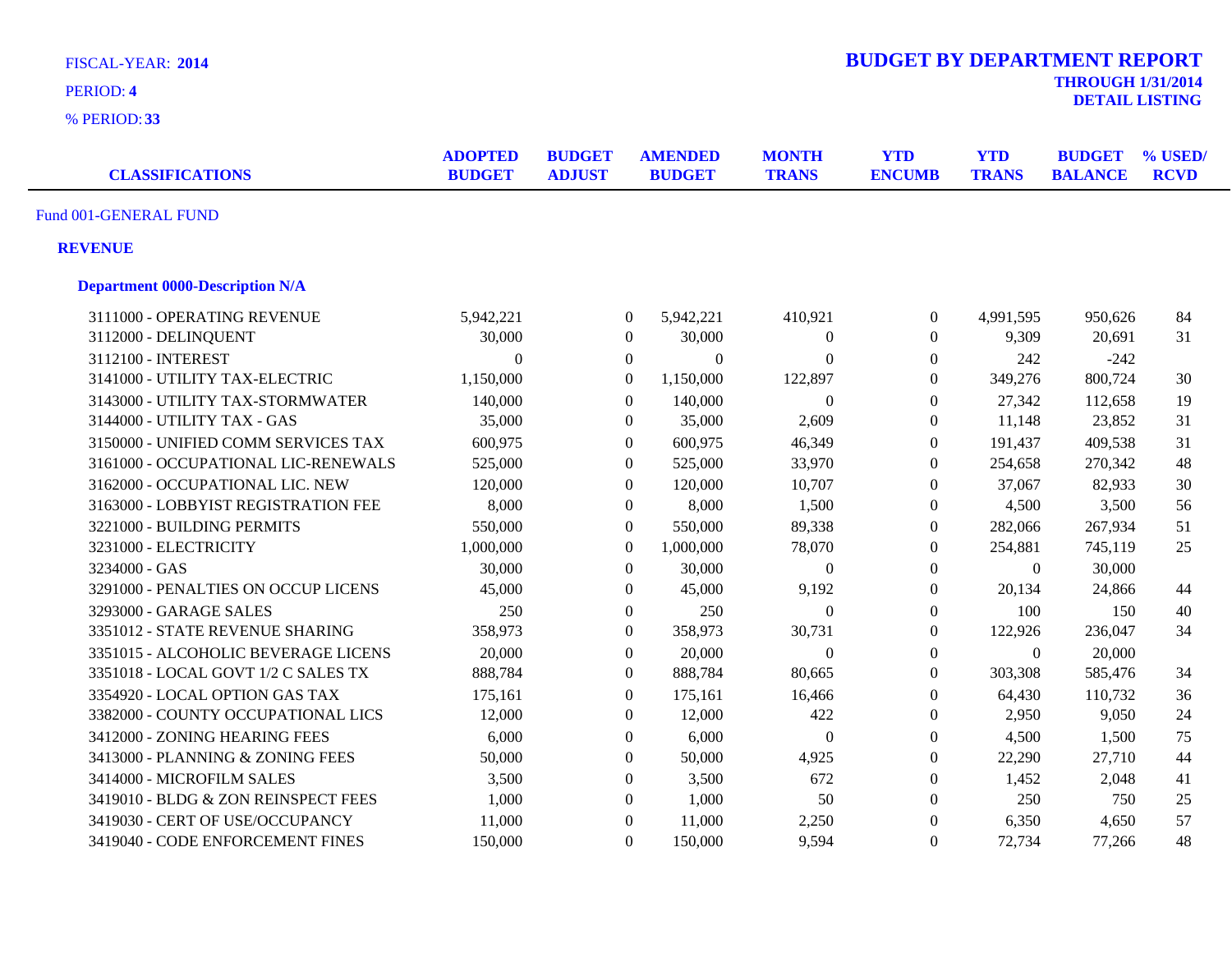**33** % PERIOD:

| <b>CLASSIFICATIONS</b>              | <b>ADOPTED</b><br><b>BUDGET</b> | <b>BUDGET</b><br><b>ADJUST</b> | <b>AMENDED</b><br><b>BUDGET</b> | <b>MONTH</b><br><b>TRANS</b> | <b>YTD</b><br><b>ENCUMB</b> | <b>YTD</b><br><b>TRANS</b> | <b>BUDGET</b><br><b>BALANCE</b> | % USED/<br><b>RCVD</b> |
|-------------------------------------|---------------------------------|--------------------------------|---------------------------------|------------------------------|-----------------------------|----------------------------|---------------------------------|------------------------|
| 3419051 - FINGERPRNT&PASSPRT PROCES | 6,000                           | $\overline{0}$                 | 6,000                           | 735                          | $\overline{0}$              | 1,950                      | 4,050                           | $\overline{32}$        |
| 3421010 - POLICE SERVICES           | 32,000                          | $\theta$                       | 32,000                          | 5,339                        | $\overline{0}$              | 18,288                     | 13,712                          | 57                     |
| 3421021 - TOWING ADMIN FEE          | 4,000                           | $\Omega$                       | 4.000                           | 390                          | $\Omega$                    | 865                        | 3,135                           | 21                     |
| 3421025 - SCHL CRSNG GRDS- CTY REIM | 25,000                          | $\Omega$                       | 25,000                          | 4,894                        | $\Omega$                    | 5,175                      | 19,825                          | 20                     |
| 3434100 - SOLID WASTE CHARGES       | 20,000                          | $\theta$                       | 20,000                          | 130                          | $\overline{0}$              | 2,223                      | 17,777                          | 11                     |
| 3434200 - PRIVATE HAULERS PERMIT FE | 510,000                         | $\Omega$                       | 510,000                         | 41,385                       | $\Omega$                    | 166,800                    | 343,200                         | 32                     |
| 3445100 - PARKING PERMITS           | 50,000                          | $\theta$                       | 50,000                          | 7,094                        | $\Omega$                    | 33,495                     | 16,505                          | 66                     |
| 3445200 - PARKING METERS FRANCHISE  | 2,320,000                       | $\overline{0}$                 | 2,320,000                       | 171,215                      | $\Omega$                    | 694,173                    | 1.625.827                       | 29                     |
| 3445210 - VALET PARKING             | 80,000                          | $\overline{0}$                 | 80,000                          | 6,710                        | $\overline{0}$              | 26,040                     | 53,960                          | 32                     |
| 3445220 - PARKING FUND REVENUE      | 25,000                          | $\Omega$                       | 25,000                          | $\Omega$                     | $\Omega$                    | $\Omega$                   | 25,000                          |                        |
| 3445300 - PARKING VIOLATIONS        | 624,000                         | $\Omega$                       | 624,000                         | 49,938                       | $\Omega$                    | 106,322                    | 517,678                         | 17                     |
| 3445400 - PARKING METER CASH KEY    | $\theta$                        | $\boldsymbol{0}$               | $\overline{0}$                  | $\boldsymbol{0}$             | $\overline{0}$              | $\overline{0}$             | $\overline{0}$                  |                        |
| 3472620 - TENNIS COURT FEES         | 22,000                          | $\Omega$                       | 22,000                          | 3,900                        | $\Omega$                    | 5,850                      | 16,150                          | 26                     |
| 3472630 - RECREATION FEES           | 125,000                         | $\Omega$                       | 125,000                         | 37,439                       | $\Omega$                    | 97,454                     | 27,546                          | 77                     |
| 3472631 - MULTIPURPOSE CNTR-RENTAL  | 40,000                          | $\Omega$                       | 40,000                          | 2,480                        | $\Omega$                    | 9,095                      | 30,905                          | 22                     |
| 3472632 - MULTIPRPOSE CNTR-MEMBSHIP | 26,000                          | $\theta$                       | 26,000                          | 2,355                        | $\overline{0}$              | 8,545                      | 17,455                          | 32                     |
| 3472650 - S MIAMI PARK - RENTAL     | 500                             | $\theta$                       | 500                             | $\boldsymbol{0}$             | $\overline{0}$              | 150                        | 350                             | 30                     |
| 3472660 - CONCESSION STANDS         | 5,000                           | $\Omega$                       | 5,000                           | 50                           | $\Omega$                    | 400                        | 4,600                           | 8                      |
| 3511200 - METRO COURT FINES         | 105,000                         | $\Omega$                       | 105,000                         | 5,071                        | $\Omega$                    | 10,686                     | 94,314                          | 10                     |
| 3541000 - BURGLAR ALARM FINES       | 35,000                          | $\mathbf{0}$                   | 35,000                          | 2,825                        | $\overline{0}$              | 9,275                      | 25,725                          | 26                     |
| 3541050 - ALARM REGISTRATION CHG    | 46,000                          | $\theta$                       | 46,000                          | 950                          | $\overline{0}$              | 7,925                      | 38,075                          | 17                     |
| 3612000 - INTEREST INCOME           | 87,204                          | $\Omega$                       | 87,204                          | 8,519                        | $\Omega$                    | 27,447                     | 59.757                          | 31                     |
| 3614000 - DIVIDENDS INCOME          | 1,400                           | $\Omega$                       | 1,400                           | 1,094                        | $\Omega$                    | 1,094                      | 306                             | 78                     |
| 3621100 - PARKING GARAGE RENT       | 75,996                          | $\theta$                       | 75,996                          | 6,333                        | $\overline{0}$              | 25,332                     | 50,664                          | 33                     |
| 3622000 - FASCELL PARK              | 30,000                          | $\theta$                       | 30,000                          | 3,600                        | $\overline{0}$              | 9,650                      | 20,350                          | 32                     |
| 3623000 - BUS BENCH ADS             | 14,500                          | $\Omega$                       | 14,500                          | $\overline{0}$               | $\overline{0}$              | $\theta$                   | 14,500                          |                        |
| 3625000 - RENT C.A.A.               | 27,000                          | $\Omega$                       | 27,000                          | $\Omega$                     | $\Omega$                    | $\Omega$                   | 27,000                          |                        |
| 3627500 - SOUTH MIAMI MIDDLE SCHOOL | 20,000                          | $\Omega$                       | 20,000                          | 20,868                       | 0                           | 20,868                     | $-868$                          | 104                    |
| 3629000 - PALMER PARK RENTALS       | 30,000                          | $\Omega$                       | 30,000                          | 700                          | $\overline{0}$              | 9,950                      | 20,050                          | 33                     |
| 3669000 - HOSPITAL LANDSCAPE REVENU | 7,634                           | $\Omega$                       | 7,634                           | $\Omega$                     | $\Omega$                    | 7,634                      | $\overline{0}$                  | 100                    |
| 3669100 - PARKS                     | $\Omega$                        | $\Omega$                       | $\overline{0}$                  | 3,100                        | $\Omega$                    | 13,052                     | $-13,052$                       |                        |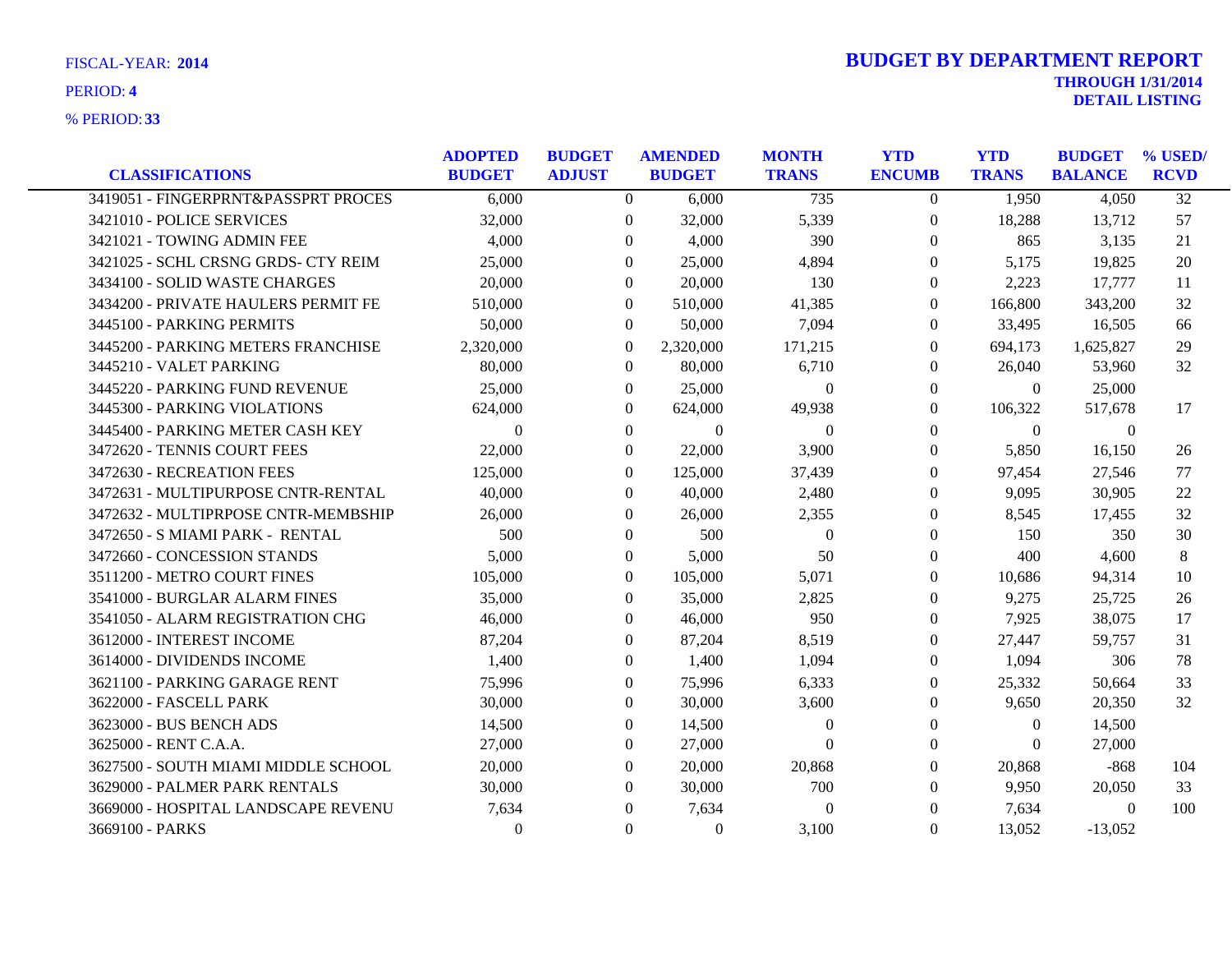**33** % PERIOD:

| <b>CLASSIFICATIONS</b>                             | <b>ADOPTED</b><br><b>BUDGET</b> | <b>BUDGET</b><br><b>ADJUST</b> | <b>AMENDED</b><br><b>BUDGET</b> | <b>MONTH</b><br><b>TRANS</b> | <b>YTD</b><br><b>ENCUMB</b> | <b>YTD</b><br><b>TRANS</b> | <b>BUDGET</b><br><b>BALANCE</b> | % USED/<br><b>RCVD</b> |
|----------------------------------------------------|---------------------------------|--------------------------------|---------------------------------|------------------------------|-----------------------------|----------------------------|---------------------------------|------------------------|
| 3695000 - REIMB WORKERS COMP.                      | $\Omega$                        | $\Omega$                       | $\Omega$                        | $\boldsymbol{0}$             | $\Omega$                    | $\theta$                   | $\Omega$                        |                        |
| 3695400 - REIMBSMNT-PUB WORKS LABOR                | $\theta$                        | $\boldsymbol{0}$               | $\theta$                        | $\boldsymbol{0}$             | $\boldsymbol{0}$            | 4,092                      | $-4,092$                        |                        |
| 3699201 - MISC. OTHERS                             | 170,000                         | $\theta$                       | 170,000                         | 6,023                        | $\Omega$                    | 112,333                    | 57,667                          | 66                     |
| 3699225 - SUNSET DR MTCE-FDOT REIMB                | 3,952                           | $\overline{0}$                 | 3,952                           | $\mathbf{0}$                 | $\Omega$                    | 995                        | 2,957                           | 25                     |
| 3699250 - INSURANCE CLAIMS RECOVERY                | $\Omega$                        | $\Omega$                       | $\Omega$                        | $\Omega$                     | $\Omega$                    | 9,064                      | $-9,064$                        |                        |
| 3699501 - SECTION 185 STATE CONTRIB                | 85,000                          | $\overline{0}$                 | 85,000                          | $\Omega$                     | $\Omega$                    | $\theta$                   | 85,000                          |                        |
| 3811000 - CONTRIB. FROM OTHER FUNDS                | 25,000                          | $\theta$                       | 25,000                          | 25,000                       | $\Omega$                    | 25,000                     | $\Omega$                        | 100                    |
| 3811500 - TRANSFER WATER/SEWER FUND                | 250,000                         | $\overline{0}$                 | 250,000                         | 250,000                      | $\Omega$                    | 250,000                    | $\Omega$                        | 100                    |
| 3811700 - TRANSFER FROM CRA                        | 83,173                          | $\overline{0}$                 | 83,173                          | 33,173                       | $\overline{0}$              | 33,173                     | 50,000                          | 39                     |
| Department 0000-Description N/A TOTAL              | 16,864,223                      | $\overline{0}$                 | 16,864,223                      | 1,652,638                    | $\Omega$                    | 8,789,340                  | 8,074,884                       | 52                     |
| <b>REVENUE TOTAL</b>                               | 16,864,223                      | 0                              | 16,864,223                      | 1,652,638                    | $\bf{0}$                    | 8,789,340                  | 8,074,884                       | 52                     |
| <b>EXPENSE</b>                                     |                                 |                                |                                 |                              |                             |                            |                                 |                        |
| <b>Department 1100-MAYOR &amp; CITY COMMISSION</b> |                                 |                                |                                 |                              |                             |                            |                                 |                        |
| 5111110 - EXECUTIVE SALARIES                       | 62,000                          | $\overline{0}$                 | 62,000                          | 5,167                        | $\overline{0}$              | 20,667                     | 41,333                          | 33                     |
| 5112110 - F.I.C.A.                                 | 4,743                           | $\overline{0}$                 | 4,743                           | 395                          | $\Omega$                    | 1,613                      | 3,130                           | 34                     |
| 5112410 - WORKERS' COMPENSATION                    | 186                             | $\theta$                       | 186                             | $\Omega$                     | $\Omega$                    | 62                         | 124                             | 33                     |
| 5114010 - MAYOR'S EXPENSE                          | 2,000                           | $\mathbf{0}$                   | 2,000                           | 426                          | $\Omega$                    | 1,186                      | 814                             | 59                     |
| 5114020 - COMMISSIONER'S EXP -ONE                  | 1,500                           | $\theta$                       | 1,500                           | $\Omega$                     | $\Omega$                    | $\Omega$                   | 1,500                           |                        |
| 5114030 - COMMISSIONER'S EXP-FOUR                  | 1,500                           | $\theta$                       | 1,500                           | 116                          | $\Omega$                    | 441                        | 1,059                           | 29                     |
| 5114040 - COMMISSIONER'S EXP-THREE                 | 1,500                           | $\Omega$                       | 1,500                           | $\Omega$                     | $\Omega$                    | $\theta$                   | 1,500                           |                        |
| 5114050 - COMMISSIONER'S EXP TWO                   | 1,500                           | $\mathbf{0}$                   | 1,500                           | $\overline{0}$               | $\Omega$                    | $\mathbf{0}$               | 1,500                           |                        |
| 5114060 - AUTO ALLOWANCE                           | 500                             | $\overline{0}$                 | 500                             | 42                           | $\Omega$                    | 167                        | 333                             | 33                     |
| 5114071 - MAYOR                                    | 1,200                           | $\theta$                       | 1,200                           | 1,008                        | $\Omega$                    | 1,008                      | 192                             | 84                     |
| 5114072 - COMM. ONE                                | 1,200                           | $\boldsymbol{0}$               | 1,200                           | $\boldsymbol{0}$             | $\Omega$                    | $\boldsymbol{0}$           | 1,200                           |                        |
| 5114073 - COMM. TWO                                | 1,200                           | $\overline{0}$                 | 1,200                           | $\mathbf{0}$                 | $\theta$                    | $\Omega$                   | 1,200                           |                        |
| 5114074 - COMM. THREE                              | 1,200                           | $\theta$                       | 1,200                           | $\mathbf{0}$                 | $\Omega$                    | $\theta$                   | 1,200                           |                        |
| 5114075 - COMM. FOUR                               | 1,200                           | $\Omega$                       | 1,200                           | 370                          |                             | 410                        | 790                             | 34                     |
| 5114120 - TELEPHONE SERVICE                        | 5,000                           | $\Omega$                       | 5,000                           | 417                          | $\Omega$                    | 1,666                      | 3,334                           | 33                     |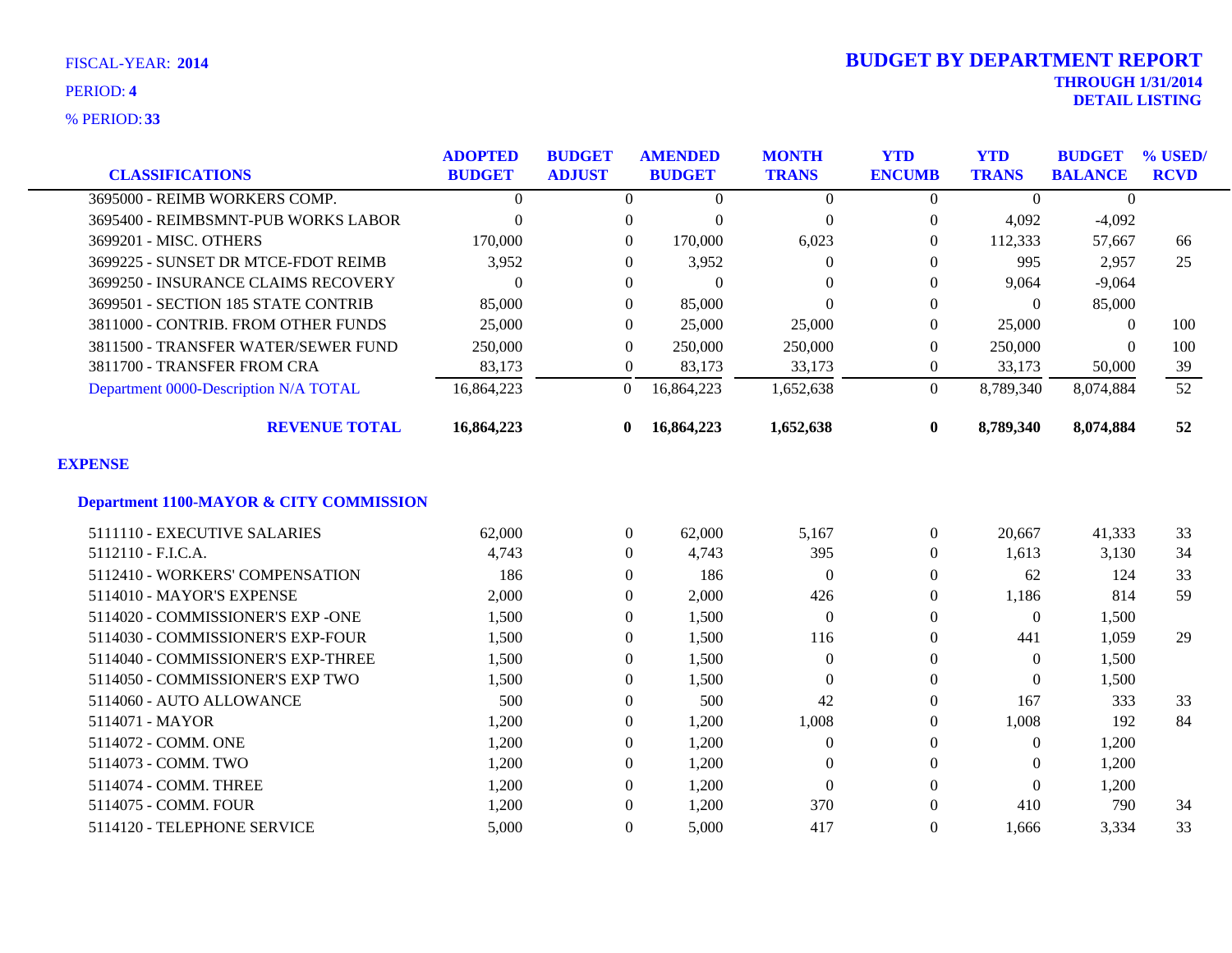| <b>CLASSIFICATIONS</b>                  | <b>ADOPTED</b><br><b>BUDGET</b> | <b>BUDGET</b><br><b>ADJUST</b> |                  | <b>AMENDED</b><br><b>BUDGET</b> | <b>MONTH</b><br><b>TRANS</b> | <b>YTD</b><br><b>ENCUMB</b> | <b>YTD</b><br><b>TRANS</b> | <b>BUDGET</b><br><b>BALANCE</b> | % USED/<br><b>RCVD</b> |
|-----------------------------------------|---------------------------------|--------------------------------|------------------|---------------------------------|------------------------------|-----------------------------|----------------------------|---------------------------------|------------------------|
| 5114830 - KEYS AND FLOWERS              | 750                             |                                | $\mathbf{0}$     | 750                             | $\Omega$                     | $\theta$                    | $\Omega$                   | 750                             |                        |
| 5115210 - SUPPLIES                      | 1,750                           |                                | $\boldsymbol{0}$ | 1,750                           | 109                          | $\boldsymbol{0}$            | 234                        | 1,516                           | 13                     |
| 5115410 - MEMBER. & SUBSCRIPTIONS       | 3,900                           |                                | $\boldsymbol{0}$ | 3,900                           | $\mathbf{0}$                 | $\boldsymbol{0}$            | 1,496                      | 2,404                           | 38                     |
| Department 1100-MAYOR & CITY COMMISSION | 92,829                          |                                | $\overline{0}$   | 92,829                          | 8,050                        | $\overline{0}$              | 28,950                     | 63,879                          | 31                     |
| <b>Department 1200-CITY CLERK</b>       |                                 |                                |                  |                                 |                              |                             |                            |                                 |                        |
| 5121210 - REGULAR                       | 184,267                         |                                | $\boldsymbol{0}$ | 184,267                         | 11,325                       | $\boldsymbol{0}$            | 45,694                     | 138,573                         | 24                     |
| 5122110 - F.I.C.A.                      | 14,096                          |                                | $\boldsymbol{0}$ | 14,096                          | 889                          | $\overline{0}$              | 3,589                      | 10,507                          | 25                     |
| 5122210 - PENSION PLAN-CONTRIBUTION     | 26,534                          |                                | $\Omega$         | 26,534                          | 8,137                        | $\theta$                    | 8,137                      | 18,397                          | 30                     |
| 5122310 - GROUP HEALTH INSURANCE        | 19,655                          |                                | $\Omega$         | 19,655                          | 1,021                        | $\Omega$                    | 3,062                      | 16,593                          | 15                     |
| 5122410 - WORKERS' COMPENSATION         | 553                             |                                | $\boldsymbol{0}$ | 553                             | $\theta$                     | $\boldsymbol{0}$            | 183                        | 370                             | 33                     |
| 5123450 - CONTRACTUAL SERVICES          | 12,600                          |                                | $\boldsymbol{0}$ | 12,600                          | $\theta$                     | 9,450                       | 12,600                     | $\theta$                        | 100                    |
| 5123480 - DIGITIZING                    | 45,000                          |                                | $\theta$         | 45,000                          | $\Omega$                     | $\overline{0}$              | 5,244                      | 39,756                          | 11                     |
| 5124070 - TRAVEL & CONFERENCE           | 11,200                          |                                | $\theta$         | 11,200                          | 1,495                        | $\overline{0}$              | 1,515                      | 9,685                           | 13                     |
| 5124110 - POSTAGE                       | 500                             |                                | $\theta$         | 500                             | $\theta$                     | $\overline{0}$              | 71                         | 429                             | 14                     |
| 5124120 - TELEPHONE SERVICES            | 360                             |                                | $\theta$         | 360                             | 30                           | $\theta$                    | 90                         | 270                             | 25                     |
| 5124632 - INTERNET SERVICES             | 1,431                           |                                | $\boldsymbol{0}$ | 1,431                           | $\theta$                     | $\theta$                    | $\theta$                   | 1,431                           |                        |
| 5124710 - PRINTING MATERIAL-INFRAST     | 1,668                           |                                | $\theta$         | 1,668                           | 173                          | $\Omega$                    | 521                        | 1,147                           | 31                     |
| 5124910 - LEGAL ADS/COMP PLAN ATTON     | 30,000                          |                                | $\theta$         | 30,000                          | 2,052                        | $\overline{0}$              | 6,662                      | 23,338                          | 22                     |
| 5124920 - ELECTIONS                     | 32,818                          |                                | $\boldsymbol{0}$ | 32,818                          | $\Omega$                     | $\overline{0}$              | $\overline{0}$             | 32,818                          |                        |
| 5124950 - CODIFICATIONS                 | 3,700                           |                                | $\boldsymbol{0}$ | 3,700                           | $\Omega$                     | $\overline{0}$              | $\theta$                   | 3,700                           |                        |
| 5125210 - SUPPLIES                      | 980                             |                                | $\theta$         | 980                             | 51                           | $\Omega$                    | 247                        | 733                             | 25                     |
| 5125410 - MEMBER. & SUBSCRIPTIONS       | 650                             |                                | $\boldsymbol{0}$ | 650                             | $\Omega$                     | $\overline{0}$              | 220                        | 430                             | 33                     |
| Department 1200-CITY CLERK TOTAL        | 386,012                         |                                | $\mathbf{0}$     | 386,012                         | 25,173                       | 9,450                       | 87,835                     | 298,177                         | 22                     |
| <b>Department 1310-CITY MANAGER</b>     |                                 |                                |                  |                                 |                              |                             |                            |                                 |                        |
| 5131210 - REGULAR                       | 322,408                         |                                | $\overline{0}$   | 322,408                         | 24,390                       | $\boldsymbol{0}$            | 86,355                     | 236,053                         | 26                     |
| 5131310 - PART-TIME                     | 32,886                          |                                | $\Omega$         | 32,886                          | $\Omega$                     | $\theta$                    | 1,648                      | 31,238                          | 5                      |
| 5132110 - F.I.C.A.                      | 27,180                          |                                | $\theta$         | 27,180                          | 1,972                        | $\overline{0}$              | 7,180                      | 20,000                          | 26                     |
| 5132210 - PENSION PLAN CONTRIBUTION     | 9,500                           |                                | $\theta$         | 9,500                           | 2,913                        | $\theta$                    | 2,913                      | 6,587                           | 30                     |
| 5132220 - DEFERRED COMP CONTRIB.        | 29,209                          |                                | $\Omega$         | 29,209                          | 186                          | $\Omega$                    | 663                        | 28,546                          | 2                      |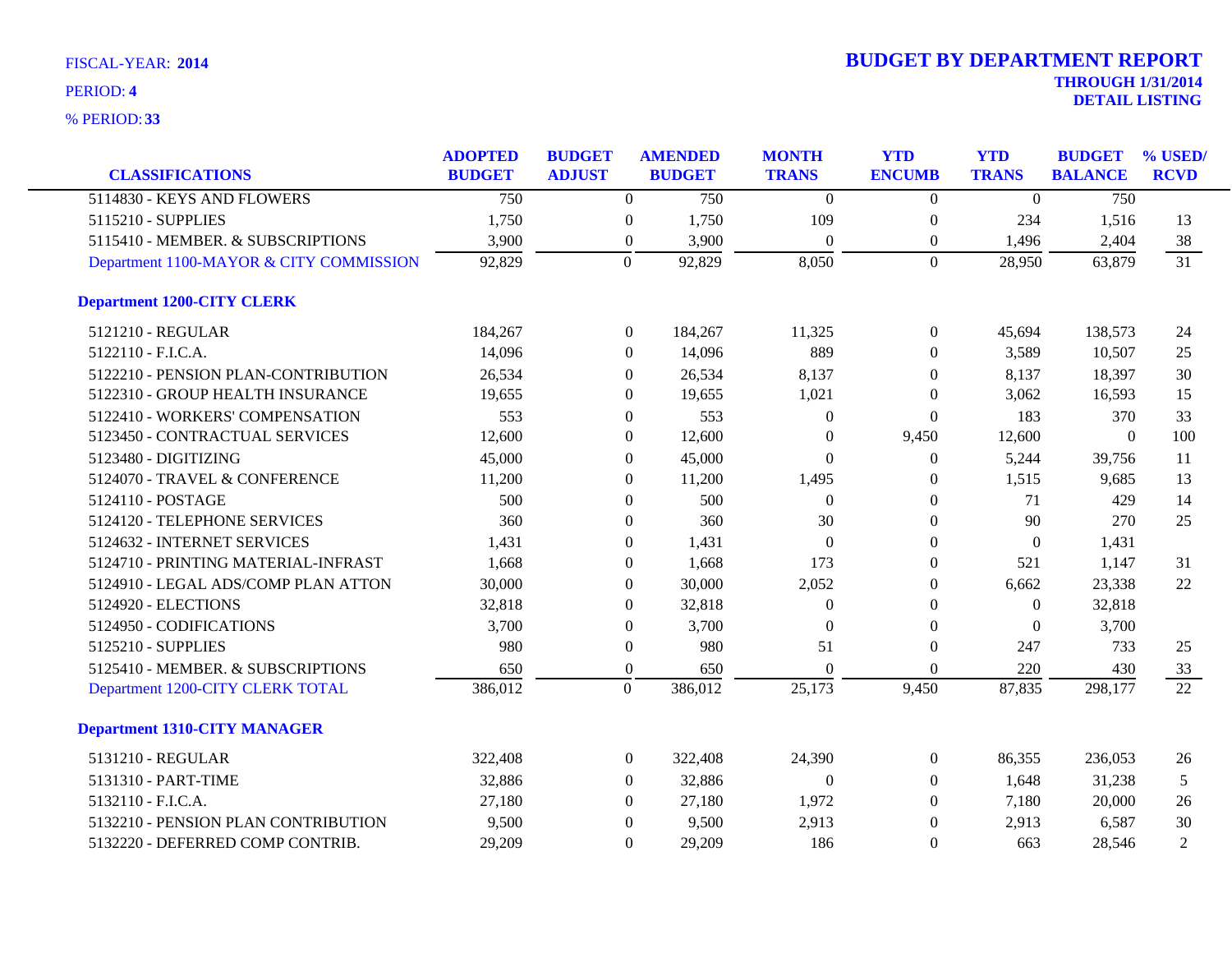| <b>CLASSIFICATIONS</b>                  | <b>ADOPTED</b><br><b>BUDGET</b> | <b>BUDGET</b><br><b>ADJUST</b> | <b>AMENDED</b><br><b>BUDGET</b> | <b>MONTH</b><br><b>TRANS</b> | <b>YTD</b><br><b>ENCUMB</b> | <b>YTD</b><br><b>TRANS</b> | <b>BUDGET</b><br><b>BALANCE</b> | % USED/<br><b>RCVD</b> |
|-----------------------------------------|---------------------------------|--------------------------------|---------------------------------|------------------------------|-----------------------------|----------------------------|---------------------------------|------------------------|
| 5132310 - GROUP HEALTH INSURANCE        | 33,912                          | $\overline{0}$                 | 33,912                          | 2,459                        | $\overline{0}$              | 9,083                      | 24,829                          | 26                     |
|                                         |                                 |                                |                                 |                              |                             |                            |                                 |                        |
| 5132410 - WORKERS' COMPENSATION         | 1,066                           | $\overline{0}$                 | 1,066                           | $\boldsymbol{0}$             | $\boldsymbol{0}$            | 353                        | 713                             | 33                     |
| 5133450 - CONTRACTUAL SERVCS-INFRA      | 144,000                         | $\boldsymbol{0}$               | 144,000                         | 14,000                       | 82,727                      | 95,727                     | 48,273                          | 66                     |
| 5134060 - AUTO ALLOWANCE                | 7,200                           | $\overline{0}$                 | 7,200                           | 600                          | 0                           | 2,400                      | 4,800                           | 33                     |
| 5134065 - CITY MANAGER'S EXPENSE        | 1,000                           | $\overline{0}$                 | 1,000                           | 291                          | 0                           | 393                        | 607                             | 39                     |
| 5134070 - TRAVEL & CONFERENCE           | 1,000                           | $\boldsymbol{0}$               | 1,000                           | $\boldsymbol{0}$             | 0                           | $\boldsymbol{0}$           | 1,000                           |                        |
| 5134080 - EMPLOYEE EDUCATION            | 10,000                          | $\boldsymbol{0}$               | 10,000                          | $\theta$                     | 0                           | $\theta$                   | 10,000                          |                        |
| 5134110 - POSTAGE                       | 1,589                           | $\overline{0}$                 | 1,589                           | $\Omega$                     | 0                           | 227                        | 1,362                           | 14                     |
| 5134120 - TELEPHONE SERVICE             | 3,420                           | $\overline{0}$                 | 3,420                           | 390                          | 0                           | 1,271                      | 2,149                           | 37                     |
| 5134515 - AUTO INSURANCE                | 400                             | $\overline{0}$                 | 400                             | $\boldsymbol{0}$             | 0                           | $\boldsymbol{0}$           | 400                             |                        |
| 5134634 - MAINTENANCE-INTERNET SFTW     | $\overline{0}$                  | $\overline{0}$                 | $\overline{0}$                  | $\theta$                     | 0                           | $\theta$                   | $\theta$                        |                        |
| 5134710 - PRINTING MATERIALS-INFRAS     | 1,668                           | $\overline{0}$                 | 1,668                           | 149                          | $\mathbf{0}$                | 449                        | 1,219                           | 26                     |
| 5135205 - COMPUTER EQUIPMENT            | 2,500                           | $\overline{0}$                 | 2,500                           | $\theta$                     | 1,199                       | 1,691                      | 809                             | 67                     |
| 5135210 - SUPPLIES                      | 2,000                           | $\overline{0}$                 | 2,000                           | 569                          | $\mathbf{0}$                | 1,664                      | 336                             | 83                     |
| 5135230 - FUEL & LUBRICANT              | 1,408                           | $\overline{0}$                 | 1,408                           | 185                          | 0                           | 286                        | 1,122                           | 20                     |
| 5135410 - MEMBER. & SUBSCRIPTIONS       | 2,033                           | 2,000                          | 4,033                           | 1,500                        | 0                           | 2,900                      | 1,133                           | 71                     |
| 5139920 - GENERAL CONTINGENCY           | 130,000                         | $-2,000$                       | 128,000                         | $\theta$                     | $\overline{0}$              | $\overline{0}$             | 128,000                         |                        |
| Department 1310-CITY MANAGER TOTAL      | 764,379                         | $\boldsymbol{0}$               | 764,379                         | 49,604                       | 83,926                      | 215,203                    | 549,176                         | 28                     |
| <b>Department 1320-CENTRAL SERVICES</b> |                                 |                                |                                 |                              |                             |                            |                                 |                        |
| 5131210 - REGULAR                       | 106,338                         | $\overline{0}$                 | 106,338                         | 8,158                        | $\overline{0}$              | 32,834                     | 73,504                          | 30                     |
| 5131310 - PART-TIME                     | $\Omega$                        | $\boldsymbol{0}$               | $\boldsymbol{0}$                | $\theta$                     | 0                           | $\overline{0}$             | $\boldsymbol{0}$                |                        |
| 5131410 - OVERTIME                      | 6,970                           | $\boldsymbol{0}$               | 6,970                           | 216                          | 0                           | 965                        | 6,005                           | 13                     |
| 5132110 - F.I.C.A.                      | 8,668                           | $\overline{0}$                 | 8,668                           | 716                          | 0                           | 2,872                      | 5,796                           | 33                     |
| 5132220 - DEFERRED COMP CONTRIB.        | 7,932                           | $\overline{0}$                 | 7,932                           | 421                          | 0                           | 1,691                      | 6,241                           | 21                     |
| 5132310 - GROUP HEALTH INSURANCE        | 13,103                          | $\boldsymbol{0}$               | 13,103                          | 1,021                        | 0                           | 4,050                      | 9,053                           | 30                     |
| 5132410 - WORKERS' COMPENSATION         | 340                             | $\overline{0}$                 | 340                             | $\boldsymbol{0}$             | $\overline{0}$              | 113                        | 227                             | 33                     |
| 5133450 - CONTRACTUAL SERVCS-INFRA      | 6,000                           | $\boldsymbol{0}$               | 6,000                           | 2,800                        | 2,800                       | 5,600                      | 400                             | 93                     |
| 5134110 - POSTAGE                       | 3,000                           | $\overline{0}$                 | 3,000                           | 99                           | 0                           | 569                        | 2,431                           | 18                     |
| 5134120 - TELEPHONE SERVICE             | 1,020                           | $\overline{0}$                 | 1,020                           | $\Omega$                     | 0                           | 127                        | 893                             | 12                     |
| 5134125 - TELEPHONE                     | 43,721                          | $\Omega$                       | 43,721                          | 6,605                        | 9,783                       | 22.935                     | 20,786                          | 52                     |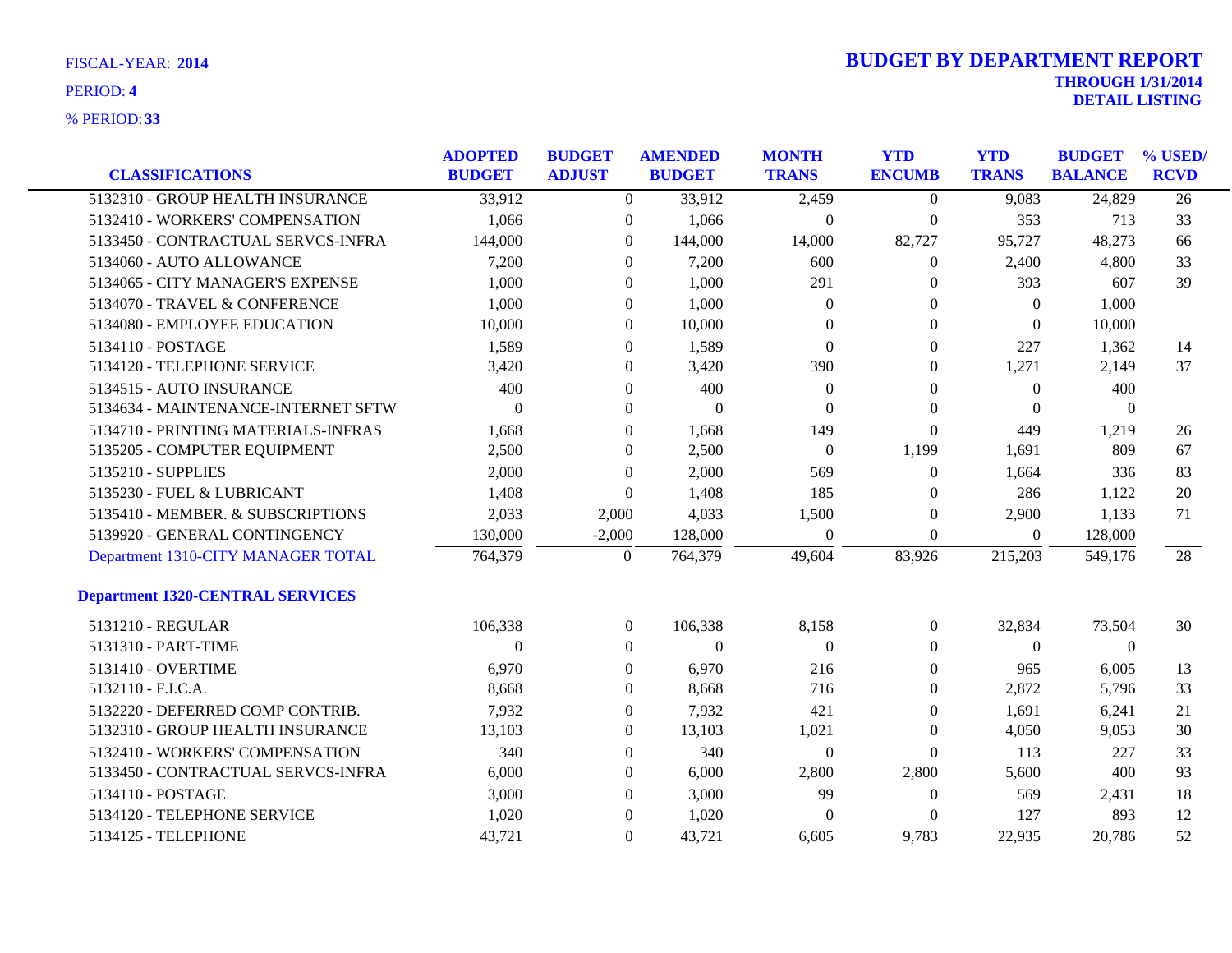| <b>CLASSIFICATIONS</b>                 | <b>ADOPTED</b><br><b>BUDGET</b> | <b>BUDGET</b><br><b>ADJUST</b> |                  | <b>AMENDED</b><br><b>BUDGET</b> | <b>MONTH</b><br><b>TRANS</b> | <b>YTD</b><br><b>ENCUMB</b> | <b>YTD</b><br><b>TRANS</b> | <b>BUDGET</b><br><b>BALANCE</b> | % USED/<br><b>RCVD</b> |
|----------------------------------------|---------------------------------|--------------------------------|------------------|---------------------------------|------------------------------|-----------------------------|----------------------------|---------------------------------|------------------------|
| 5134420 - LEASE PURCH-POSTAGE MACHN    | 1,488                           |                                | $\overline{0}$   | 1,488                           | 124                          | $\overline{0}$              | 496                        | 992                             | $\overline{33}$        |
| 5134615 - REPAIR & MAINT. OFFC EQUI    | 2,776                           |                                | $\overline{0}$   | 2,776                           | $\theta$                     | $\overline{0}$              | 595                        | 2,181                           | 21                     |
| 5134620 - REPAIR & MAINT. OPER EQUI    | 250                             |                                | $\overline{0}$   | 250                             | $\Omega$                     | $\Omega$                    | $\theta$                   | 250                             |                        |
| 5134634 - MAINTENANCE-INTERNET SFTW    | 2,249                           |                                | $\overline{0}$   | 2,249                           | $\theta$                     | $\boldsymbol{0}$            | $\overline{0}$             | 2,249                           |                        |
| 5134710 - PRINTING MATERIALS-INFRAS    | 6,482                           |                                | $\theta$         | 6,482                           | 328                          | $\theta$                    | 989                        | 5,493                           | 15                     |
| 5134720 - PRINTING - CONTRACTUAL       | 2,000                           |                                | $\Omega$         | 2,000                           | 470                          | $\Omega$                    | 470                        | 1,530                           | 23                     |
| 5135210 - SUPPLIES                     | 17,150                          |                                | $\boldsymbol{0}$ | 17,150                          | 1,806                        | $\overline{0}$              | 3,942                      | 13,208                          | 22                     |
| 5135410 - MEMBER. & SUBSCRIPTIONS      | 330                             |                                | $\boldsymbol{0}$ | 330                             | $\overline{0}$               | $\mathbf{0}$                | 265                        | 65                              | 80                     |
| Department 1320-CENTRAL SERVICES TOTAL | 229,817                         |                                | $\Omega$         | 229,817                         | 22,764                       | 12,583                      | 78,513                     | 151,304                         | 34                     |
| <b>Department 1330-HUMAN RESOURCES</b> |                                 |                                |                  |                                 |                              |                             |                            |                                 |                        |
| 5131210 - REGULAR                      | 168,378                         |                                | $\overline{0}$   | 168,378                         | 13,007                       | $\overline{0}$              | 51,905                     | 116,473                         | 30                     |
| 5132110 - F.I.C.A.                     | 12,881                          |                                | $\Omega$         | 12,881                          | 994                          | $\left($                    | 4,000                      | 8,881                           | 31                     |
| 5132220 - DEFERRED COMP CONTRIB.       | 11,786                          |                                | $\Omega$         | 11,786                          | 645                          | $\Omega$                    | 2,579                      | 9,207                           | 21                     |
| 5132310 - GROUP HEALTH INSURANCE       | 19,655                          |                                | $\overline{0}$   | 19,655                          | 1,527                        | $\Omega$                    | 5,568                      | 14,087                          | 28                     |
| 5132410 - WORKERS' COMPENSATION        | 505                             |                                | $\overline{0}$   | 505                             | $\Omega$                     | $\overline{0}$              | 167                        | 338                             | 33                     |
| 5132510 - UNEMPLOYMENT COMPENSATION    | 34,000                          |                                | $\overline{0}$   | 34,000                          | $\overline{0}$               | $\theta$                    | 168                        | 33,832                          |                        |
| 5132610 - EMPLOYEE ASSISTANCE PROGR    | 9,000                           |                                | $\Omega$         | 9,000                           | 3,300                        | $\Omega$                    | 5,104                      | 3,896                           | 56                     |
| 5133160 - PREEMPLOYMENT PHYSICAL       | 8,000                           |                                | $\Omega$         | 8,000                           | 780                          | $\Omega$                    | 1,740                      | 6,260                           | 21                     |
| 5133450 - CONTRACTUAL SERVCS-INFRA     | 65,000                          |                                | $\theta$         | 65,000                          | 6,071                        | 30,417                      | 52,108                     | 12,892                          | 80                     |
| 5134080 - EMPLOYEE EDUCATION           | 16,860                          |                                | $\overline{0}$   | 16,860                          | 149                          | $\overline{0}$              | 528                        | 16,332                          | 3                      |
| 5134110 - POSTAGE                      | 275                             |                                | $\overline{0}$   | 275                             | $\mathbf{0}$                 | $\overline{0}$              | 39                         | 236                             | 14                     |
| 5134120 - TELEPHONE SERVICE            | 2,040                           |                                | $\boldsymbol{0}$ | 2,040                           | $\boldsymbol{0}$             | $\mathbf{0}$                | 472                        | 1,568                           | 23                     |
| 5134510 - EXCESS LIABILITY COVERAGE    | 523,107                         |                                | 0                | 523,107                         | 363                          | 208,297                     | 290,655                    | 232,452                         | 55                     |
| 5134634 - MAINTENANCE-INTERNET SFTW    | 4,270                           |                                | $\theta$         | 4,270                           | $\theta$                     | $\overline{0}$              | $\theta$                   | 4,270                           |                        |
| 5134710 - PRINTING MATERIALS-INFRAS    | 1,668                           |                                | $\theta$         | 1,668                           | 173                          | $\Omega$                    | 521                        | 1,147                           | 31                     |
| 5134850 - NON-LEGAL ADVERTISING        | 5,000                           |                                | $\theta$         | 5,000                           | 50                           | $\theta$                    | 50                         | 4,950                           |                        |
| 5135205 - COMPUTER EQUIPMENT           | $\Omega$                        |                                | $\theta$         | $\mathbf{0}$                    | $\theta$                     | $\Omega$                    | $\theta$                   | $\theta$                        |                        |
| 5135210 - SUPPLIES                     | 3,609                           |                                | $\Omega$         | 3,609                           | 493                          | $\Omega$                    | 2,174                      | 1,435                           | 60                     |
| 5135410 - MEMBER. & SUBSCRIPTIONS      | 3,620                           |                                | $\Omega$         | 3,620                           | 183                          | $\boldsymbol{0}$            | 465                        | 3,155                           | 12                     |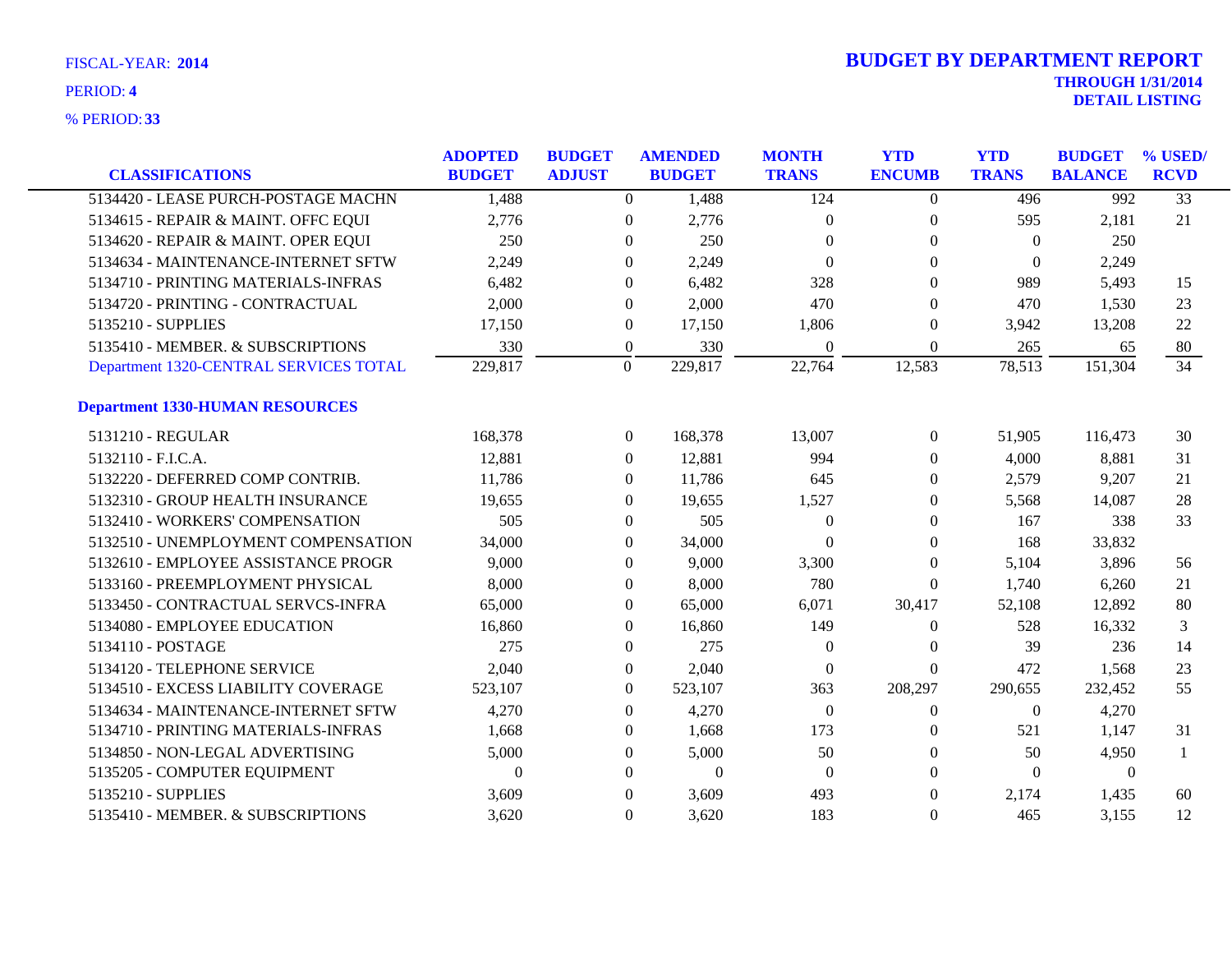**33** % PERIOD:

| <b>CLASSIFICATIONS</b>                          | <b>ADOPTED</b><br><b>BUDGET</b> | <b>BUDGET</b><br><b>ADJUST</b> | <b>AMENDED</b><br><b>BUDGET</b> | <b>MONTH</b><br><b>TRANS</b> | <b>YTD</b><br><b>ENCUMB</b> | <b>YTD</b><br><b>TRANS</b> | <b>BUDGET</b><br><b>BALANCE</b> | % USED/<br><b>RCVD</b> |
|-------------------------------------------------|---------------------------------|--------------------------------|---------------------------------|------------------------------|-----------------------------|----------------------------|---------------------------------|------------------------|
| Department 1330-HUMAN RESOURCES TOTAL           | 889,654                         | $\theta$                       | 889,654                         | 27,735                       | 238,714                     | 418,243                    | 471,411                         | 47                     |
| <b>Department 1340-MANAGEMENT INFO. SYSTEMS</b> |                                 |                                |                                 |                              |                             |                            |                                 |                        |
| 5133450 - CONTRACTUAL SERVCS-INFRA              | 175,000                         |                                | $\boldsymbol{0}$<br>175,000     | 15,817                       | $\overline{0}$              | 47,450                     | 127,550                         | 27                     |
| 5134632 - INTERNET SERVICE                      | 38,670                          |                                | 38,670<br>$\Omega$              | 5,467                        | 22,410                      | 33,196                     | 5,474                           | 85                     |
| 5134634 - MAINTENANCE-INTERNET SFTW             | 68,831                          |                                | 68,831<br>$\Omega$              | 3,904                        | 7,891                       | 26,294                     | 42,537                          | 38                     |
| 5135205 - COMPUTER EQUIPMENT                    | 32,225                          | $\theta$                       | 32,225                          | 10,237                       | $\overline{0}$              | 25,456                     | 6,769                           | 78                     |
| 5135210 - SUPPLIES                              | 3,038                           |                                | 3,038<br>$\boldsymbol{0}$       | 162                          | $\theta$                    | 1,807                      | 1,231                           | 59                     |
| 5136430 - EQUIPMENT-OPERATING                   | $\theta$                        |                                | $\boldsymbol{0}$<br>$\theta$    | $\theta$                     | $\Omega$                    | $\mathbf{0}$               | $\overline{0}$                  |                        |
| Department 1340-MANAGEMENT INFO. SYSTEMS        | 317,764                         | $\mathbf{0}$                   | 317,764                         | 35,587                       | 30,301                      | 134,203                    | 183,561                         | 42                     |
| <b>Department 1410-FINANCE</b>                  |                                 |                                |                                 |                              |                             |                            |                                 |                        |
| 5131210 - REGULAR                               | 296,660                         |                                | $\overline{0}$<br>296,660       | 20,531                       | $\overline{0}$              | 82,139                     | 214,521                         | 27                     |
| 5131310 - PART-TIME                             | 43,091                          |                                | 43,091<br>$\overline{0}$        | 2,827                        | $\overline{0}$              | 12,686                     | 30,405                          | 29                     |
| 5132110 - F.I.C.A.                              | 24,896                          |                                | 24,896<br>$\theta$              | 1,785                        | $\overline{0}$              | 7,285                      | 17,611                          | 29                     |
| 5132210 - PENSION PLAN CONTRIBUTION             | 10,302                          |                                | 10,302<br>$\Omega$              | 3,159                        | $\Omega$                    | 3,159                      | 7,143                           | 30                     |
| 5132220 - DEFERRED COMP CONTRIB.                | 15,542                          | $\Omega$                       | 15,542                          | 789                          | $\Omega$                    | 3,151                      | 12,391                          | 20                     |
| 5132310 - GROUP HEALTH INSURANCE                | 29,482                          | $\theta$                       | 29,482                          | 2,490                        | $\overline{0}$              | 7,965                      | 21,517                          | 27                     |
| 5132410 - WORKERS' COMPENSATION                 | 1,021                           |                                | 1,021<br>$\theta$               | $\theta$                     | $\Omega$                    | 338                        | 683                             | 33                     |
| 5133100 - PROFESSIONAL SERVICES                 | 10,000                          |                                | 10,000<br>$\theta$              | $\Omega$                     | $\Omega$                    | $\Omega$                   | 10,000                          |                        |
| 5133210 - AUDITOR'S FEE                         | 72,500                          | $\theta$                       | 72,500                          | 14,000                       | 27,500                      | 49,000                     | 23,500                          | 67                     |
| 5133450 - CONTRACTUAL SERVCS-INFRA              | 36,860                          | $\boldsymbol{0}$               | 36,860                          | 1,397                        | 2,400                       | 5,366                      | 31,495                          | 14                     |
| 5133459 - Contractual Services- Parking         | 417,500                         |                                | 417,500<br>$\boldsymbol{0}$     | 87,915                       | 20,918                      | 171,072                    | 246,428                         | 40                     |
| 5134070 - TRAVEL & CONFERENCE                   | 2,800                           | $\Omega$                       | 2,800                           | 35                           | $\overline{0}$              | 35                         | 2,765                           | 1                      |
| 5134110 - POSTAGE                               | 7,030                           | $\Omega$                       | 7,030                           | $\Omega$                     | $\Omega$                    | 1,004                      | 6,026                           | 14                     |
| 5134120 - TELEPHONE SERVICE                     | 2,100                           | $\boldsymbol{0}$               | 2,100                           | 90                           | $\boldsymbol{0}$            | 551                        | 1,549                           | 26                     |
| 5134634 - MAINTENANCE-INTERNET SFTW             | 35,000                          | $\overline{0}$                 | 35,000                          | $\Omega$                     | $\overline{0}$              | 17,730                     | 17,270                          | 50                     |
| 5134710 - PRINTING MATERIALS-INFRAS             | 1,668                           | $\Omega$                       | 1,668                           | 149                          | $\Omega$                    | 449                        | 1,219                           | 26                     |
| 5135205 - COMPUTER EQUIPMENT                    | 1,300                           | $\Omega$                       | 1,300                           | $\Omega$                     | $\Omega$                    | $\theta$                   | 1,300                           |                        |
| 5135210 - SUPPLIES                              | 8,573                           | $\Omega$                       | 8,573                           | 304                          | 3,950                       | 5,551                      | 3,022                           | 64                     |
| 5135410 - MEMBER. & SUBSCRIPTIONS               | 2,365                           | $\theta$                       | 2,365                           | $\Omega$                     | $\Omega$                    | 322                        | 2,043                           | 13                     |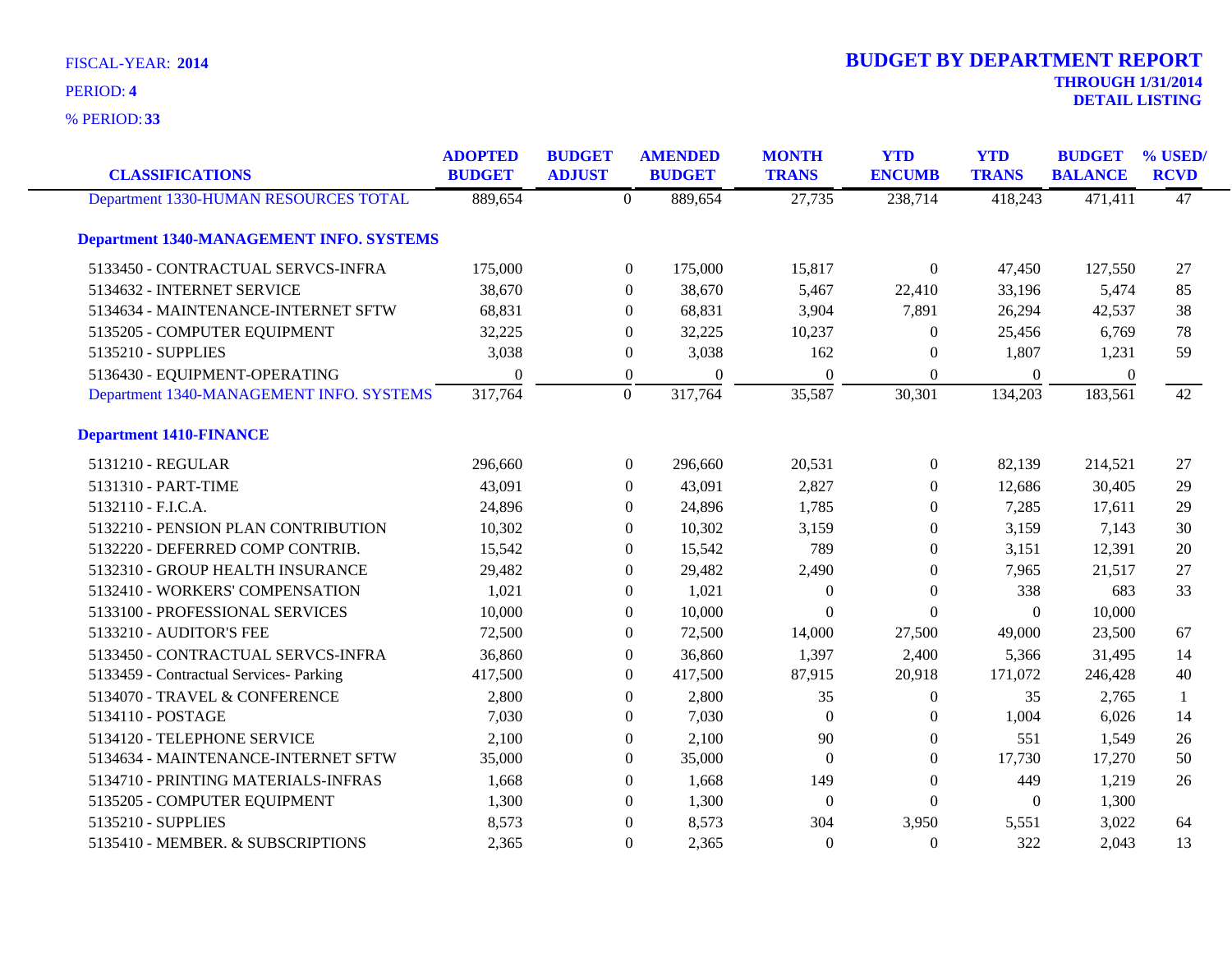| <b>CLASSIFICATIONS</b>               | <b>ADOPTED</b><br><b>BUDGET</b> | <b>BUDGET</b><br><b>ADJUST</b> |                  | <b>AMENDED</b><br><b>BUDGET</b> | <b>MONTH</b><br><b>TRANS</b> | <b>YTD</b><br><b>ENCUMB</b> | <b>YTD</b><br><b>TRANS</b> | <b>BUDGET</b><br><b>BALANCE</b> | % USED/<br><b>RCVD</b> |
|--------------------------------------|---------------------------------|--------------------------------|------------------|---------------------------------|------------------------------|-----------------------------|----------------------------|---------------------------------|------------------------|
|                                      |                                 |                                |                  |                                 |                              |                             |                            |                                 |                        |
| 5137110 - DEBT SERVICE-PRINCIPAL     | 119,268                         |                                | $\boldsymbol{0}$ | 119,268                         | $\overline{0}$               | $\mathbf{0}$                | 34,414                     | 84,854                          | $\overline{28}$        |
| 5137210 - DEBT SERVICE-INTEREST      | 3,825                           |                                | $\overline{0}$   | 3,825                           | $\Omega$                     | 0                           | $\overline{0}$             | 3,825                           |                        |
| Department 1410-FINANCE TOTAL        | 1,141,783                       |                                | $\overline{0}$   | 1,141,783                       | 135,471                      | 54,768                      | 402,217                    | 739,567                         | $\overline{35}$        |
| <b>Department 1500-CITY ATTORNEY</b> |                                 |                                |                  |                                 |                              |                             |                            |                                 |                        |
| 5143120 - PROFESSIONAL SERV COST     | 160,000                         |                                | $\overline{0}$   | 160,000                         | 26,720                       | $\Omega$                    | 53,440                     | 106,560                         | 33                     |
| 5143410 - LITIGATION-SPC PRJ & COST  | 235,000                         |                                | $\Omega$         | 235,000                         | 12,311                       | 0                           | 19,365                     | 215,635                         | 8                      |
| 5143440 - CONSULTING-LABOR ATTORNEY  | 40,000                          |                                | $\overline{0}$   | 40,000                          | $\Omega$                     | 0                           | $\Omega$                   | 40,000                          |                        |
| 5144065 - CITY ATTORNEY'S EXPENSE    | 1,000                           |                                | $\overline{0}$   | 1,000                           | 133                          | 0                           | 490                        | 510                             | 49                     |
| Department 1500-CITY ATTORNEY TOTAL  | 436,000                         |                                | $\overline{0}$   | 436,000                         | 39,164                       | $\overline{0}$              | 73,295                     | 362,705                         | $\overline{16}$        |
| <b>Department 1610-BUILDING</b>      |                                 |                                |                  |                                 |                              |                             |                            |                                 |                        |
| 5241210 - REGULAR                    | 230,649                         |                                | $\boldsymbol{0}$ | 230,649                         | 18,032                       | $\boldsymbol{0}$            | 72,128                     | 158,521                         | 31                     |
| 5241310 - PART-TIME                  | 138,434                         |                                | $\overline{0}$   | 138,434                         | 10,608                       | 0                           | 42,432                     | 96,002                          | 30                     |
| 5242110 - F.I.C.A.                   | 28,235                          |                                | $\Omega$         | 28,235                          | 2,224                        | $\Omega$                    | 8,898                      | 19,337                          | 31                     |
| 5242220 - DEFERRED COMP CONTRIB.     | 16,145                          |                                | $\Omega$         | 16,145                          | 1,183                        | $\Omega$                    | 4,717                      | 11,428                          | 29                     |
| 5242310 - GROUP HEALTH INSURANCE     | 26,206                          |                                | $\left($         | 26,206                          | 2,006                        | 0                           | 6,512                      | 19,694                          | 24                     |
| 5242410 - WORKERS' COMPENSATION      | 8,125                           |                                | $\theta$         | 8,125                           | $\Omega$                     | 0                           | 2,689                      | 5,436                           | 33                     |
| 5243150 - CONTRACT INSPECT/ENGINEER  | 3,000                           |                                | $\Omega$         | 3,000                           | $\Omega$                     | $\theta$                    | $\theta$                   | 3,000                           |                        |
| 5243450 - CONTRACTUAL SERVICES       | 1,000                           |                                | $\Omega$         | 1,000                           | $\Omega$                     | $\Omega$                    | $\Omega$                   | 1,000                           |                        |
| 5244110 - POSTAGE                    | 200                             |                                | $\Omega$         | 200                             | $\Omega$                     | $\theta$                    | 29                         | 171                             | 14                     |
| 5244120 - TELEPHONE SERVICES         | 1,380                           |                                | $\Omega$         | 1,380                           | 64                           | $\Omega$                    | 191                        | 1,189                           | 13                     |
| 5244515 - AUTO INSURANCE             | 400                             |                                | $\Omega$         | 400                             | $\Omega$                     | $\Omega$                    | $\Omega$                   | 400                             |                        |
| 5244710 - PRINTING MATERIALS-INFRAS  | 1,900                           |                                | $\theta$         | 1,900                           | 85                           | $\theta$                    | 257                        | 1,643                           | 13                     |
| 5245210 - SUPPLIES                   | 2,500                           |                                | $\overline{0}$   | 2,500                           | $\Omega$                     | 0                           | $\Omega$                   | 2,500                           |                        |
| 5245220 - UNIFORMS                   | 680                             |                                | $\theta$         | 680                             | $\Omega$                     | $\Omega$                    | $\mathbf{0}$               | 680                             |                        |
| 5245230 - FUEL                       | 1,600                           |                                | $\boldsymbol{0}$ | 1,600                           | 210                          | $\theta$                    | 325                        | 1,275                           | 20                     |
| 5245410 - MEMBER. & SUBSCRIPTIONS    | 120                             |                                | $\theta$         | 120                             | $\Omega$                     | $\theta$                    | $\Omega$                   | 120                             |                        |
| Department 1610-BUILDING TOTAL       | 460,574                         |                                | $\theta$         | 460,574                         | 34,412                       | $\overline{0}$              | 138,178                    | 322,396                         | 30                     |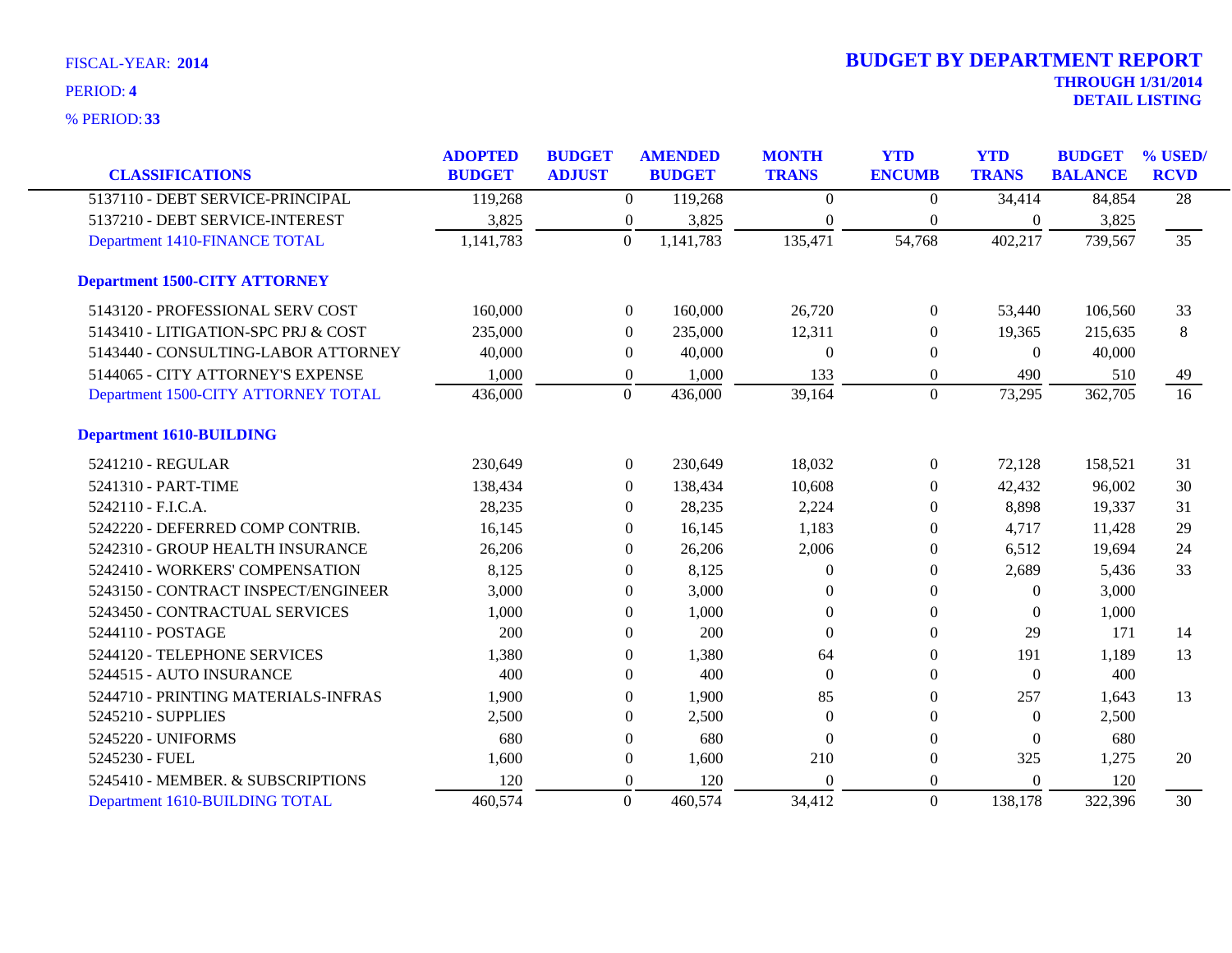**33** % PERIOD:

| <b>CLASSIFICATIONS</b>                  | <b>ADOPTED</b><br><b>BUDGET</b> | <b>BUDGET</b><br><b>ADJUST</b> | <b>AMENDED</b><br><b>BUDGET</b> | <b>MONTH</b><br><b>TRANS</b> | <b>YTD</b><br><b>ENCUMB</b> | <b>YTD</b><br><b>TRANS</b> | <b>BUDGET</b><br><b>BALANCE</b> | % USED/<br><b>RCVD</b> |
|-----------------------------------------|---------------------------------|--------------------------------|---------------------------------|------------------------------|-----------------------------|----------------------------|---------------------------------|------------------------|
| Department 1620-PLANNING & ZONING       |                                 |                                |                                 |                              |                             |                            |                                 |                        |
| 5241210 - REGULAR                       | 228,679                         |                                | $\overline{0}$<br>228,679       | 18,784                       | $\theta$                    | 80,183                     | 148,496                         | 35                     |
| 5241310 - PART-TIME                     | $\Omega$                        |                                | $\Omega$<br>$\Omega$            | $\Omega$                     | $\Omega$                    | $\Omega$                   | $\theta$                        |                        |
| 5242110 - F.I.C.A.                      | 17,494                          |                                | 17,494<br>$\Omega$              | 1,471                        | $\Omega$                    | 6,263                      | 11,231                          | 35                     |
| 5242210 - PENSION PLAN CONTRIBUTION     | 8,291                           |                                | $\overline{0}$<br>8,291         | 2,543                        | $\overline{0}$              | 2,543                      | 5,748                           | 30                     |
| 5242220 - DEFERRED COMP CONTRIB.        | 11,977                          |                                | 11,977<br>$\Omega$              | 730                          | $\Omega$                    | 2,921                      | 9,056                           | 24                     |
| 5242310 - GROUP HEALTH INSURANCE        | 26,206                          |                                | 26,206<br>$\Omega$              | 2,016                        | $\Omega$                    | 6,541                      | 19,665                          | 24                     |
| 5242410 - WORKERS' COMPENSATION         | 686                             |                                | 686<br>$\mathbf{0}$             | $\overline{0}$               | $\Omega$                    | 227                        | 459                             | 33                     |
| 5243100 - PROFESSIONAL SERVICES         | 2,440                           |                                | 2,440<br>$\overline{0}$         | $\Omega$                     | $\Omega$                    | $\overline{0}$             | 2,440                           |                        |
| 5243450 - CONTRACTUAL SERVICES          | 139,000                         |                                | 139,000<br>$\Omega$             | 1,280                        | 8,000                       | 18,280                     | 120,720                         | 13                     |
| 5243480 - DIGITIZING                    | 1,500                           |                                | 1,500<br>$\mathbf{0}$           | $\Omega$                     | $\Omega$                    | $\overline{0}$             | 1,500                           |                        |
| 5244070 - TRAVEL & CONFERENCE           | 1,400                           |                                | 1,400<br>$\mathbf{0}$           | 35                           | $\mathbf{0}$                | 35                         | 1,365                           | 2                      |
| 5244110 - POSTAGE                       | 2,063                           |                                | 2,063<br>$\Omega$               | $\overline{0}$               | $\Omega$                    | 295                        | 1,768                           | 14                     |
| 5244120 - TELEPHONE SERVICES            | 1,097                           |                                | 1,097<br>$\Omega$               | $\theta$                     | $\Omega$                    | 472                        | 625                             | 43                     |
| 5244515 - AUTO INSURANCE                | 400                             |                                | 400<br>$\Omega$                 | $\theta$                     | $\Omega$                    | $\theta$                   | 400                             |                        |
| 5244620 - MAINT.&REP.OPER. EQUIPMNT     | 9,443                           |                                | 9,443<br>$\Omega$               | $\Omega$                     | $\Omega$                    | 1,112                      | 8,331                           | 11                     |
| 5244634 - PLANNING- INTERNET            | 4,000                           |                                | 4,000<br>$\Omega$               | $\Omega$                     | $\Omega$                    | $\theta$                   | 4,000                           |                        |
| 5244710 - PRINTING MATERIALS-INFRAS     | 3,412                           |                                | 3,412<br>$\Omega$               | 281                          | $\Omega$                    | 846                        | 2,566                           | 24                     |
| 5244910 - LEGAL ADS                     | 3,945                           |                                | $\mathbf{0}$<br>3,945           | 604                          | $\Omega$                    | 1,402                      | 2,543                           | 35                     |
| 5245205 - COMPUTERS                     | 1,000                           |                                | 1,000<br>$\Omega$               | $\Omega$                     | $\Omega$                    | $\Omega$                   | 1,000                           |                        |
| 5245210 - SUPPLIES                      | 3,681                           |                                | 3,681<br>$\Omega$               | 460                          | 1,381                       | 1,937                      | 1,744                           | 52                     |
| 5245230 - FUEL                          | 144                             |                                | 144<br>$\boldsymbol{0}$         | 19                           | $\mathbf{0}$                | 29                         | 115                             | 20                     |
| 5245410 - MEMBER. & SUBSCRIPTIONS       | 1,605                           |                                | $\overline{0}$<br>1,605         | $\Omega$                     | $\Omega$                    | $\theta$                   | 1,605                           |                        |
| Department 1620-PLANNING & ZONING TOTAL | 468,463                         | $\mathbf{0}$                   | 468,463                         | 28,223                       | 9,381                       | 123,086                    | 345,377                         | 26                     |
| <b>Department 1640-CODE ENFORCEMENT</b> |                                 |                                |                                 |                              |                             |                            |                                 |                        |
| 5241210 - REGULAR                       | 153,875                         |                                | 153,875<br>$\overline{0}$       | 11,952                       | $\overline{0}$              | 48,130                     | 105,745                         | 31                     |
| 5241310 - PART-TIME                     | $\Omega$                        |                                | $\theta$<br>$\theta$            | $\Omega$                     | $\Omega$                    | $\overline{0}$             | $\theta$                        |                        |
| 5242110 - F.I.C.A.                      | 11,771                          |                                | 11,771<br>$\Omega$              | 943                          | $\Omega$                    | 3,799                      | 7,972                           | 32                     |
| 5242210 - PENSION PLAN CONTRIBUTION     | 8,207                           |                                | 8,207<br>$\mathbf{0}$           | 2,517                        | $\Omega$                    | 2,517                      | 5,690                           | 30                     |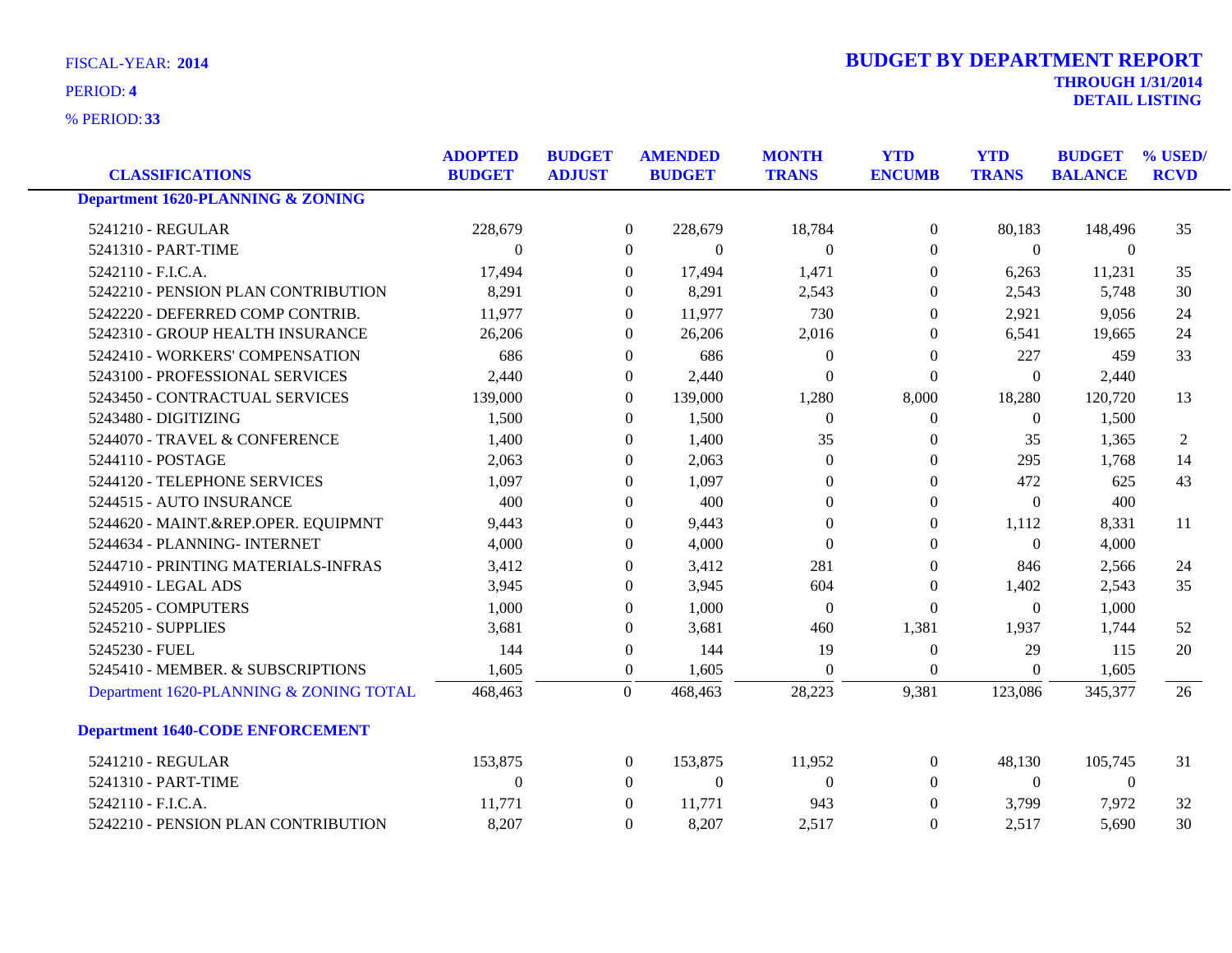| <b>FISCAL-YEAR: 2014</b> |  |
|--------------------------|--|
|                          |  |

| <b>CLASSIFICATIONS</b>                      | <b>ADOPTED</b><br><b>BUDGET</b> | <b>BUDGET</b><br><b>ADJUST</b> | <b>AMENDED</b><br><b>BUDGET</b> | <b>MONTH</b><br><b>TRANS</b> | <b>YTD</b><br><b>ENCUMB</b> | <b>YTD</b><br><b>TRANS</b> | <b>BUDGET</b><br><b>BALANCE</b> | % USED/<br><b>RCVD</b> |
|---------------------------------------------|---------------------------------|--------------------------------|---------------------------------|------------------------------|-----------------------------|----------------------------|---------------------------------|------------------------|
| 5242220 - DEFERRED COMP CONTRIB.            | 6,782                           | $\overline{0}$                 | 6,782                           | 382                          | $\overline{0}$              | 1,541                      | 5,241                           | $\overline{22}$        |
| 5242310 - GROUP HEALTH INSURANCE            | 19,655                          | $\mathbf{0}$                   | 19,655                          | 1,513                        | $\overline{0}$              | 5,032                      | 14,623                          | 25                     |
| 5242410 - WORKERS' COMPENSATION             | 4,801                           | $\theta$                       | 4,801                           | $\overline{0}$               | $\overline{0}$              | 1,589                      | 3,212                           | 33                     |
| 5243111 - SPECIAL MASTERS                   | 4,000                           | $\Omega$                       | 4,000                           | 200                          | 0                           | 600                        | 3,400                           | 15                     |
| 5243450 - CONTRACTUAL SERVICES              | 20,000                          | $\Omega$                       | 20,000                          | 200                          | $\theta$                    | 200                        | 19,800                          | $\mathbf{1}$           |
| 5244070 - TRAVEL & CONFERENCE               | 1,374                           | $\overline{0}$                 | 1,374                           | $\overline{0}$               | $\boldsymbol{0}$            | $\overline{0}$             | 1,374                           |                        |
| 5244080 - EMPLOYEE EDUCATION                | 2,415                           | $\theta$                       | 2,415                           | $\Omega$                     | $\overline{0}$              | 150                        | 2,265                           | 6                      |
| 5244110 - POSTAGE                           | 7,000                           | $\Omega$                       | 7,000                           | $\Omega$                     | $\overline{0}$              | 1,000                      | 6,000                           | 14                     |
| 5244120 - TELEPHONE SERVICES                | 4,650                           | $\Omega$                       | 4,650                           | $\Omega$                     | $\mathbf{0}$                | 1,014                      | 3,636                           | 21                     |
| 5244515 - AUTO INSURANCE                    | 1,800                           | $\overline{0}$                 | 1,800                           | $\boldsymbol{0}$             | $\mathbf{0}$                | $\boldsymbol{0}$           | 1,800                           |                        |
| 5244710 - PRINTING MATERIALS-INFRAS         | 1,668                           | $\Omega$                       | 1,668                           | 81                           | $\overline{0}$              | 244                        | 1,424                           | 14                     |
| 5244920 - LIENS                             | 1,612                           | $\Omega$                       | 1,612                           | 261                          | $\Omega$                    | 389                        | 1,223                           | 24                     |
| 5245205 - COMPUTERS                         | 4,400                           | $\Omega$                       | 4,400                           | $\overline{0}$               | 3,708                       | 3,708                      | 692                             | 84                     |
| 5245210 - SUPPLIES                          | 2,873                           | $\mathbf{0}$                   | 2,873                           | 396                          | $\overline{0}$              | 653                        | 2,220                           | 22                     |
| 5245220 - UNIFORMS                          | 2,000                           | $\theta$                       | 2,000                           | 49                           | 0                           | 49                         | 1,951                           | $\overline{2}$         |
| 5245230 - FUEL                              | 5,978                           | $\boldsymbol{0}$               | 5,978                           | 786                          | $\overline{0}$              | 1,216                      | 4,762                           | 20                     |
| 5245410 - MEMBER. & SUBSCRIPTIONS           | 540                             | $\overline{0}$                 | 540                             | $\overline{0}$               | $\boldsymbol{0}$            | 105                        | 435                             | 19                     |
| Department 1640-CODE ENFORCEMENT TOTAL      | 265,401                         | $\overline{0}$                 | 265,401                         | 19,280                       | 3,708                       | 71,936                     | 193,465                         | 27                     |
| <b>Department 1710-BUILDING MAINTENANCE</b> |                                 |                                |                                 |                              |                             |                            |                                 |                        |
| 5191210 - FULL-TIME                         | 71,737                          | $\overline{0}$                 | 71,737                          | 5,604                        | $\overline{0}$              | 22,496                     | 49,241                          | 31                     |
| 5191410 - OVERTIME                          | 4,000                           | $\overline{0}$                 | 4,000                           | 265                          | $\overline{0}$              | 320                        | 3,680                           | 8                      |
| 5192110 - F.I.C.A.                          | 5,794                           | $\overline{0}$                 | 5,794                           | 524                          | 0                           | 1,932                      | 3,862                           | 33                     |
| 5192210 - PENSION PLAN CONTRIBUTION         | 10,906                          | $\overline{0}$                 | 10,906                          | 3,345                        | $\theta$                    | 3,345                      | 7,561                           | 30                     |
| 5192310 - GROUP HEALTH INSURANCE            | 13,103                          | $\Omega$                       | 13,103                          | 1,485                        | $\overline{0}$              | 3,963                      | 9,140                           | 30                     |
| 5192410 - WORKERS' COMPENSATION             | 3,409                           | $\overline{0}$                 | 3,409                           | $\mathbf{0}$                 | $\Omega$                    | 1,128                      | 2,281                           | 33                     |
| 5193450 - CONT. SVCS.                       | 86,655                          | $\overline{0}$                 | 86,655                          | 11,426                       | 36,800                      | 59,371                     | 27,284                          | 68                     |
| 5194070 - TRAVEL                            | 250                             | $\overline{0}$                 | 250                             | $\theta$                     | $\overline{0}$              | $\Omega$                   | 250                             |                        |
| 5194080 - EMPLOYEE EDUCATION                | 200                             | $\Omega$                       | 200                             | $\theta$                     | $\Omega$                    | $\Omega$                   | 200                             |                        |
| 5194120 - TELEPHONE SERVICE                 | 780                             | $\Omega$                       | 780                             | $\Omega$                     | $\Omega$                    | 77                         | 703                             | 9                      |
| 5194310 - ELECTRIC                          | 114,000                         | $\Omega$                       | 114,000                         | 8,143                        | 90.024                      | 114,000                    | $\Omega$                        | 100                    |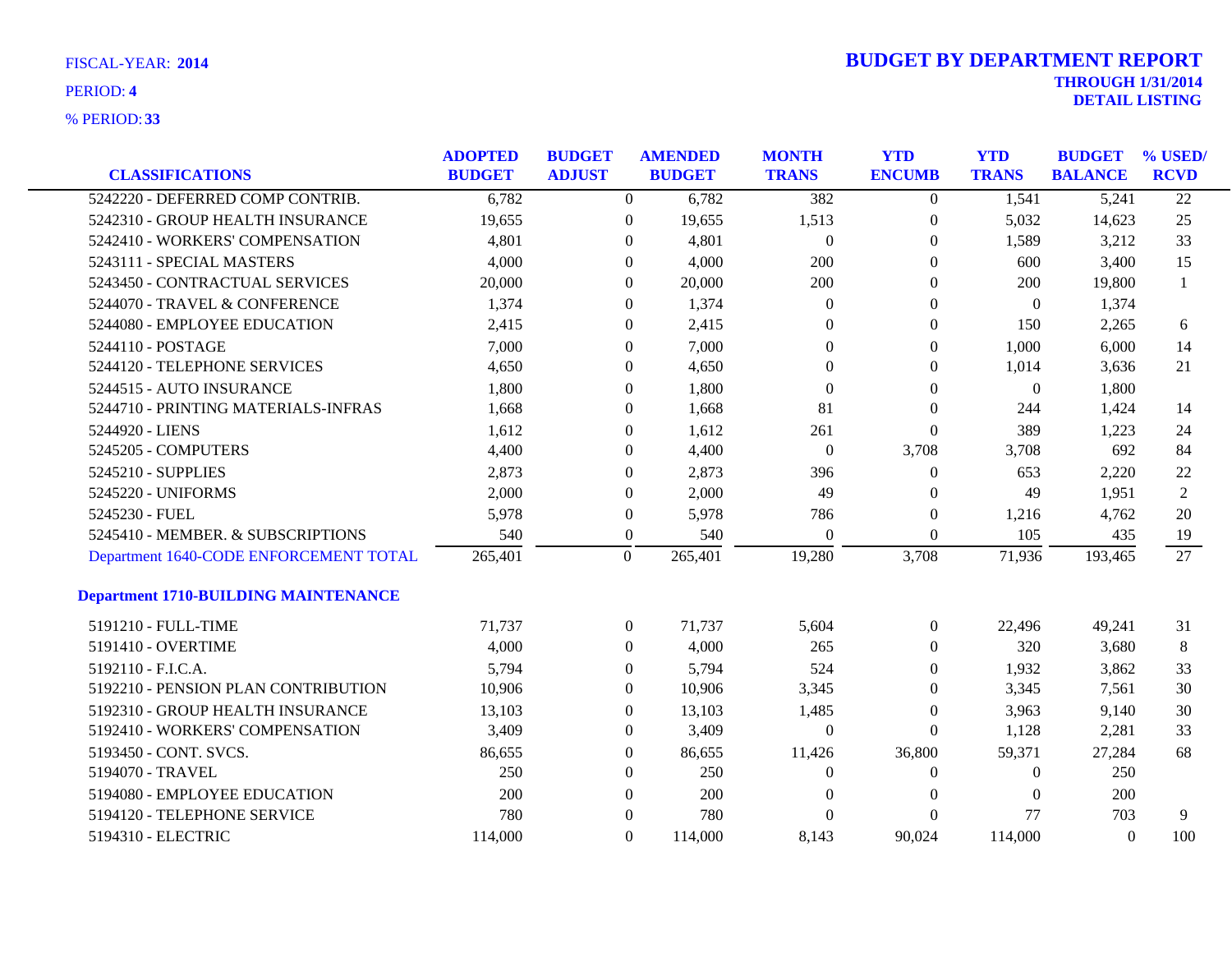| <b>CLASSIFICATIONS</b>                     | <b>ADOPTED</b><br><b>BUDGET</b> | <b>BUDGET</b><br><b>ADJUST</b> |                  | <b>AMENDED</b><br><b>BUDGET</b> | <b>MONTH</b><br><b>TRANS</b> | <b>YTD</b><br><b>ENCUMB</b> | <b>YTD</b><br><b>TRANS</b> | <b>BUDGET</b><br><b>BALANCE</b> | % USED/<br><b>RCVD</b> |
|--------------------------------------------|---------------------------------|--------------------------------|------------------|---------------------------------|------------------------------|-----------------------------|----------------------------|---------------------------------|------------------------|
| 5194320 - WATER                            |                                 |                                |                  |                                 |                              |                             |                            |                                 |                        |
|                                            | 27,000                          |                                | $\overline{0}$   | 27,000                          | 3,217                        | 20,423                      | 27,000                     | $\theta$                        | 100                    |
| 5194620 - REPAIR & MAINT. OPER EQUI        | 250                             |                                | $\boldsymbol{0}$ | 250                             | $\Omega$                     | $\overline{0}$              | $\theta$                   | 250                             |                        |
| 5194670 - MAINT & REP - STRUCTURES         | 82,000                          |                                | $\Omega$         | 82,000                          | 6,037                        | $\Omega$                    | 16,942                     | 65,058                          | 20                     |
| 5195210 - SUPPLIES                         | 21,050                          |                                | $\theta$         | 21,050                          | $\theta$                     | $\mathbf{0}$                | 3,673                      | 17,378                          | 17                     |
| 5195220 - UNIFORMS                         | 800                             |                                | $\boldsymbol{0}$ | 800                             | $\boldsymbol{0}$             | 300                         | 300                        | 500                             | 37                     |
| Department 1710-BUILDING MAINTENANCE TOTAL | 441,934                         |                                | $\overline{0}$   | 441,934                         | 40,046                       | 147,547                     | 254,547                    | 187,388                         | 57                     |
| <b>Department 1720-SOLID WASTE</b>         |                                 |                                |                  |                                 |                              |                             |                            |                                 |                        |
| 5341210 - REGULAR                          | 410,277                         |                                | $\boldsymbol{0}$ | 410,277                         | 23,774                       | $\boldsymbol{0}$            | 135,605                    | 274,672                         | 33                     |
| 5341410 - OVERTIME                         | 7,000                           |                                | $\overline{0}$   | 7,000                           | $\theta$                     | $\overline{0}$              | 2,307                      | 4,693                           | 32                     |
| 5342110 - F.I.C.A.                         | 31,922                          |                                | $\mathbf{0}$     | 31,922                          | 1,791                        | $\Omega$                    | 10,641                     | 21,281                          | 33                     |
| 5342210 - PENSION PLAN CONTRIBUTION        | 36,851                          |                                | $\theta$         | 36,851                          | 11,301                       | $\overline{0}$              | 11,301                     | 25,550                          | 30                     |
| 5342220 - ICMA                             | 10,806                          |                                | $\Omega$         | 10,806                          | 78                           | $\Omega$                    | 317                        | 10,489                          | 2                      |
| 5342310 - GROUP HEALTH INSURANCE           | 65,516                          |                                | $\theta$         | 65,516                          | 3,932                        | $\overline{0}$              | 13,321                     | 52,195                          | 20                     |
| 5342410 - WORKERS' COMPENSATION            | 54,321                          |                                | $\overline{0}$   | 54,321                          | $\theta$                     | $\Omega$                    | 17,978                     | 36,343                          | 33                     |
| 5343470 - INTERLCL AGREE-RECYCLING         | 91,150                          |                                | $\boldsymbol{0}$ | 91,150                          | 14,488                       | 69,417                      | 91,150                     | $\boldsymbol{0}$                | 100                    |
| 5344070 - TRAVEL & CONFERENCE              | 200                             |                                | $\theta$         | 200                             | $\Omega$                     | $\overline{0}$              | $\overline{0}$             | 200                             |                        |
| 5344080 - EMPLOYEE EDUCATION               | 300                             |                                | $\overline{0}$   | 300                             | $\Omega$                     | $\mathbf{0}$                | $\overline{0}$             | 300                             |                        |
| 5344340 - REFUSE DISPOSAL FEE              | 648,815                         |                                | $\boldsymbol{0}$ | 648,815                         | 81,341                       | 479,548                     | 645,315                    | 3,500                           | 99                     |
| 5345210 - SUPPLIES                         | 8,500                           |                                | $\mathbf{0}$     | 8,500                           | 1,062                        | $\mathbf{0}$                | 1,664                      | 6,836                           | 19                     |
| 5345220 - UNIFORMS                         | 4,000                           |                                | $\boldsymbol{0}$ | 4,000                           | $\theta$                     | 1,500                       | 1,633                      | 2,367                           | 40                     |
| 5347110 - DEBT SERVICE-PRINCIPAL           | $\Omega$                        |                                | $\mathbf{0}$     | $\Omega$                        | $\Omega$                     | $\Omega$                    | $\theta$                   | $\theta$                        |                        |
| 5347210 - DEBT SERVICE-INTEREST            | $\Omega$                        |                                | $\boldsymbol{0}$ | $\Omega$                        | $\Omega$                     | $\mathbf{0}$                | $\Omega$                   | $\theta$                        |                        |
| Department 1720-SOLID WASTE TOTAL          | 1,369,658                       |                                | $\overline{0}$   | 1,369,658                       | 137,767                      | 550,465                     | 931,232                    | 438,426                         | 67                     |
| <b>Department 1730-STREET MAINTENANCE</b>  |                                 |                                |                  |                                 |                              |                             |                            |                                 |                        |
| 5411210 - REGULAR                          | 211,623                         |                                | $\boldsymbol{0}$ | 211,623                         | 16,862                       | $\boldsymbol{0}$            | 66,526                     | 145,097                         | 31                     |
| 5411310 - PART TIME                        | $\Omega$                        |                                | $\overline{0}$   | $\overline{0}$                  | $\Omega$                     | $\Omega$                    | $\theta$                   | $\theta$                        |                        |
| 5411410 - OVERTIME                         | $\overline{0}$                  |                                | $\mathbf{0}$     | $\boldsymbol{0}$                | 5                            | $\Omega$                    | 1,138                      | $-1,138$                        |                        |
| 5412110 - F.I.C.A.                         | 16,189                          |                                | $\boldsymbol{0}$ | 16,189                          | 1,289                        | $\mathbf{0}$                | 5,234                      | 10,955                          | 32                     |
| 5412210 - PENSION PLAN CONTRIBUTION        | 18,315                          |                                | $\Omega$         | 18,315                          | 5,617                        | $\Omega$                    | 5,617                      | 12,698                          | 30                     |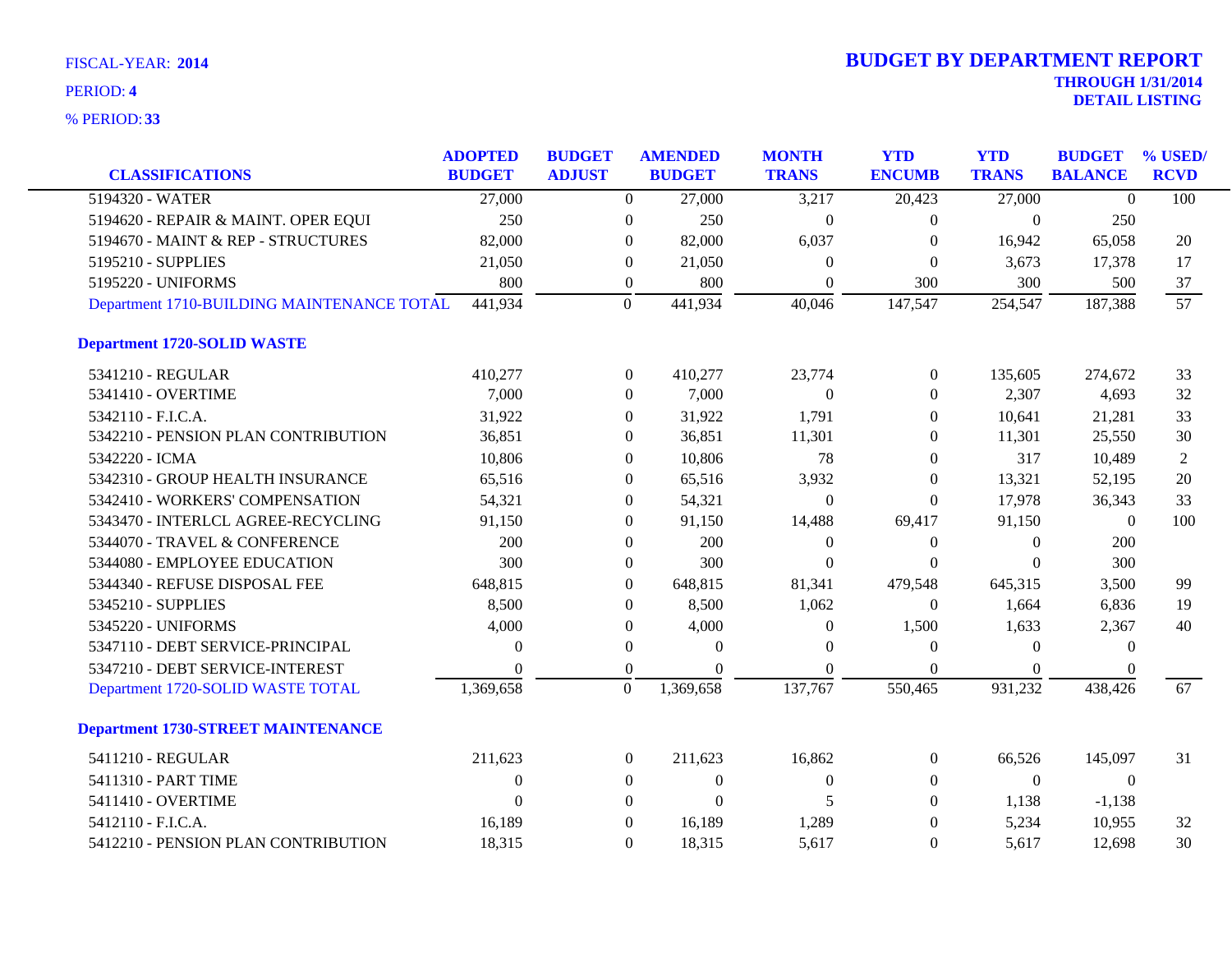| FISCAL-YEAR: 2014 |  |
|-------------------|--|
| PERIOD: 4         |  |

| <b>CLASSIFICATIONS</b>                      | <b>ADOPTED</b><br><b>BUDGET</b> | <b>BUDGET</b><br><b>ADJUST</b> | <b>AMENDED</b><br><b>BUDGET</b> | <b>MONTH</b><br><b>TRANS</b> | <b>YTD</b><br><b>ENCUMB</b> | <b>YTD</b><br><b>TRANS</b> | <b>BUDGET</b><br><b>BALANCE</b> | % USED/<br><b>RCVD</b> |
|---------------------------------------------|---------------------------------|--------------------------------|---------------------------------|------------------------------|-----------------------------|----------------------------|---------------------------------|------------------------|
| 5412220 - DEFERRED COMP CONTRIB             | 5,910                           | $\Omega$                       | 5,910                           | 139                          | $\overline{0}$              | 556                        | 5,354                           | 9                      |
| 5412310 - GROUP HEALTH INSURANCE            | 45,861                          | $\mathbf{0}$                   | 45,861                          | 3,443                        | $\boldsymbol{0}$            | 10,824                     | 35,037                          | 23                     |
| 5412410 - WORKERS' COMPENSATION             | 21,861                          | $\Omega$                       | 21,861                          | $\overline{0}$               | $\theta$                    | 7,235                      | 14,626                          | 33                     |
| 5413450 - CONTRACTUAL SERVICES              | 30,000                          | $\Omega$                       | 30,000                          | 4,200                        | 20,700                      | 27,000                     | 3,000                           | 90                     |
| 5414070 - TRAVEL & CONFERENCE               | 300                             | $\Omega$                       | 300                             | $\overline{0}$               | 0                           | $\theta$                   | 300                             |                        |
| 5414080 - EMPLOYEE EDUCATION                | 700                             | $\overline{0}$                 | 700                             | 75                           | 0                           | 75                         | 625                             | 10                     |
| 5414120 - TRAVEL & CONFERENCE               | 1,560                           | $\overline{0}$                 | 1,560                           | $\Omega$                     | 0                           | 154                        | 1,406                           | 9                      |
| 5414625 - LANDSCAPE MAINTENANCE             | 31,000                          | $\Omega$                       | 31,000                          | 200                          | $\Omega$                    | 11,313                     | 19,687                          | 36                     |
| 5414640 - MAINT & REP STRS & PARKWY         | 12,800                          | $\Omega$                       | 12,800                          | $\overline{0}$               | $\Omega$                    | $\Omega$                   | 12,800                          |                        |
| 5414650 - PARKS & STREETS - ELECT.          | 103,000                         | $\Omega$                       | 103,000                         | 8,474                        | 77,577                      | 103,000                    | $\theta$                        | 100                    |
| 5414670 - MAINT & REP-GRDS & STRUCT         | 2,500                           | $\Omega$                       | 2,500                           | 353                          | $\boldsymbol{0}$            | 353                        | 2,147                           | 14                     |
| 5415210 - SUPPLIES                          | 3,400                           | $\theta$                       | 3,400                           | $\overline{0}$               | $\theta$                    | 116                        | 3,284                           | 3                      |
| 5415220 - UNIFORMS                          | 3,600                           | $\theta$                       | 3,600                           | $\Omega$                     | 1,050                       | 1,050                      | 2,550                           | 29                     |
| 5415245 - TOOLS                             | 500                             | $\overline{0}$                 | 500                             | $\Omega$                     | $\boldsymbol{0}$            | $\theta$                   | 500                             |                        |
| 5417110 - DEBT SERVICE- PRINCIPAL           | $\Omega$                        | $\overline{0}$                 | $\theta$                        | $\Omega$                     | 0                           | $\Omega$                   | $\Omega$                        |                        |
| 5417210 - DEBT SERVICE-INTEREST             |                                 | $\theta$                       | $\Omega$                        | $\Omega$                     | $\Omega$                    | $\Omega$                   | 0                               |                        |
| Department 1730-STREET MAINTENANCE TOTAL    | 509,119                         | $\overline{0}$                 | 509,119                         | 40,657                       | 99,327                      | 240,191                    | 268,928                         | 47                     |
| <b>Department 1750-LANSCAPE MAINTENANCE</b> |                                 |                                |                                 |                              |                             |                            |                                 |                        |
| 5191210 - FULL-TIME                         | 206,633                         | $\overline{0}$                 | 206,633                         | 14,139                       | $\boldsymbol{0}$            | 57,380                     | 149,253                         | 27                     |
| 5191410 - OVERTIME                          | 4,000                           | $\Omega$                       | 4,000                           | 284                          | 0                           | 984                        | 3,016                           | 24                     |
| 5192110 - F.I.C.A.                          | 16,113                          | $\Omega$                       | 16,113                          | 1,132                        | 0                           | 4,577                      | 11,536                          | 28                     |
| 5192210 - PENSION PLAN CONTRIBUTION         | 19,355                          | $\Omega$                       | 19,355                          | 5,936                        | $\boldsymbol{0}$            | 5,936                      | 13,419                          | 30                     |
| 5192220 - DEFERRED COMP CONTRIB.            | 5,336                           | $\overline{0}$                 | 5,336                           | 20                           | $\Omega$                    | 80                         | 5,256                           | $\mathbf{1}$           |
| 5192310 - GROUP HEALTH INSURANCE            | 39,310                          | $\mathbf{0}$                   | 39,310                          | 2,461                        | 0                           | 7,876                      | 31,434                          | 20                     |
| 5192410 - WORKERS' COMPENSATION             | 8,451                           | $\Omega$                       | 8,451                           | $\theta$                     | 0                           | 2,797                      | 5,654                           | 33                     |
| 5193450 - CONT. SVCS.                       | 37,000                          | $\overline{0}$                 | 37,000                          | $\Omega$                     | $\theta$                    | $\overline{0}$             | 37,000                          |                        |
| 5194070 - TRAVEL                            | 1,000                           | $\Omega$                       | 1,000                           | 130                          | $\boldsymbol{0}$            | 130                        | 870                             | 13                     |
| 5194120 - TELEPHONE SERVICE                 | 1,800                           | $\Omega$                       | 1,800                           | 79                           | $\Omega$                    | 160                        | 1,640                           | 8                      |
| 5194350 - ELECTRICITY-CITY PARKS            | 75,000                          | $\Omega$                       | 75,000                          | 3,541                        | 60,360                      | 71,664                     | 3,336                           | 95                     |
| 5194420 - OUTSIDE SERV RENTAL               | 1,000                           | $\Omega$                       | 1,000                           | $\Omega$                     | $\Omega$                    | $\Omega$                   | 1,000                           |                        |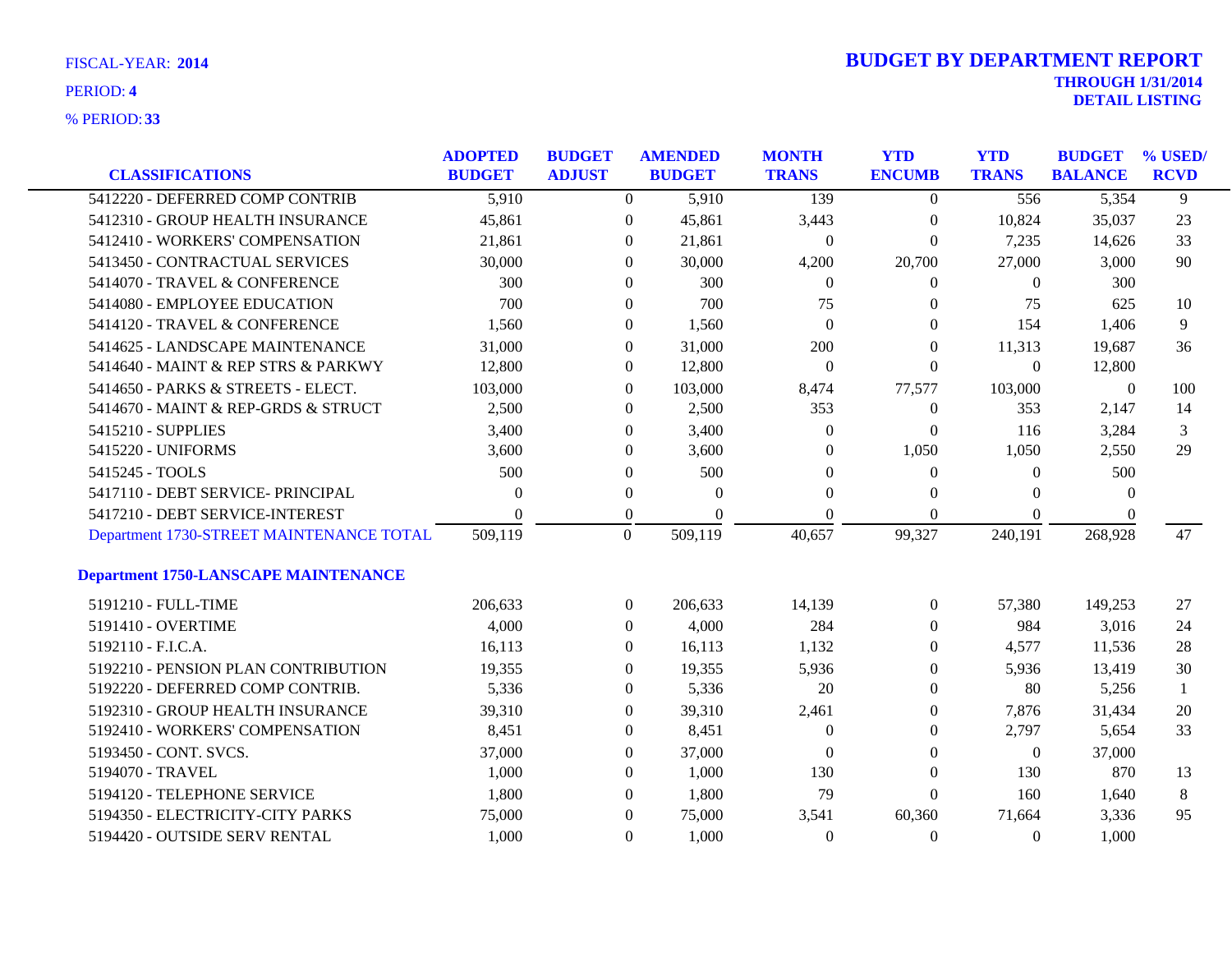| <b>CLASSIFICATIONS</b>                              | <b>ADOPTED</b><br><b>BUDGET</b> | <b>BUDGET</b><br><b>ADJUST</b> |                  | <b>AMENDED</b><br><b>BUDGET</b> | <b>MONTH</b><br><b>TRANS</b> | <b>YTD</b><br><b>ENCUMB</b> | <b>YTD</b><br><b>TRANS</b> | <b>BUDGET</b><br><b>BALANCE</b> | % USED/<br><b>RCVD</b> |
|-----------------------------------------------------|---------------------------------|--------------------------------|------------------|---------------------------------|------------------------------|-----------------------------|----------------------------|---------------------------------|------------------------|
| 5194515 - AUTO INSURANCE                            | 1,500                           |                                | $\overline{0}$   | 1,500                           | $\Omega$                     | $\overline{0}$              | $\Omega$                   | 1,500                           |                        |
| 5194620 - REPAIR & MAINT. OPER EQUI                 | 56,500                          |                                | $\boldsymbol{0}$ | 56,500                          | 5,711                        | $\boldsymbol{0}$            | 18,758                     | 37,742                          | 33                     |
| 5195210 - SUPPLIES                                  | 9,285                           |                                | $\theta$         | 9,285                           | 2,199                        | $\overline{0}$              | 4,439                      | 4,846                           | 47                     |
| 5195220 - UNIFORMS                                  | 3,650                           |                                | $\overline{0}$   | 3,650                           | 1,151                        | $\theta$                    | 1,151                      | 2,500                           | 31                     |
| 5195230 - FUEL & LUBRICANT                          | 13,352                          |                                | $\mathbf{0}$     | 13,352                          | 1,756                        | $\overline{0}$              | 2,715                      | 10,637                          | 20                     |
| 5195410 - MEMBER. & SUBSCRIPTIONS                   | 450                             |                                | $\boldsymbol{0}$ | 450                             | 159                          | $\overline{0}$              | 159                        | 291                             | 35                     |
| Department 1750-LANSCAPE MAINTENANCE TOTAL          | 499,735                         |                                | $\overline{0}$   | 499,735                         | 38,698                       | 60,360                      | 178,806                    | 320,930                         | $\frac{1}{35}$         |
| <b>Department 1760-EQUIPMENT MAINTENANCE</b>        |                                 |                                |                  |                                 |                              |                             |                            |                                 |                        |
| 5191210 - FULL-TIME                                 | 125,831                         |                                | $\overline{0}$   | 125,831                         | 9,642                        | $\boldsymbol{0}$            | 39,345                     | 86,486                          | 31                     |
| 5191410 - OVERTIME                                  | 3,500                           |                                | $\overline{0}$   | 3,500                           | $\overline{0}$               | $\overline{0}$              | 128                        | 3,372                           | 3                      |
| 5192110 - F.I.C.A.                                  | 9,894                           |                                | $\overline{0}$   | 9,894                           | 660                          | $\overline{0}$              | 2,747                      | 7,147                           | 27                     |
| 5192210 - PENSION PLAN CONTRIBUTION                 | 13,488                          |                                | $\mathbf{0}$     | 13,488                          | 4,136                        | $\theta$                    | 4,136                      | 9,352                           | 30                     |
| 5192220 - DEFERRED COMP CONTRIB.                    | 2,496                           |                                | $\mathbf{0}$     | 2,496                           | 100                          | $\theta$                    | 400                        | 2,096                           | 16                     |
| 5192310 - GROUP HEALTH INSURANCE                    | 19,655                          |                                | $\mathbf{0}$     | 19,655                          | 1,475                        | $\theta$                    | 4,424                      | 15,231                          | 22                     |
| 5192410 - WORKERS' COMPENSATION                     | 4,480                           |                                | $\boldsymbol{0}$ | 4,480                           | $\boldsymbol{0}$             | $\boldsymbol{0}$            | 1,483                      | 2,997                           | 33                     |
| 5194070 - TRAVEL                                    | 350                             |                                | $\overline{0}$   | 350                             | $\theta$                     | $\overline{0}$              | $\overline{0}$             | 350                             |                        |
| 5194120 - TELEPHONE SERVICE                         | 780                             |                                | $\boldsymbol{0}$ | 780                             | $\Omega$                     | $\overline{0}$              | 77                         | 703                             | 9                      |
| 5194515 - AUTO INSURANCE                            | 32,873                          |                                | $\Omega$         | 32,873                          | $\Omega$                     | $\theta$                    | $\Omega$                   | 32,873                          |                        |
| 5194620 - REPAIR & MAINT. OPER EQUI                 | 400                             |                                | $\overline{0}$   | 400                             | $\Omega$                     | $\Omega$                    | $\theta$                   | 400                             |                        |
| 5194680 - MAINT & REP-OUTSIDE SVCS                  | 64,000                          |                                | $\boldsymbol{0}$ | 64,000                          | 14,453                       | 1,363                       | 20,320                     | 43,680                          | 31                     |
| 5195220 - UNIFORMS                                  | 5,000                           |                                | $\overline{0}$   | 5,000                           | 244                          | 2,132                       | 2,637                      | 2,363                           | 52                     |
| 5195230 - FUEL & LUBRICANT                          | 183,944                         |                                | $\overline{0}$   | 183,944                         | 682                          | 149,220                     | 178,894                    | 5,050                           | 97                     |
| 5195240 - PARTS                                     | 56,000                          |                                | $\Omega$         | 56,000                          | 8,313                        | $\theta$                    | 12,777                     | 43,223                          | 22                     |
| 5195245 - OPERATING TOOLS                           | 600                             |                                | $\overline{0}$   | 600                             | 35                           | $\overline{0}$              | 35                         | 565                             | 5                      |
| 5195250 - TIRES                                     | 27,000                          |                                | $\boldsymbol{0}$ | 27,000                          | 4,452                        | $\theta$                    | 9,049                      | 17,951                          | 33                     |
| 5195260 - GENERAL                                   | 6,800                           |                                | $\boldsymbol{0}$ | 6,800                           | $\overline{0}$               | $\theta$                    | 90                         | 6,710                           | -1                     |
| Department 1760-EQUIPMENT MAINTENANCE TOTAL 557,091 |                                 |                                | $\Omega$         | 557,091                         | 44,192                       | 152,715                     | 276,542                    | 280,549                         | 49                     |
| <b>Department 1770-PUBLIC WORKS DIRECTOR OFF</b>    |                                 |                                |                  |                                 |                              |                             |                            |                                 |                        |
| 5191210 - FULL-TIME                                 | 178,826                         |                                | $\overline{0}$   | 178,826                         | 12,464                       | $\boldsymbol{0}$            | 42,920                     | 135,906                         | 24                     |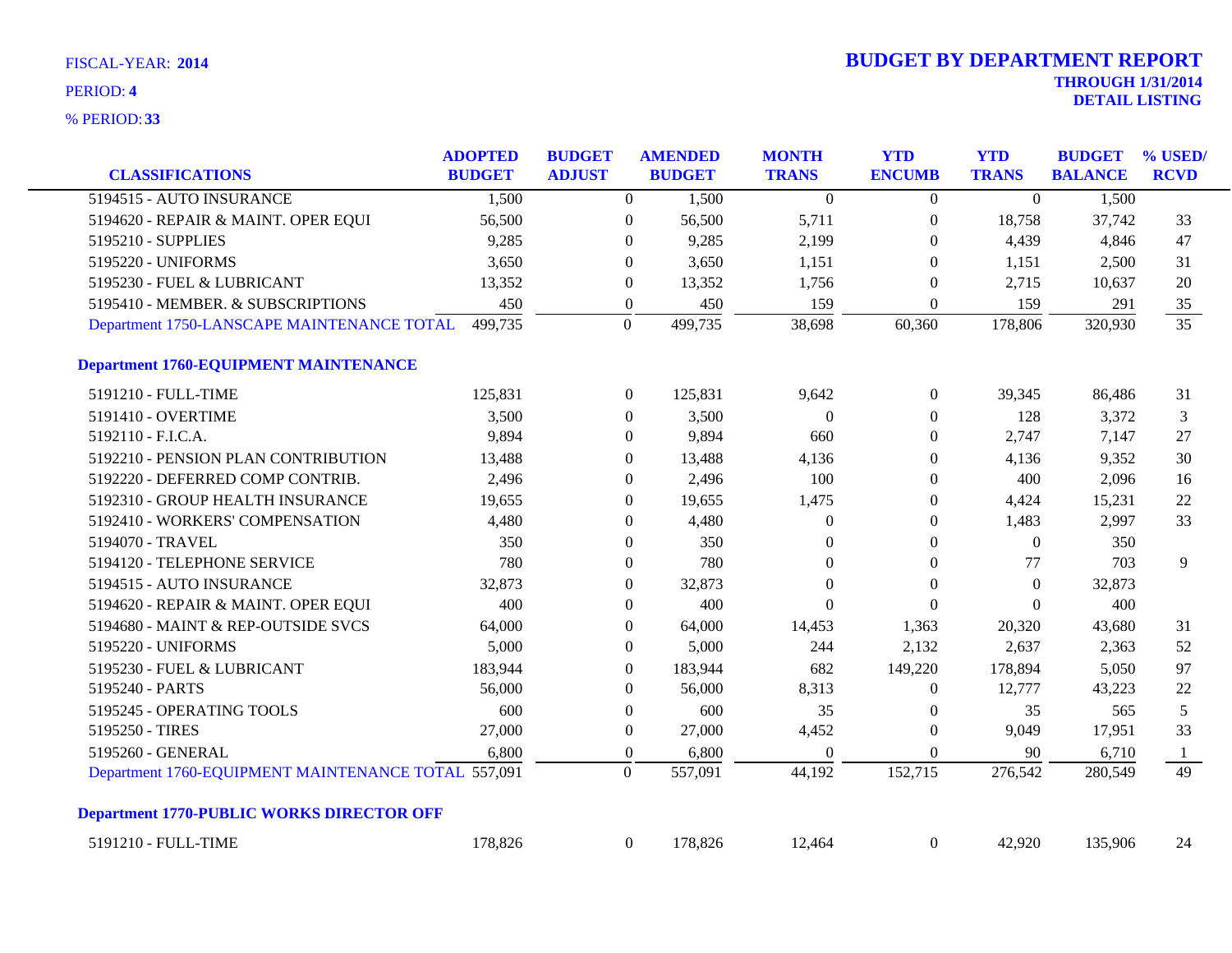| <b>CLASSIFICATIONS</b>                              | <b>ADOPTED</b><br><b>BUDGET</b> | <b>BUDGET</b><br><b>ADJUST</b> |                  | <b>AMENDED</b><br><b>BUDGET</b> | <b>MONTH</b><br><b>TRANS</b> | <b>YTD</b><br><b>ENCUMB</b> | <b>YTD</b><br><b>TRANS</b> | <b>BUDGET</b><br><b>BALANCE</b> | % USED/<br><b>RCVD</b> |
|-----------------------------------------------------|---------------------------------|--------------------------------|------------------|---------------------------------|------------------------------|-----------------------------|----------------------------|---------------------------------|------------------------|
| 5191410 - OVERTIME                                  | $\overline{0}$                  |                                | $\overline{0}$   | $\overline{0}$                  | $\overline{0}$               | $\overline{0}$              | 40                         | $-40$                           |                        |
| 5192110 - F.I.C.A.                                  | 13,680                          |                                | $\boldsymbol{0}$ | 13,680                          | 882                          | $\boldsymbol{0}$            | 3,037                      | 10,643                          | 22                     |
| 5192210 - PENSION PLAN CONTRIBUTION                 | 7,444                           |                                | $\boldsymbol{0}$ | 7,444                           | 2,283                        | $\theta$                    | 2,283                      | 5,161                           | 30                     |
| 5192220 - DEFERRED COMP CONTRIB.                    | 8,899                           |                                | $\theta$         | 8,899                           | 704                          | $\Omega$                    | 2,797                      | 6,102                           | 31                     |
| 5192310 - GROUP HEALTH INSURANCE                    | 19,655                          |                                | $\theta$         | 19,655                          | 1,490                        | $\theta$                    | 3,487                      | 16,168                          | 17                     |
| 5192410 - WORKERS' COMPENSATION                     | 536                             |                                | $\boldsymbol{0}$ | 536                             | $\overline{0}$               | $\theta$                    | 177                        | 359                             | 33                     |
| 5194070 - TRAVEL                                    | 500                             |                                | 0                | 500                             | $\Omega$                     | $\theta$                    | $\theta$                   | 500                             |                        |
| 5194080 - EMPLOYEE EDUCATION                        | 380                             |                                | $\theta$         | 380                             | $\Omega$                     | $\Omega$                    | $\overline{0}$             | 380                             |                        |
| 5194110 - POSTAGE                                   | 125                             |                                | 0                | 125                             | $\Omega$                     | $\theta$                    | 18                         | 107                             | 14                     |
| 5194120 - TELEPHONE SERVICE                         | 1,020                           |                                | 0                | 1,020                           | $\theta$                     | $\theta$                    | 127                        | 893                             | 12                     |
| 5194540 - BOILER & MACHINERY                        | 2,000                           |                                | 0                | 2,000                           | $\theta$                     | $\theta$                    | $\boldsymbol{0}$           | 2,000                           |                        |
| 5194710 - COPY MACHINE                              | 6,670                           |                                | $\theta$         | 6,670                           | 254                          | $\Omega$                    | 768                        | 5,902                           | -11                    |
| 5195205 - COMPUTER - EQUIPMENT                      | 0                               |                                | 0                | $\overline{0}$                  | $\theta$                     | $\Omega$                    | $\theta$                   | $\boldsymbol{0}$                |                        |
| 5195210 - SUPPLIES                                  | 1,000                           |                                | $\boldsymbol{0}$ | 1,000                           | 379                          | $\theta$                    | 605                        | 395                             | 60                     |
| 5195270 - PERMITS                                   | 925                             |                                | $\boldsymbol{0}$ | 925                             | $\theta$                     | $\theta$                    | $\overline{0}$             | 925                             |                        |
| 5195410 - MEMBER. & SUBSCRIPTIONS                   | 500                             |                                | $\boldsymbol{0}$ | 500                             | $\Omega$                     | $\boldsymbol{0}$            | $\theta$                   | 500                             |                        |
| Department 1770-PUBLIC WORKS DIRECTOR OFF           | 242,160                         |                                | $\mathbf{0}$     | 242,160                         | 18,456                       | $\mathbf{0}$                | 56,259                     | 185,901                         | 23                     |
| <b>Department 1790-ENGINEERING &amp; CONSTRUCTN</b> |                                 |                                |                  |                                 |                              |                             |                            |                                 |                        |
| 5191210 - FULL-TIME                                 | 128,726                         |                                | $\boldsymbol{0}$ | 128,726                         | 3,194                        | $\boldsymbol{0}$            | 23,829                     | 104,897                         | 18                     |
| 5192110 - F.I.C.A.                                  | 9,848                           |                                | $\overline{0}$   | 9,848                           | 244                          | $\overline{0}$              | 1,823                      | 8,025                           | 18                     |
| 5192210 - PENSION PLAN CONTRIBUTION                 | 6,002                           |                                | 0                | 6,002                           | 1,841                        | $\theta$                    | 1,841                      | 4,161                           | 30                     |
| 5192220 - DEFERRED COMP CONTRIB.                    | 6,093                           |                                | 0                | 6,093                           | $\boldsymbol{0}$             | $\theta$                    | 469                        | 5,624                           | 7                      |
| 5192310 - GROUP HEALTH INSURANCE                    | 13,103                          |                                | 0                | 13,103                          | 493                          | $\theta$                    | 1,478                      | 11,625                          | 11                     |
| 5192410 - WORKERS' COMPENSATION                     | 386                             |                                | $\overline{0}$   | 386                             | $\theta$                     | $\theta$                    | 128                        | 258                             | 33                     |
| 5193450 - CONT. SVCS.                               | 65,000                          |                                | $\overline{0}$   | 65,000                          | $\Omega$                     | $\Omega$                    | $\overline{0}$             | 65,000                          |                        |
| 5194070 - TRAVEL                                    | 1,000                           |                                | 0                | 1,000                           | $\theta$                     | $\theta$                    | $\theta$                   | 1,000                           |                        |
| 5194080 - EMPLOYEE EDUCATION                        | 1,500                           |                                | 0                | 1,500                           | $\theta$                     | $\theta$                    | $\overline{0}$             | 1,500                           |                        |
| 5194120 - TELEPHONE SERVICE                         | 1,020                           |                                | $\theta$         | 1,020                           | $\Omega$                     | $\Omega$                    | 64                         | 956                             | 6                      |
| 5195210 - SUPPLIES                                  | 920                             |                                | $\theta$         | 920                             | 824                          | $\Omega$                    | 911                        | 9                               | 99                     |
| 5195410 - MEMBER. & SUBSCRIPTIONS                   | 500                             |                                | $\overline{0}$   | 500                             | $\mathbf{0}$                 | $\Omega$                    | $\Omega$                   | 500                             |                        |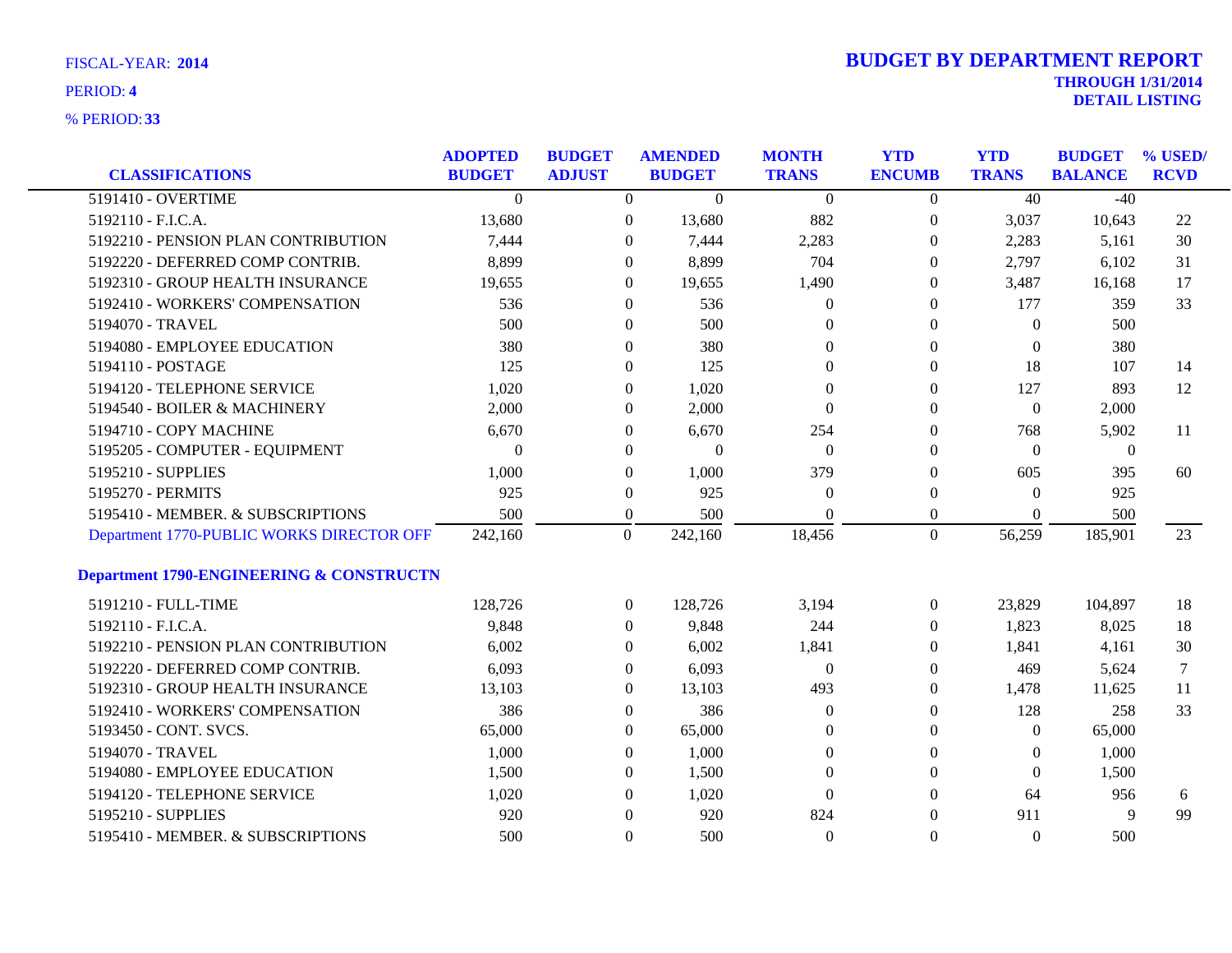**33** % PERIOD:

| <b>CLASSIFICATIONS</b>                   | <b>ADOPTED</b><br><b>BUDGET</b> | <b>BUDGET</b><br><b>ADJUST</b> |                  | <b>AMENDED</b><br><b>BUDGET</b> | <b>MONTH</b><br><b>TRANS</b> | <b>YTD</b><br><b>ENCUMB</b> | <b>YTD</b><br><b>TRANS</b> | <b>BUDGET</b><br><b>BALANCE</b> | % USED/<br><b>RCVD</b> |
|------------------------------------------|---------------------------------|--------------------------------|------------------|---------------------------------|------------------------------|-----------------------------|----------------------------|---------------------------------|------------------------|
| Department 1790-ENGINEERING & CONSTRUCTN | 234,098                         |                                | $\theta$         | 234,098                         | 6,596                        | $\Omega$                    | 30,543                     | 203,555                         | $\overline{13}$        |
| <b>Department 1910-POLICE</b>            |                                 |                                |                  |                                 |                              |                             |                            |                                 |                        |
| 5211210 - REGULAR                        | 3,457,843                       |                                | $\overline{0}$   | 3,457,843                       | 254,127                      | $\overline{0}$              | 985,007                    | 2,472,836                       | 28                     |
| 5211410 - OVERTIME                       | 150,000                         |                                | $\overline{0}$   | 150,000                         | 7,880                        | $\theta$                    | 37,131                     | 112,869                         | 24                     |
| 5211411 - OVERTIME                       | 55,000                          |                                | $\overline{0}$   | 55,000                          | 13,861                       | $\Omega$                    | 24,508                     | 30,492                          | 44                     |
| 5211510 - SPEC PAY - EDUC INCENTIVE      | 26,562                          |                                | $\boldsymbol{0}$ | 26,562                          | 2,058                        | $\boldsymbol{0}$            | 7,735                      | 18,827                          | 29                     |
| 5211530 - HAZARD PAY                     | 61,335                          |                                | $\overline{0}$   | 61,335                          | 4,300                        | $\theta$                    | 17,320                     | 44,015                          | 28                     |
| 5212110 - F.I.C.A.                       | 286,932                         |                                | $\overline{0}$   | 286,932                         | 22,395                       | $\Omega$                    | 87,228                     | 199,704                         | 30                     |
| 5212210 - PENSION PLAN CONTRIBUTION      | 557,173                         |                                | $\overline{0}$   | 557,173                         | 166,393                      | $\Omega$                    | 166,393                    | 390,780                         | 29                     |
| 5212220 - DEFERRED COMP CONTRIB.         | 36,170                          |                                | $\boldsymbol{0}$ | 36,170                          | 673                          | $\overline{0}$              | 2,596                      | 33,574                          | 7                      |
| 5212310 - GROUP HEALTH INSURANCE         | 366,912                         |                                | $\overline{0}$   | 366,912                         | 26,054                       | $\theta$                    | 84,096                     | 282,816                         | 22                     |
| 5212410 - WORKERS' COMPENSATION          | 144,940                         |                                | $\overline{0}$   | 144,940                         | $\Omega$                     | $\Omega$                    | 47,970                     | 96,970                          | 33                     |
| 5213116 - ANNUAL PHYSICALS               | 14,750                          |                                | $\overline{0}$   | 14,750                          | 1,667                        | $\Omega$                    | 3,735                      | 11,015                          | 25                     |
| 5213450 - CONTRACTUAL SERVICES           | 73,830                          |                                | $\overline{0}$   | 73,830                          | 2,519                        | $\mathbf{0}$                | 43,548                     | 30,282                          | 58                     |
| 5213456 - SCHOOL CROSSING                | 70,000                          |                                | $\overline{0}$   | 70,000                          | $\theta$                     | 60,066                      | 60,066                     | 9,934                           | 85                     |
| 5213459 - PARKING                        | $\theta$                        |                                | $\overline{0}$   | $\overline{0}$                  | $\Omega$                     | $\theta$                    | $\mathbf{0}$               | $\theta$                        |                        |
| 5213490 - CRIME PREVENTION PROGRAMS      | 5,500                           |                                | $\Omega$         | 5,500                           | $\Omega$                     | $\Omega$                    | 275                        | 5,225                           | 5                      |
| 5214070 - TRAVEL & CONFERENCE            | 10,740                          |                                | $\overline{0}$   | 10,740                          | 644                          | $\theta$                    | 5,054                      | 5,686                           | 47                     |
| 5214080 - EMPLOYEE EDUCATION             | 8,500                           |                                | $\overline{0}$   | 8,500                           | 785                          | $\overline{0}$              | 2,116                      | 6,384                           | 24                     |
| 5214110 - POSTAGE                        | 1,800                           |                                | $\overline{0}$   | 1,800                           | $\theta$                     | $\theta$                    | 257                        | 1,543                           | 14                     |
| 5214120 - TELEPHONE SERVICE              | 49,560                          |                                | $\Omega$         | 49,560                          | 2,515                        | 33,063                      | 42,394                     | 7,166                           | 85                     |
| 5214450 - LEASE - POL VEHCLE             | 11,400                          |                                | $\overline{0}$   | 11,400                          | 1,900                        | $\theta$                    | 3,800                      | 7,600                           | 33                     |
| 5214515 - AUTO INSURANCE                 | 34,650                          |                                | $\overline{0}$   | 34,650                          | $\overline{0}$               | $\overline{0}$              | $\boldsymbol{0}$           | 34,650                          |                        |
| 5214591 - POLICE OFF ACC DTH & DIS.      | 2,000                           |                                | $\theta$         | 2,000                           | $\Omega$                     | $\theta$                    | $\mathbf{0}$               | 2,000                           |                        |
| 5214620 - REPAIR & MAINT. OPER EQUI      | 18,600                          |                                | $\overline{0}$   | 18,600                          | $\Omega$                     | $\Omega$                    | 274                        | 18,326                          | 1                      |
| 5214630 - MAINT & REP-COMM EQUIP         | 22,460                          |                                | $\overline{0}$   | 22,460                          | 723                          | 4,383                       | 5,226                      | 17,234                          | 23                     |
| 5214632 - INTERNET SERVICES              | 3,200                           |                                | $\overline{0}$   | 3,200                           | $\theta$                     | $\Omega$                    | $\Omega$                   | 3,200                           |                        |
| 5214710 - PRINTING MATERIALS-INFRAS      | 11,000                          |                                | $\overline{0}$   | 11,000                          | 552                          | 0                           | 1,664                      | 9,336                           | 15                     |
| 5214960 - SPECIAL INVESTIGATIONS         | 8,000                           |                                | $\theta$         | 8,000                           | $\theta$                     | $\Omega$                    | 35                         | 7,965                           |                        |
| 5214970 - EMPLOYEE TESTING               | 29,520                          |                                | $\overline{0}$   | 29,520                          | 984                          | $\Omega$                    | 3,324                      | 26,196                          | 11                     |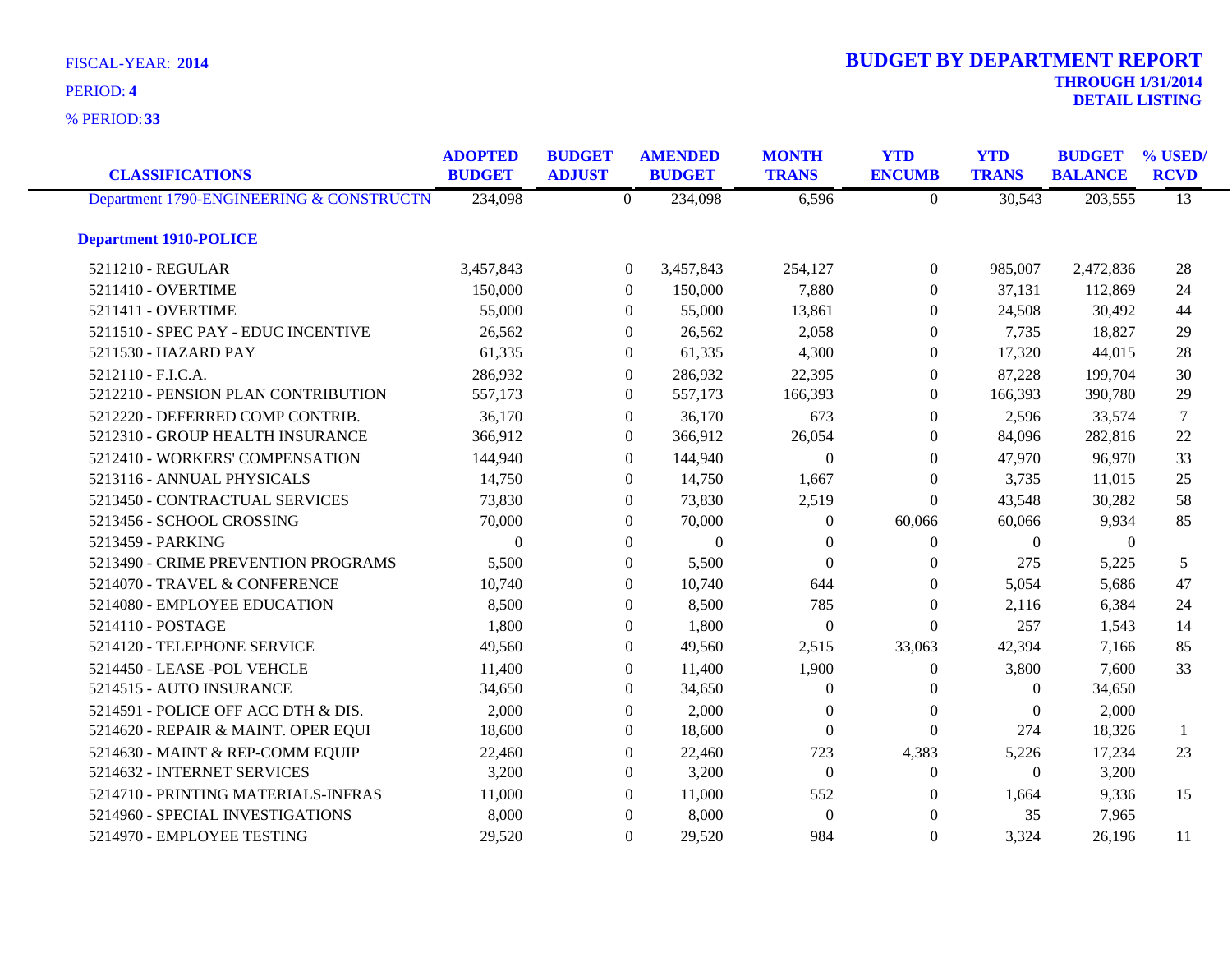| <b>CLASSIFICATIONS</b>                        | <b>ADOPTED</b><br><b>BUDGET</b> | <b>BUDGET</b><br><b>ADJUST</b> | <b>AMENDED</b><br><b>BUDGET</b> | <b>MONTH</b><br><b>TRANS</b> | <b>YTD</b><br><b>ENCUMB</b> | <b>YTD</b><br><b>TRANS</b> | <b>BUDGET</b><br><b>BALANCE</b> | % USED/<br><b>RCVD</b> |
|-----------------------------------------------|---------------------------------|--------------------------------|---------------------------------|------------------------------|-----------------------------|----------------------------|---------------------------------|------------------------|
| 5215205 - COMPUTER SUPPLIES                   | 15,928                          | $\overline{0}$                 | 15,928                          | 300                          | 1,010                       | 5,058                      | 10,870                          | $\overline{31}$        |
| 5215210 - SUPPLIES                            | 113,533                         | $\mathbf{0}$                   | 113,533                         | 13,799                       | $\boldsymbol{0}$            | 28,703                     | 84,830                          | 25                     |
| 5215212 - PARKING                             | $\theta$                        | $\mathbf{0}$                   | $\overline{0}$                  | $\overline{0}$               | 0                           | $\overline{0}$             | $\boldsymbol{0}$                |                        |
| 5215220 - UNIFORMS                            | 74,500                          | $\overline{0}$                 | 74,500                          | 5,425                        | $\Omega$                    | 24,454                     | 50,046                          | 32                     |
| 5215230 - FUEL & LUBRICANT                    | 217,120                         | $\overline{0}$                 | 217,120                         | 29,278                       | $\theta$                    | 46,038                     | 171,082                         | 21                     |
| 5215410 - MEMBER. & SUBSCRIPTIONS             | 8,770                           | $\boldsymbol{0}$               | 8,770                           | 495                          | $\theta$                    | 2,720                      | 6,050                           | 31                     |
| 5215940 - PRISONER DETENTION                  | 100                             | $\mathbf{0}$                   | 100                             | $\overline{0}$               | $\theta$                    | $\overline{0}$             | 100                             |                        |
| 5217110 - DEBT SERVICE- PRINCIPAL             | 80,417                          | $\overline{0}$                 | 80,417                          | 21,521                       | $\theta$                    | 62,437                     | 17,980                          | 77                     |
| 5217210 - DEBT SERVICE- INTEREST              | 4,182                           | $\boldsymbol{0}$               | 4,182                           | 1,059                        | $\boldsymbol{0}$            | 3,128                      | 1,054                           | 74                     |
| Department 1910-POLICE TOTAL                  | 6,032,927                       | $\boldsymbol{0}$               | 6,032,927                       | 581,907                      | 98,522                      | 1,804,290                  | 4,228,637                       | 29                     |
| <b>Department 2000-PARKS &amp; RECREATION</b> |                                 |                                |                                 |                              |                             |                            |                                 |                        |
| 5721210 - FULL-TIME                           | 298,088                         | $\overline{0}$                 | 298,088                         | 19,870                       | $\overline{0}$              | 87,402                     | 210,686                         | 29                     |
| 5721310 - PART-TIME                           | 15,034                          | $\overline{0}$                 | 15,034                          | $\theta$                     | $\boldsymbol{0}$            | $\overline{0}$             | 15,034                          |                        |
| 5722110 - F.I.C.A.                            | 23,954                          | 0                              | 23,954                          | 1,510                        | $\boldsymbol{0}$            | 6,651                      | 17,303                          | 27                     |
| 5722210 - PENSION PLAN CONTRIBUTION           | 25,948                          | $\mathbf{0}$                   | 25,948                          | 7,958                        | $\boldsymbol{0}$            | 7,958                      | 17,990                          | 30                     |
| 5722220 - DEFERRED COMP CONTRIB               | 8,253                           | $\overline{0}$                 | 8,253                           | 348                          | $\theta$                    | 1,219                      | 7,034                           | 14                     |
| 5722310 - GROUP HEALTH INSURANCE              | 39,310                          | 0                              | 39,310                          | 2,469                        | $\boldsymbol{0}$            | 7,900                      | 31,410                          | 20                     |
| 5722410 - WORKERS' COMPENSATION               | 12,807                          | $\boldsymbol{0}$               | 12,807                          | $\overline{0}$               | $\boldsymbol{0}$            | 4,239                      | 8,568                           | 33                     |
| 5723450 - CONTRACTUAL                         | 2,235                           | $\mathbf{0}$                   | 2,235                           | 440                          | $\theta$                    | 920                        | 1,315                           | 41                     |
| 5724070 - TRAVEL & CONFERENCE                 | 298                             | 0                              | 298                             | $\overline{4}$               | $\theta$                    | $\overline{4}$             | 294                             |                        |
| 5724080 - EMPLOYEE EDUCATION                  | 1,525                           | $\mathbf{0}$                   | 1,525                           | 0                            | $\boldsymbol{0}$            | $\theta$                   | 1,525                           |                        |
| 5724110 - POSTAGE                             | 100                             | $\boldsymbol{0}$               | 100                             | $\theta$                     | $\boldsymbol{0}$            | 14                         | 86                              | 14                     |
| 5724120 - TELEPHONE SERVICE                   | 3,060                           | $\boldsymbol{0}$               | 3,060                           | 191                          | $\boldsymbol{0}$            | 412                        | 2,648                           | 13                     |
| 5724350 - ELECTRIC - CITY PARKS               | 4,800                           | 0                              | 4,800                           | 243                          | 4,557                       | 4,800                      | $\overline{0}$                  | 100                    |
| 5724515 - AUTO INSURANCE                      | 4,870                           | 0                              | 4,870                           | $\overline{0}$               | $\boldsymbol{0}$            | $\overline{0}$             | 4,870                           |                        |
| 5724632 - INTERNET SERVICES                   | 1,620                           | $\boldsymbol{0}$               | 1,620                           | 68                           | $\theta$                    | 209                        | 1,411                           | 12                     |
| 5724634 - INTERNET MAINTENANCE                | 188                             | $\mathbf{0}$                   | 188                             | $\overline{0}$               | 0                           | $\theta$                   | 188                             |                        |
| 5724670 - MAINT & REP - PARK FACIL            | 2,800                           | $\overline{0}$                 | 2,800                           | $\Omega$                     | $\theta$                    | $\Omega$                   | 2,800                           |                        |
| 5724690 - MAINT & REP-TENNIS FACLTY           | 2,360                           | $\boldsymbol{0}$               | 2,360                           | $\Omega$                     | $\Omega$                    | $\Omega$                   | 2,360                           |                        |
| 5724710 - COPY MACHINE                        | 5,003                           | $\overline{0}$                 | 5,003                           | 195                          | $\theta$                    | 590                        | 4,413                           | 11                     |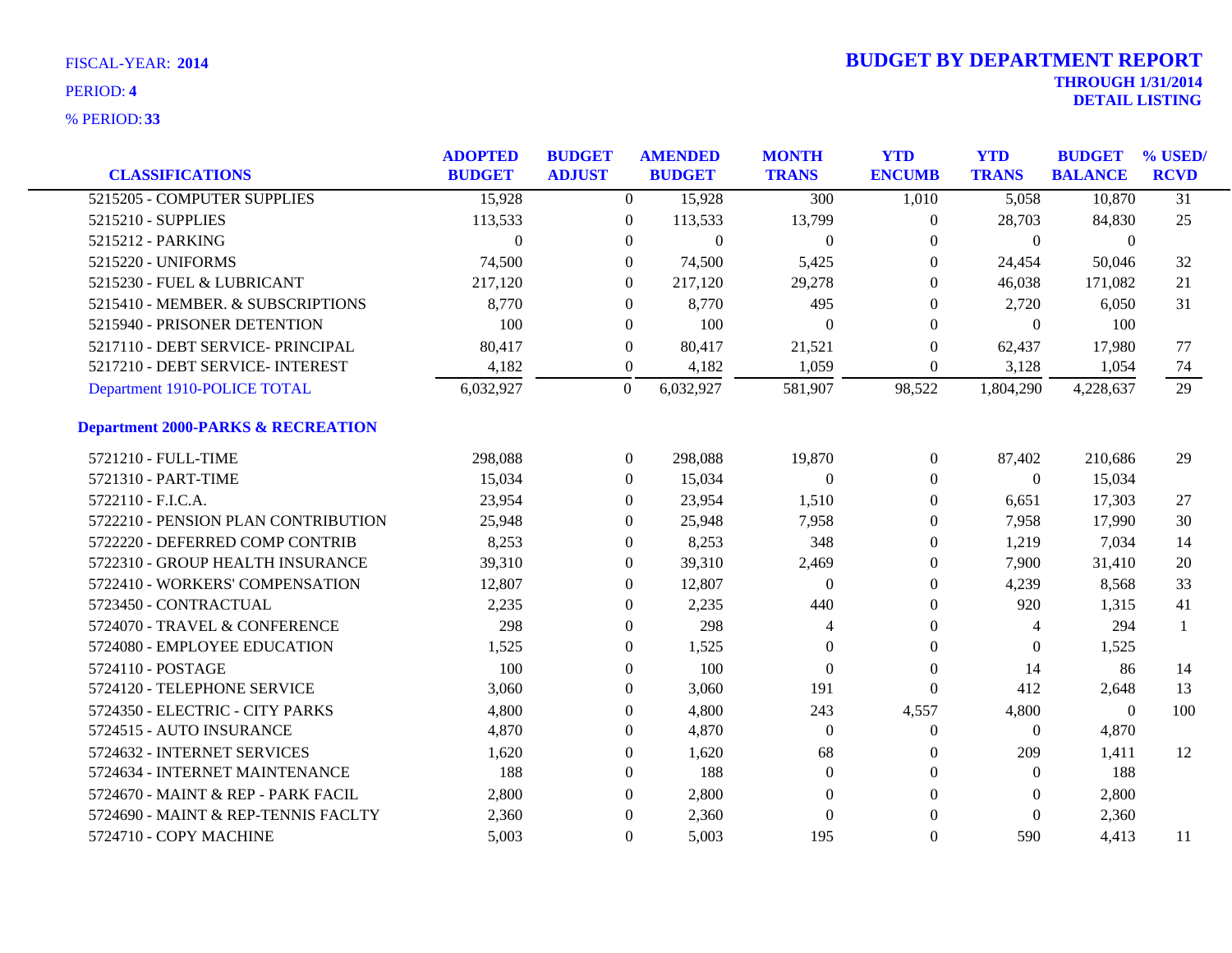|                                             | <b>ADOPTED</b> | <b>BUDGET</b>    | <b>AMENDED</b>   | <b>MONTH</b>   | <b>YTD</b>       | <b>YTD</b>     | <b>BUDGET</b>    | % USED/        |
|---------------------------------------------|----------------|------------------|------------------|----------------|------------------|----------------|------------------|----------------|
| <b>CLASSIFICATIONS</b>                      | <b>BUDGET</b>  | <b>ADJUST</b>    | <b>BUDGET</b>    | <b>TRANS</b>   | <b>ENCUMB</b>    | <b>TRANS</b>   | <b>BALANCE</b>   | <b>RCVD</b>    |
| 5724820 - SPECIAL EVENTS                    | 16,500         | $\overline{0}$   | 16,500           | $\overline{0}$ | $\overline{0}$   | 1,526          | 14,974           | 9              |
| 5725205 - COMPUTER EQUIPMENT                | 9,315          | $\boldsymbol{0}$ | 9,315            | 450            | $\overline{0}$   | 450            | 8,865            | $\overline{4}$ |
| 5725210 - SUPPLIES                          | 3,597          | 0                | 3,597            | 1,422          | $\overline{0}$   | 2,239          | 1,358            | 62             |
| 5725220 - UNIFORMS                          | 3,155          | $\Omega$         | 3,155            | $\theta$       | $\Omega$         | 553            | 2,603            | 17             |
| 5725230 - FUEL                              | 15,120         | $\Omega$         | 15,120           | 1,989          | $\Omega$         | 3,075          | 12,045           | 20             |
| 5725410 - MEMBER. & SUBSCRIPTIONS           | 2,460          | $\overline{0}$   | 2,460            | 290            | $\theta$         | 487            | 1,973            | 19             |
| 5725630 - FOOTBALL                          | 19,085         | 3,783            | 22,868           | 624            | $\theta$         | 6,655          | 16,213           | 29             |
| 5725631 - CHEERLEADERS                      | 6,626          | 265              | 6,891            | 212            | $\Omega$         | 851            | 6,040            | 12             |
| 5725635 - DANCE/MODELING                    | 3,825          | $\overline{0}$   | 3,825            | $\Omega$       | $\theta$         | $\Omega$       | 3,825            |                |
| 5725650 - SOCCER                            | 1,000          | $\overline{0}$   | 1,000            | $\theta$       | $\Omega$         | $\Omega$       | 1,000            |                |
| 5725670 - SPECIAL RECREATION PROG.          | 5,607          | $\boldsymbol{0}$ | 5,607            | 2,027          | $\boldsymbol{0}$ | 2,198          | 3,409            | 39             |
| 5725680 - SENIOR CITIZENS PROGRAM           | 17,746         | $\theta$         | 17,746           | $-258$         | $\theta$         | 5,343          | 12,403           | 30             |
| Department 2000-PARKS & RECREATION TOTAL    | 556,289        | 4,048            | 560,337          | 40,052         | 4,557            | 145,695        | 414,643          | 26             |
| <b>Department 2020-MULTI PURPOSE CENTER</b> |                |                  |                  |                |                  |                |                  |                |
| 5194310 - ELECTRIC                          | $\Omega$       | $\boldsymbol{0}$ | $\boldsymbol{0}$ | $\theta$       | $\boldsymbol{0}$ | $\overline{0}$ | $\boldsymbol{0}$ |                |
| 5194320 - WATER                             | $\Omega$       | $\overline{0}$   | $\theta$         | $\Omega$       | $\theta$         | $\theta$       | $\theta$         |                |
| 5195550 - SCHOOL PROGRAM                    | 0              | $\overline{0}$   | $\Omega$         | $\Omega$       | $\Omega$         | $\Omega$       | $\Omega$         |                |
| 5721210 - FULL-TIME                         | 136,062        | $\boldsymbol{0}$ | 136,062          | 10,426         | $\theta$         | 42,015         | 94,047           | 30             |
| 5721310 - PART-TIME                         | 353,982        | $\overline{0}$   | 353,982          | 16,973         | $\theta$         | 74,207         | 279,775          | 20             |
| 5721410 - OVERTIME                          | $\Omega$       | $\overline{0}$   | $\overline{0}$   | $\theta$       | $\Omega$         | $\overline{0}$ | $\theta$         |                |
| 5722110 - F.I.C.A.                          | 37,488         | $\overline{0}$   | 37,488           | 2,055          | $\Omega$         | 8,786          | 28,702           | 23             |
| 5722210 - PENSION PLAN CONTRIBUTION         | 15,685         | $\theta$         | 15,685           | 4,810          | $\theta$         | 4,810          | 10,875           | 30             |
| 5722220 - DEFERRED COMP CONTRIB             | 1,900          | $\theta$         | 1,900            | 62             | $\Omega$         | 250            | 1,650            | 13             |
| 5722310 - GROUP HEALTH INSURANCE            | 26,206         | $\Omega$         | 26,206           | 1,481          | $\Omega$         | 5,423          | 20,783           | 20             |
| 5722410 - WORKERS' COMPENSATION             | 20,043         | $\Omega$         | 20,043           | $\Omega$       | $\theta$         | 6,633          | 13,410           | 33             |
| 5723450 - CONTRACTUAL                       | $\Omega$       | $\theta$         | $\boldsymbol{0}$ | $\theta$       | $\Omega$         | $\overline{0}$ | $\mathbf{0}$     |                |
| 5724125 - TELEPHONE SERVICES                | 5,500          | $\theta$         | 5,500            | $\theta$       | $\Omega$         | $\theta$       | 5,500            |                |
| 5724310 - UTILITIES- ELECTRICITY            | 61,300         | $\Omega$         | 61,300           | 4,300          | 47,860           | 61,300         | $\theta$         | 100            |
| 5724320 - UTILITIES- WATER                  | 14,000         | $\Omega$         | 14,000           | 107            | 13,893           | 14,000         | $\theta$         | 100            |
| 5724670 - MAINT & REP - PARK FACIL          | 10,340         | $\Omega$         | 10,340           | 1,545          | $\Omega$         | 5,099          | 5,241            | 49             |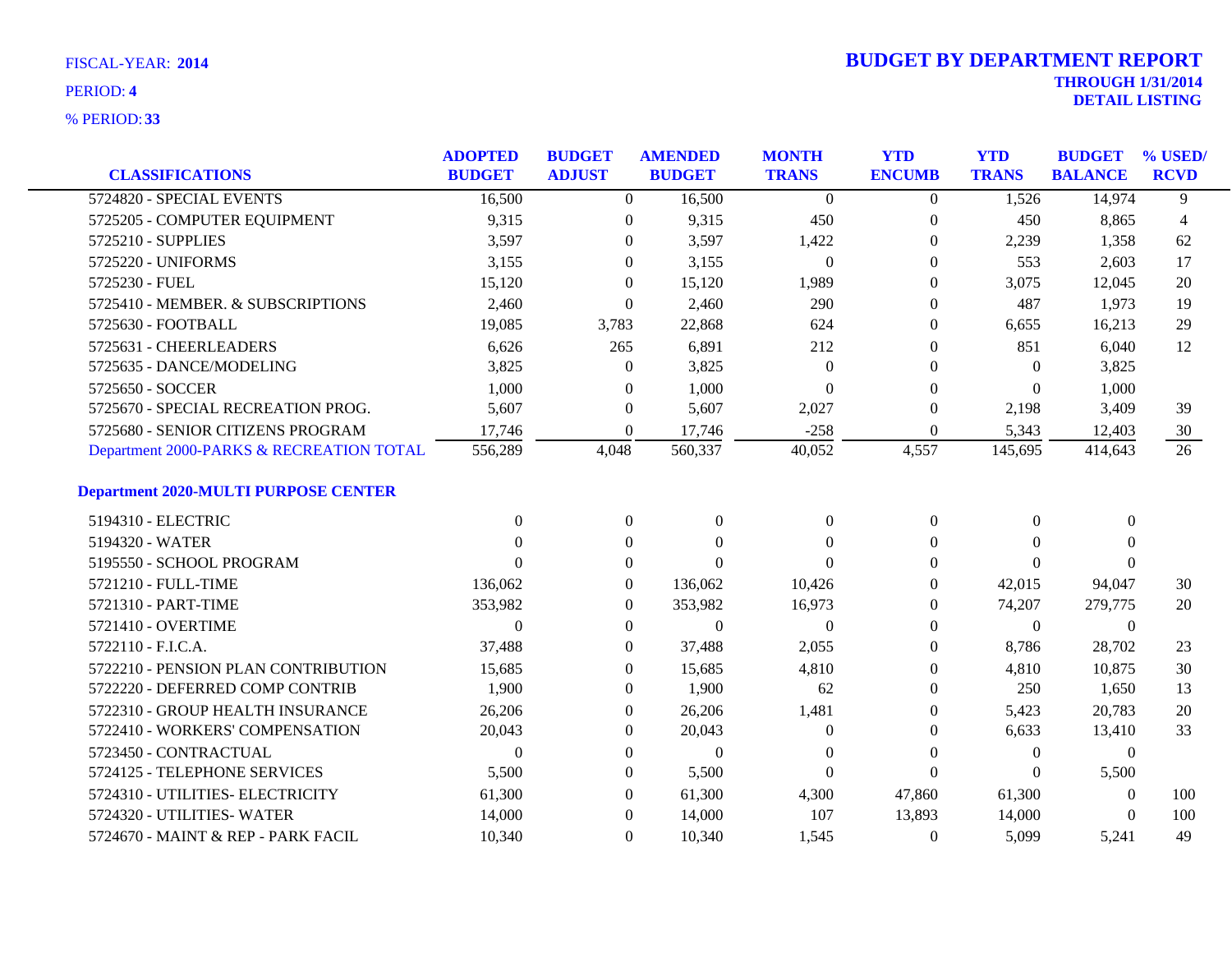| <b>CLASSIFICATIONS</b>                     | <b>ADOPTED</b><br><b>BUDGET</b> | <b>BUDGET</b><br><b>ADJUST</b> | <b>AMENDED</b><br><b>BUDGET</b> | <b>MONTH</b><br><b>TRANS</b> | <b>YTD</b><br><b>ENCUMB</b> | <b>YTD</b><br><b>TRANS</b> | <b>BUDGET</b><br><b>BALANCE</b> | % USED<br><b>RCVD</b> |
|--------------------------------------------|---------------------------------|--------------------------------|---------------------------------|------------------------------|-----------------------------|----------------------------|---------------------------------|-----------------------|
| 5724710 - COPY MACHINE                     | 1,668                           | $\overline{0}$                 | 1,668                           | 64                           | $\overline{0}$              | 193                        | 1,475                           | $\overline{11}$       |
| 5725210 - SUPPLIES                         | 1,050                           | $\boldsymbol{0}$               | 1,050                           | $\boldsymbol{0}$             | $\boldsymbol{0}$            | 942                        | 108                             | 89                    |
| 5725550 - SCHOOL PROGRAM                   | 4,200                           | $\theta$                       | 4,200                           | 433                          | $\theta$                    | 1,366                      | 2,834                           | 32                    |
| 5725640 - BASKETBALL                       | 5,940                           | $\Omega$                       | 5,940                           | $\Omega$                     | $\Omega$                    | $\Omega$                   | 5,940                           |                       |
| 5725660 - SUMMER PROGRAMS                  | 7,950                           | $\theta$                       | 7,950                           | $\theta$                     | $\Omega$                    | $\overline{0}$             | 7,950                           |                       |
| 5725670 - SPECIAL RECREATION PROG.         | 2,000                           | 250                            | 2,250                           | 454                          | $\Omega$                    | 454                        | 1,796                           | 20                    |
| 5726410 - EQPT LESS THAN \$500 VALUE       | $\Omega$                        | $\boldsymbol{0}$               | $\Omega$                        | $\theta$                     | $\Omega$                    | $\theta$                   | $\Omega$                        |                       |
| 5726430 - EQUIPMENT-OPERATING              | $\Omega$                        | $\theta$                       | 0                               | $\theta$                     | $\mathbf{0}$                | $\theta$                   | $\theta$                        |                       |
| Department 2020-MULTI PURPOSE CENTER TOTAL | 705,314                         | 250                            | 705,564                         | 42,710                       | 61,753                      | 225,478                    | 480,086                         | 31                    |
| <b>Department 2030-Community Pool</b>      |                                 |                                |                                 |                              |                             |                            |                                 |                       |
| 5721310 - PART-TIME                        | 16,575                          | $\boldsymbol{0}$               | 16,575                          | $\boldsymbol{0}$             | $\mathbf{0}$                | $\boldsymbol{0}$           | 16,575                          |                       |
| 5722110 - F.I.C.A.                         | 1,268                           | $\theta$                       | 1,268                           | $\theta$                     | $\Omega$                    | $\Omega$                   | 1,268                           |                       |
| 5722410 - WORKERS' COMPENSATION            | 678                             | $\theta$                       | 678                             | $\Omega$                     | $\Omega$                    | 224                        | 454                             | 33                    |
| 5723450 - CONTRACTUAL                      | 8,244                           | $\theta$                       | 8,244                           | $\theta$                     | $\Omega$                    | $\theta$                   | 8,244                           |                       |
| 5724320 - UTILITIES-WATER                  | 10,000                          | $\mathbf{0}$                   | 10,000                          | $\theta$                     | $\Omega$                    | $\Omega$                   | 10,000                          |                       |
| 5724350 - ELECTRIC - CITY PARKS            | 4,000                           | $\theta$                       | 4,000                           | $\theta$                     | $\Omega$                    | $\theta$                   | 4,000                           |                       |
| 5724632 - INTERNET SERVICES                | 400                             | $\theta$                       | 400                             | $\theta$                     | $\Omega$                    | $\Omega$                   | 400                             |                       |
| 5724634 - INTERNET MAINTENANCE             | 188                             | $\theta$                       | 188                             | $\theta$                     | $\Omega$                    | $\Omega$                   | 188                             |                       |
| 5724670 - MAINT & REP - PARK FACIL         | 2,800                           | $\theta$                       | 2,800                           | $\overline{0}$               | $\Omega$                    | $\theta$                   | 2,800                           |                       |
| 5724820 - SPECIAL EVENTS                   | 1,500                           | $\theta$                       | 1,500                           | $\theta$                     | $\mathbf{0}$                | $\theta$                   | 1,500                           |                       |
| 5725205 - COMPUTER EQUIPMENT               | 1,799                           | $\theta$                       | 1,799                           | $\theta$                     | $\Omega$                    | $\Omega$                   | 1,799                           |                       |
| 5725210 - SUPPLIES                         | 3,000                           | $\boldsymbol{0}$               | 3,000                           | $\Omega$                     | $\theta$                    | $\Omega$                   | 3,000                           |                       |
| 5725220 - UNIFORMS                         | 600                             | $\boldsymbol{0}$               | 600                             | $\theta$                     | $\overline{0}$              | $\theta$                   | 600                             |                       |
| Department 2030-Community Pool TOTAL       | 51,052                          | $\overline{0}$                 | 51,052                          | $\overline{0}$               | $\overline{0}$              | 224                        | 50,828                          |                       |
| <b>Department 2100-NON-DEPARTMENTAL</b>    |                                 |                                |                                 |                              |                             |                            |                                 |                       |
| 5192210 - PENSION PLAN CONTRIBUTION        | $\Omega$                        | $\mathbf{0}$                   | $\Omega$                        | $\Omega$                     | $\Omega$                    | $\overline{0}$             | $\Omega$                        |                       |
| 5192250 - SECTION 185 CONTRIBUTION         | 85,000                          | $\overline{0}$                 | 85,000                          | $\Omega$                     | $\Omega$                    | $\overline{0}$             | 85,000                          |                       |
| 5199120 - DEBT SERVICE                     | $\theta$                        | $\theta$                       | $\theta$                        | $\theta$                     | $\Omega$                    | $\theta$                   | $\theta$                        |                       |
| 5199140 - CIP FUND                         | 600,000                         | $\Omega$                       | 600,000                         | $\Omega$                     | $\Omega$                    | $\Omega$                   | 600,000                         |                       |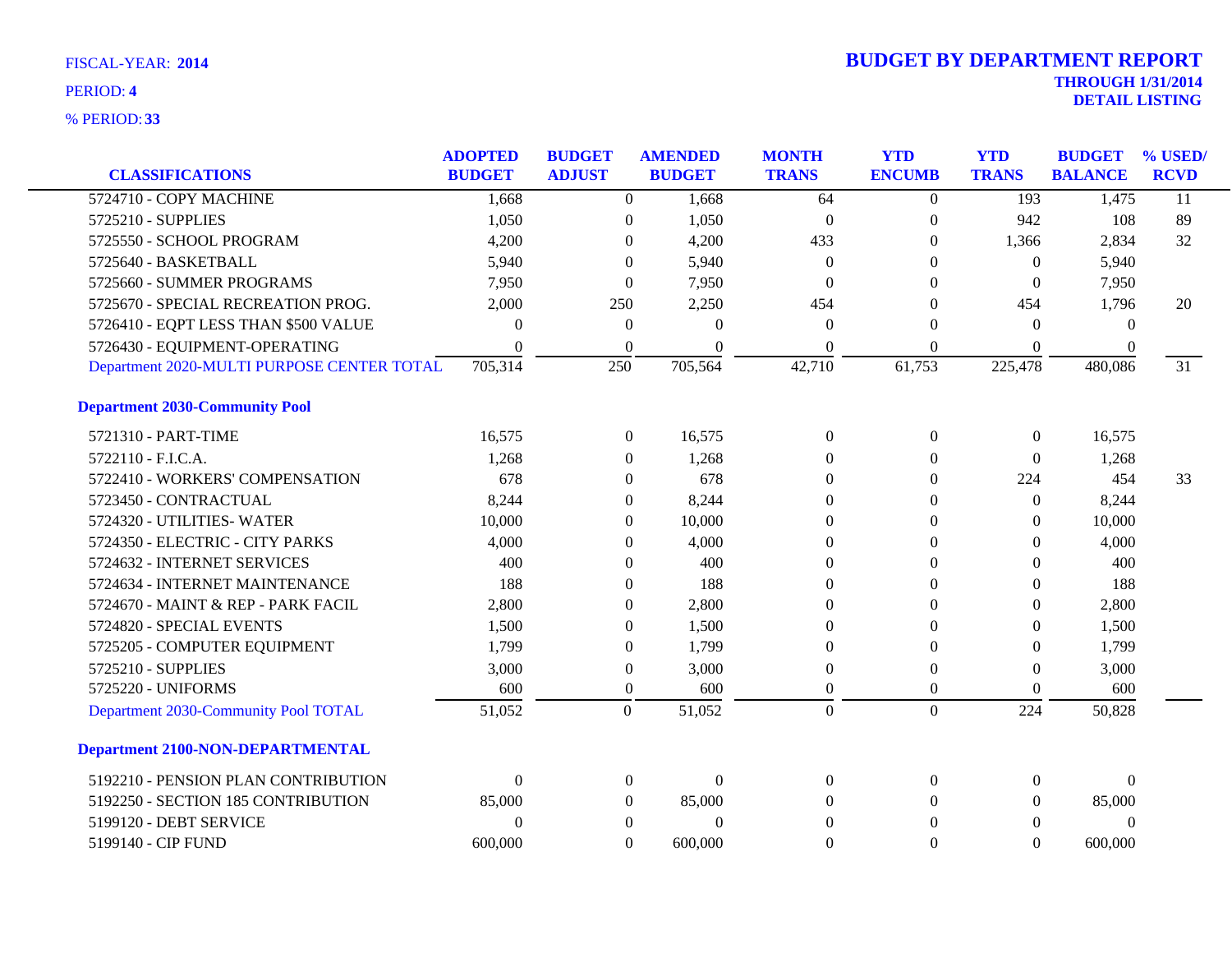**33** % PERIOD:

| <b>CLASSIFICATIONS</b>                            | <b>ADOPTED</b><br><b>BUDGET</b> | <b>BUDGET</b><br><b>ADJUST</b> | <b>AMENDED</b><br><b>BUDGET</b> | <b>MONTH</b><br><b>TRANS</b> | <b>YTD</b><br><b>ENCUMB</b> | <b>YTD</b><br><b>TRANS</b> | <b>BUDGET</b><br><b>BALANCE</b> | % USED/<br><b>RCVD</b> |
|---------------------------------------------------|---------------------------------|--------------------------------|---------------------------------|------------------------------|-----------------------------|----------------------------|---------------------------------|------------------------|
| 5199150 - CRA FUND                                | 589,337                         | $\theta$                       | 589,337                         | $\overline{0}$               | $\overline{0}$              | 100,000                    | 489,337                         | 16                     |
| Department 2100-NON-DEPARTMENTAL TOTAL            | 1,274,337                       | $\boldsymbol{0}$               | 1,274,337                       | $\boldsymbol{0}$             | $\overline{0}$              | 100,000                    | 1,174,337                       | $7\overline{ }$        |
| <b>EXPENSE TOTAL</b>                              | 17,926,390                      | 4,298                          | 17,930,688                      | 1,416,544                    | 1,618,077                   | 6,015,466                  | 11,915,226                      | 33                     |
| Fund 001-GENERAL FUND TOTAL                       |                                 |                                |                                 |                              |                             |                            |                                 |                        |
| <b>REVENUE TOTALS</b>                             | 16,864,223                      | $\overline{0}$                 | 16,864,223                      | 1,652,638                    | $\overline{0}$              | 8,789,340                  | 8,074,884                       | 52                     |
| <b>EXPENSE TOTALS</b>                             | 17,926,390                      | 4,298                          | 17,930,688                      | 1,416,544                    | 1,618,077                   | 6,015,466                  | 11,915,226                      | 33                     |
| Fund 001-GENERAL FUND TOTAL                       | $-1,062,167$                    | $-4,298$                       | $-1,066,465$                    | 236,094                      | $-1,618,077$                | 2,773,874                  | $-3,840,342$                    |                        |
| Fund 051-EMERGENCY RESERVE FUND<br><b>REVENUE</b> |                                 |                                |                                 |                              |                             |                            |                                 |                        |
| <b>Department 0000-Description N/A</b>            |                                 |                                |                                 |                              |                             |                            |                                 |                        |
| 3612000 - INTEREST INCOME                         | 18,000                          | $\overline{0}$                 | 18,000                          | 1,160                        | $\boldsymbol{0}$            | 4,599                      | 13,401                          | 25                     |
| Department 0000-Description N/A TOTAL             | 18,000                          | $\boldsymbol{0}$               | 18,000                          | 1,160                        | $\overline{0}$              | 4,599                      | 13,401                          | 25                     |
| <b>REVENUE TOTAL</b>                              | 18,000                          | $\bf{0}$                       | 18,000                          | 1,160                        | $\bf{0}$                    | 4,599                      | 13,401                          | 25                     |
| <b>EXPENSE</b>                                    |                                 |                                |                                 |                              |                             |                            |                                 |                        |
| <b>Department 0000-Description N/A</b>            |                                 |                                |                                 |                              |                             |                            |                                 |                        |
| 0510000 - TO CORRECT ERROR OBJ 0510000            | $\boldsymbol{0}$                | $\boldsymbol{0}$               | $\boldsymbol{0}$                | $\boldsymbol{0}$             | $\boldsymbol{0}$            | $\boldsymbol{0}$           | $\boldsymbol{0}$                |                        |
| Department 0000-Description N/A TOTAL             | $\overline{0}$                  | $\mathbf{0}$                   | $\Omega$                        | $\mathbf{0}$                 | $\overline{0}$              | $\Omega$                   | $\theta$                        |                        |
| <b>EXPENSE TOTAL</b>                              | $\bf{0}$                        | $\bf{0}$                       | $\bf{0}$                        | $\bf{0}$                     | $\bf{0}$                    | $\bf{0}$                   | $\bf{0}$                        |                        |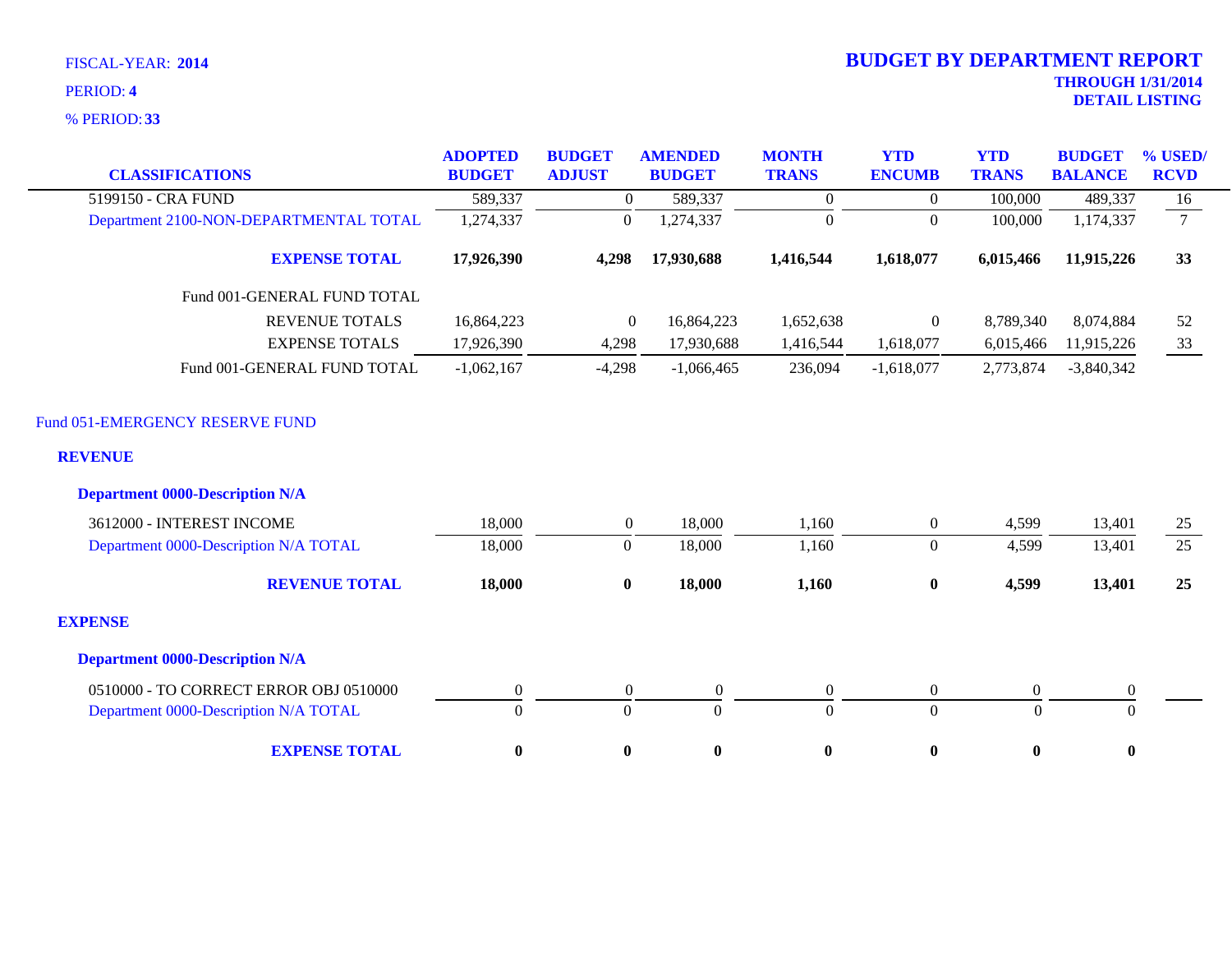**33** % PERIOD:

| <b>CLASSIFICATIONS</b>                         | <b>ADOPTED</b><br><b>BUDGET</b> | <b>BUDGET</b><br><b>ADJUST</b> |                  | <b>AMENDED</b><br><b>BUDGET</b> | <b>MONTH</b><br><b>TRANS</b> | <b>YTD</b><br><b>ENCUMB</b> | <b>YTD</b><br><b>TRANS</b> | <b>BUDGET</b><br><b>BALANCE</b> | % USED/<br><b>RCVD</b> |
|------------------------------------------------|---------------------------------|--------------------------------|------------------|---------------------------------|------------------------------|-----------------------------|----------------------------|---------------------------------|------------------------|
| Fund 051-EMERGENCY RESERVE FUND TOTAL          |                                 |                                |                  |                                 |                              |                             |                            |                                 |                        |
| <b>REVENUE TOTALS</b>                          | 18,000                          |                                | $\mathbf{0}$     | 18,000                          | 1,160                        | $\overline{0}$              | 4,599                      | 13,401                          | 25                     |
| <b>EXPENSE TOTALS</b>                          | $\Omega$                        |                                | $\boldsymbol{0}$ | $\mathbf{0}$                    | $\boldsymbol{0}$             | $\boldsymbol{0}$            | $\mathbf{0}$               | $\mathbf{0}$                    | 33                     |
| Fund 051-EMERGENCY RESERVE FUND TOTAL          | 18,000                          |                                | $\boldsymbol{0}$ | 18,000                          | 1,160                        | $\boldsymbol{0}$            | 4,599                      | 13,401                          |                        |
| Fund 106-GRANT FUND                            |                                 |                                |                  |                                 |                              |                             |                            |                                 |                        |
| <b>REVENUE</b>                                 |                                 |                                |                  |                                 |                              |                             |                            |                                 |                        |
| <b>Department 0000-Description N/A</b>         |                                 |                                |                  |                                 |                              |                             |                            |                                 |                        |
| 3371000 - GENERAL GOVERNMENT                   | $\Omega$                        |                                | $\Omega$         | $\Omega$                        | $\Omega$                     | $\Omega$                    | $\Omega$                   | $\Omega$                        |                        |
| 3612000 - INTEREST INCOME                      | $\Omega$                        |                                | $\theta$         | $\theta$                        | 369                          | $\overline{0}$              | 1,533                      | $-1,533$                        |                        |
| 3699201 - MISC. OTHERS                         | $\theta$                        |                                | $\theta$         | $\Omega$                        | $\Omega$                     | 0                           | $\Omega$                   | $\mathbf{0}$                    |                        |
| Department 0000-Description N/A TOTAL          | $\overline{0}$                  |                                | $\Omega$         | $\overline{0}$                  | 369                          | $\overline{0}$              | 1,533                      | $-1,533$                        |                        |
| Department 3802-ADA FY 2011                    |                                 |                                |                  |                                 |                              |                             |                            |                                 |                        |
| 3371000 - GENERAL GOVERNMENT                   | $\boldsymbol{0}$                |                                | $\overline{0}$   | $\overline{0}$                  | $\overline{0}$               | $\overline{0}$              | $\mathbf{0}$               | $\boldsymbol{0}$                |                        |
| Department 3802-ADA FY 2011 TOTAL              | $\Omega$                        | $\Omega$                       |                  | $\Omega$                        | $\Omega$                     | $\overline{0}$              | $\Omega$                   | $\Omega$                        |                        |
| <b>REVENUE TOTAL</b>                           | $\mathbf{0}$                    |                                | $\bf{0}$         | $\bf{0}$                        | 369                          | $\boldsymbol{0}$            | 1,533                      | $-1,533$                        |                        |
| <b>EXPENSE</b>                                 |                                 |                                |                  |                                 |                              |                             |                            |                                 |                        |
| Department 3303-SW 66 ST IMPROV PHASE II       |                                 |                                |                  |                                 |                              |                             |                            |                                 |                        |
| 5416440 - CAPITAL IMPROVEMENTS                 | $\boldsymbol{0}$                |                                | $\boldsymbol{0}$ | $\boldsymbol{0}$                | $\boldsymbol{0}$             | $\boldsymbol{0}$            | $\boldsymbol{0}$           | $\boldsymbol{0}$                |                        |
| Department 3303-SW 66 ST IMPROV PHASE II TOTAL | $\overline{0}$                  |                                | $\Omega$         | $\Omega$                        | $\theta$                     | $\overline{0}$              | $\Omega$                   | $\Omega$                        |                        |
| <b>EXPENSE TOTAL</b>                           | $\bf{0}$                        |                                | $\bf{0}$         | $\bf{0}$                        | $\bf{0}$                     | $\bf{0}$                    | $\boldsymbol{0}$           | $\bf{0}$                        |                        |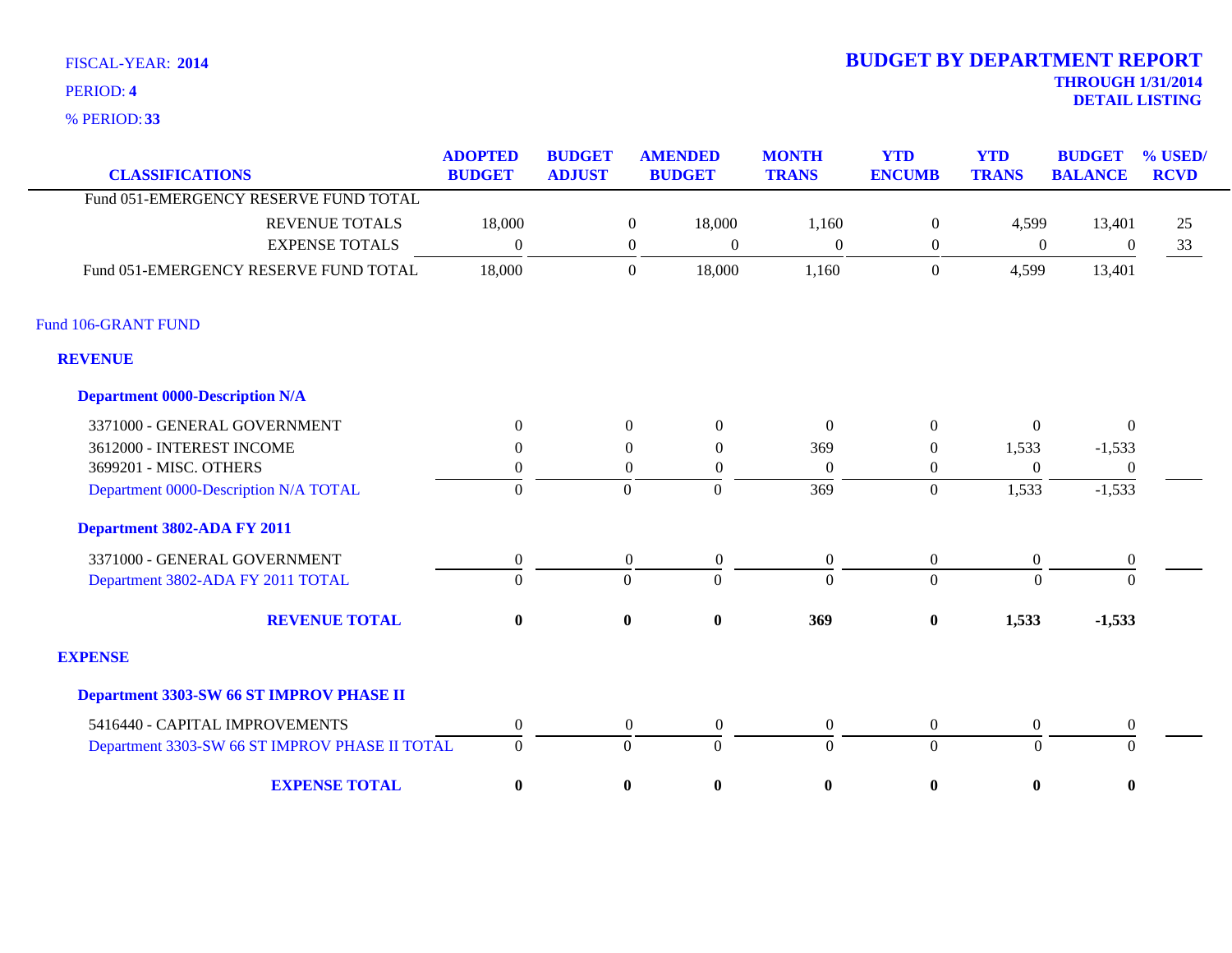**33** % PERIOD:

| <b>CLASSIFICATIONS</b>                    | <b>ADOPTED</b><br><b>BUDGET</b> | <b>BUDGET</b><br><b>ADJUST</b> |                  | <b>AMENDED</b><br><b>BUDGET</b> | <b>MONTH</b><br><b>TRANS</b> | <b>YTD</b><br><b>ENCUMB</b> | <b>YTD</b><br><b>TRANS</b> | <b>BUDGET</b><br><b>BALANCE</b> | % USED/<br><b>RCVD</b> |
|-------------------------------------------|---------------------------------|--------------------------------|------------------|---------------------------------|------------------------------|-----------------------------|----------------------------|---------------------------------|------------------------|
| Fund 106-GRANT FUND TOTAL                 |                                 |                                |                  |                                 |                              |                             |                            |                                 |                        |
| <b>REVENUE TOTALS</b>                     | $\mathbf{0}$                    |                                | $\overline{0}$   | $\boldsymbol{0}$                | 369                          | $\overline{0}$              | 1,533                      | $-1,533$                        |                        |
| <b>EXPENSE TOTALS</b>                     | $\theta$                        |                                | $\overline{0}$   | $\boldsymbol{0}$                | $\overline{0}$               | $\boldsymbol{0}$            | $\boldsymbol{0}$           | $\boldsymbol{0}$                | 33                     |
| Fund 106-GRANT FUND TOTAL                 | $\Omega$                        |                                | $\overline{0}$   | $\Omega$                        | 369                          | $\overline{0}$              | 1,533                      | $-1,533$                        |                        |
| Fund 111-STORM WATER DRAIN TRUST          |                                 |                                |                  |                                 |                              |                             |                            |                                 |                        |
| <b>REVENUE</b>                            |                                 |                                |                  |                                 |                              |                             |                            |                                 |                        |
| <b>Department 0000-Description N/A</b>    |                                 |                                |                  |                                 |                              |                             |                            |                                 |                        |
| 3143000 - UTILITY TAX-STORMWATER          | 18,900                          |                                | $\overline{0}$   | 18,900                          | 7,648                        | $\boldsymbol{0}$            | 7,920                      | 10,980                          | 41                     |
| 3301000 - INTERGOVERNMENTAL REVENUE       | 400,000                         |                                | $\overline{0}$   | 400,000                         | $\theta$                     | $\overline{0}$              | 29,797                     | 370,203                         | $\overline{7}$         |
| 3612000 - INTEREST INCOME                 | 7,500                           |                                | $\overline{0}$   | 7,500                           | 200                          | $\theta$                    | 706                        | 6,794                           | 9                      |
| 3699201 - MISC. OTHERS                    | $\Omega$                        |                                | $\overline{0}$   | $\theta$                        | $\theta$                     | $\overline{0}$              | $\Omega$                   | $\overline{0}$                  |                        |
| Department 0000-Description N/A TOTAL     | 426,400                         |                                | $\boldsymbol{0}$ | 426,400                         | 7,848                        | $\overline{0}$              | 38,423                     | 387,977                         | $\overline{9}$         |
| <b>REVENUE TOTAL</b>                      | 426,400                         |                                | $\bf{0}$         | 426,400                         | 7,848                        | $\bf{0}$                    | 38,423                     | 387,977                         | $\boldsymbol{9}$       |
| <b>EXPENSE</b>                            |                                 |                                |                  |                                 |                              |                             |                            |                                 |                        |
| <b>Department 1730-STREET MAINTENANCE</b> |                                 |                                |                  |                                 |                              |                             |                            |                                 |                        |
| 5411210 - REGULAR                         | 44,648                          |                                | $\overline{0}$   | 44,648                          | 3,834                        | $\overline{0}$              | 15,334                     | 29,314                          | 34                     |
| 5411410 - OVERTIME                        | $\theta$                        |                                | $\overline{0}$   | $\boldsymbol{0}$                | $\mathbf{0}$                 | $\overline{0}$              | 934                        | $-934$                          |                        |
| 5412110 - F.I.C.A.                        | 3,416                           |                                | $\Omega$         | 3,416                           | 292                          | $\overline{0}$              | 1,242                      | 2,174                           | 36                     |
| 5412210 - PENSION PLAN CONTRIBUTION       | 7,813                           |                                | $\overline{0}$   | 7,813                           | 2,396                        | $\boldsymbol{0}$            | 2,396                      | 5,417                           | 30                     |
| 5412310 - GROUP HEALTH INSURANCE          | 7,041                           |                                | $\overline{0}$   | 7,041                           | 494                          | $\boldsymbol{0}$            | 1,481                      | 5,560                           | 21                     |
| 5412410 - WORKERS' COMPENSATION           | 10,269                          |                                | $\overline{0}$   | 10,269                          | $\theta$                     | $\boldsymbol{0}$            | 3,399                      | 6,870                           | 33                     |
| 5413450 - CONTRACTUAL SERVICES            | 50,595                          |                                | $\Omega$         | 50,595                          | 30,949                       | 1,859                       | 35,749                     | 14,846                          | 70                     |
| 5416490 - CONSTRUCTIONS PROJECTS          | 415,000                         |                                | $\Omega$         | 415,000                         | $\Omega$                     | $\boldsymbol{0}$            | $\Omega$                   | 415,000                         |                        |
| 5417100 - BOND SERVICE- PRINCIPAL         | 27,036                          |                                | $\Omega$         | 27,036                          | $\Omega$                     | $\theta$                    | $\Omega$                   | 27,036                          |                        |
| 5417200 - INTEREST EXPENSE                | 2,000                           |                                | $\Omega$         | 2.000                           | $\Omega$                     | $\Omega$                    | $\Omega$                   | 2,000                           |                        |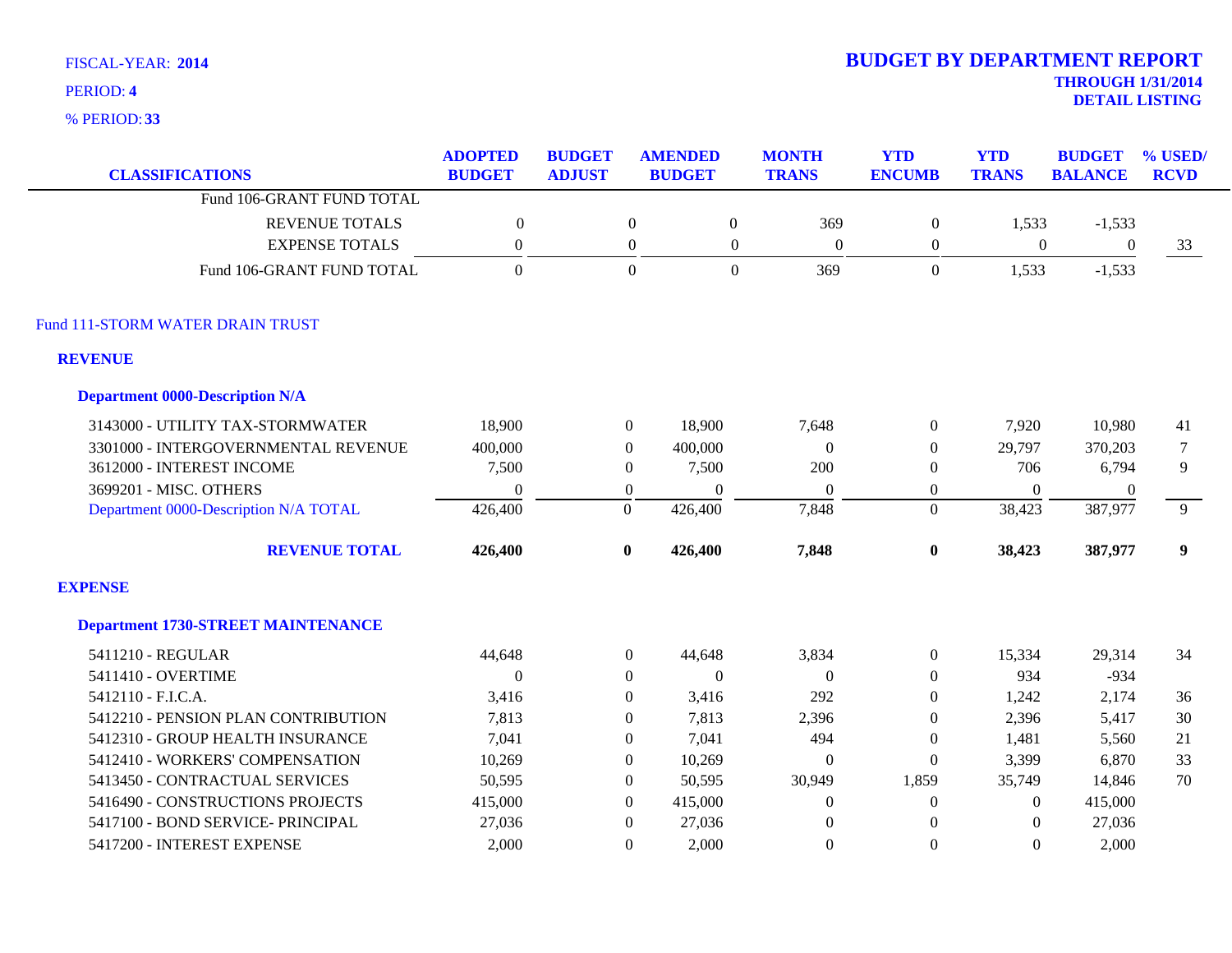**33** % PERIOD:

| <b>CLASSIFICATIONS</b>                    | <b>ADOPTED</b><br><b>BUDGET</b> | <b>BUDGET</b><br><b>ADJUST</b> | <b>AMENDED</b><br><b>BUDGET</b> | <b>MONTH</b><br><b>TRANS</b> | <b>YTD</b><br><b>ENCUMB</b> | <b>YTD</b><br><b>TRANS</b> | <b>BUDGET</b><br><b>BALANCE</b> | % USED/<br><b>RCVD</b> |
|-------------------------------------------|---------------------------------|--------------------------------|---------------------------------|------------------------------|-----------------------------|----------------------------|---------------------------------|------------------------|
| 5819120 - TRANSFER TO GENERAL FUND        | 250,000                         | $\overline{0}$                 | 250,000                         | 250,000                      | $\overline{0}$              | 250,000                    | $\overline{0}$                  | 100                    |
| Department 1730-STREET MAINTENANCE TOTAL  | 817,818                         | $\mathbf{0}$                   | 817,818                         | 287,965                      | 1,859                       | 310,535                    | 507,283                         | $\overline{37}$        |
| <b>EXPENSE TOTAL</b>                      | 817,818                         | $\bf{0}$                       | 817,818                         | 287,965                      | 1,859                       | 310,535                    | 507,283                         | 37                     |
| Fund 111-STORM WATER DRAIN TRUST TOTAL    |                                 |                                |                                 |                              |                             |                            |                                 |                        |
| <b>REVENUE TOTALS</b>                     | 426,400                         |                                | $\boldsymbol{0}$<br>426,400     | 7,848                        | $\boldsymbol{0}$            | 38,423                     | 387,977                         | 9                      |
| <b>EXPENSE TOTALS</b>                     | 817,818                         |                                | 817,818<br>$\overline{0}$       | 287,965                      | 1,859                       | 310,535                    | 507,283                         | 37                     |
| Fund 111-STORM WATER DRAIN TRUST TOTAL    | $-391,418$                      |                                | $\overline{0}$<br>$-391,418$    | $-280,117$                   | $-1,859$                    | $-272,112$                 | $-119,306$                      |                        |
| Fund 112-2ND LOCAL OPTION GAS TRST        |                                 |                                |                                 |                              |                             |                            |                                 |                        |
| <b>REVENUE</b>                            |                                 |                                |                                 |                              |                             |                            |                                 |                        |
| <b>Department 0000-Description N/A</b>    |                                 |                                |                                 |                              |                             |                            |                                 |                        |
| 3301000 - INTERGOVERNMENTAL REVENUE       | 67,207                          | $\overline{0}$                 | 67,207                          | 6,290                        | $\boldsymbol{0}$            | 26,355                     | 40,852                          | 39                     |
| 3612000 - INTEREST INCOME                 | 2,000                           | $\boldsymbol{0}$               | 2,000                           | 228                          | $\overline{0}$              | 889                        | 1,111                           | 44                     |
| Department 0000-Description N/A TOTAL     | 69,207                          | $\boldsymbol{0}$               | 69,207                          | 6,518                        | $\overline{0}$              | 27,244                     | 41,963                          | 39                     |
| <b>REVENUE TOTAL</b>                      | 69,207                          | $\boldsymbol{0}$               | 69,207                          | 6,518                        | $\bf{0}$                    | 27,244                     | 41,963                          | 39                     |
| <b>EXPENSE</b>                            |                                 |                                |                                 |                              |                             |                            |                                 |                        |
| <b>Department 1730-STREET MAINTENANCE</b> |                                 |                                |                                 |                              |                             |                            |                                 |                        |
| 5416210 - INFRASTRUCTURE PROJECTS         | 225,000                         | 38,643                         | 263,643                         | 54,111                       | 3,346                       | 68,439                     | 195,204                         | 25                     |
| Department 1730-STREET MAINTENANCE TOTAL  | 225,000                         | 38,643                         | 263,643                         | 54,111                       | 3,346                       | 68,439                     | 195,204                         | $\overline{25}$        |
| <b>EXPENSE TOTAL</b>                      | 225,000                         | 38,643                         | 263,643                         | 54,111                       | 3,346                       | 68,439                     | 195,204                         | 25                     |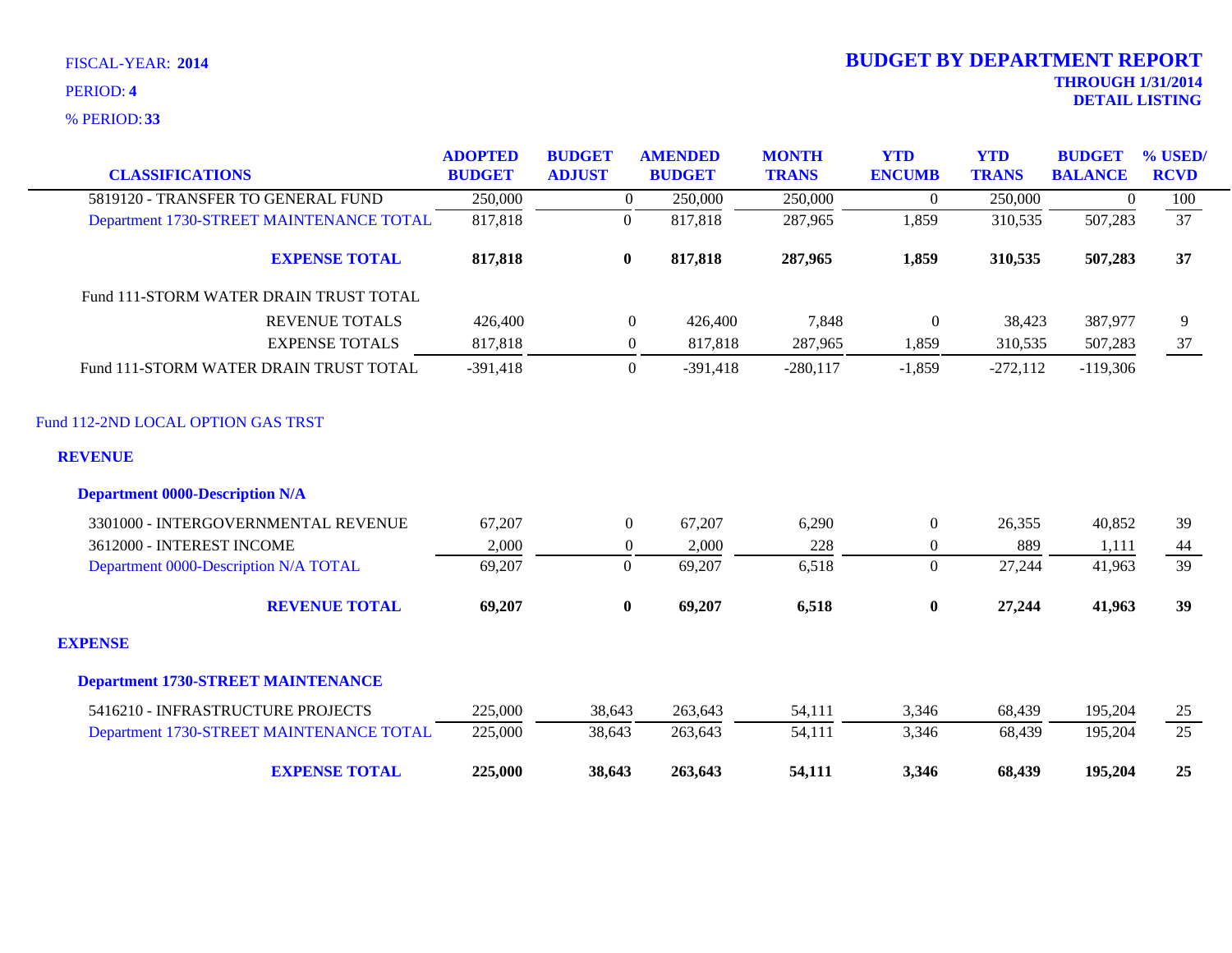**33** % PERIOD:

| <b>CLASSIFICATIONS</b>                       | <b>ADOPTED</b><br><b>BUDGET</b> | <b>BUDGET</b><br><b>ADJUST</b> | <b>AMENDED</b><br><b>BUDGET</b> | <b>MONTH</b><br><b>TRANS</b> | <b>YTD</b><br><b>ENCUMB</b> | <b>YTD</b><br><b>TRANS</b> | <b>BUDGET</b><br><b>BALANCE</b> | % USED/<br><b>RCVD</b> |
|----------------------------------------------|---------------------------------|--------------------------------|---------------------------------|------------------------------|-----------------------------|----------------------------|---------------------------------|------------------------|
| Fund 112-2ND LOCAL OPTION GAS TRST TOTAL     |                                 |                                |                                 |                              |                             |                            |                                 |                        |
| <b>REVENUE TOTALS</b>                        | 69,207                          | $\boldsymbol{0}$               | 69,207                          | 6,518                        | $\boldsymbol{0}$            | 27,244                     | 41,963                          | 39                     |
| <b>EXPENSE TOTALS</b>                        | 225,000                         | 38,643                         | 263,643                         | 54,111                       | 3,346                       | 68,439                     | 195,204                         | 25                     |
| Fund 112-2ND LOCAL OPTION GAS TRST TOTAL     | $-155,793$                      | $-38,643$                      | $-194,436$                      | $-47,593$                    | $-3,346$                    | $-41,195$                  | $-153,241$                      |                        |
| <b>Fund 114-GRANTS FUND</b>                  |                                 |                                |                                 |                              |                             |                            |                                 |                        |
| <b>REVENUE</b>                               |                                 |                                |                                 |                              |                             |                            |                                 |                        |
| <b>Department 0000-Description N/A</b>       |                                 |                                |                                 |                              |                             |                            |                                 |                        |
| 3371000 - GENERAL GOVERNMENT                 | $\boldsymbol{0}$                | $\overline{0}$                 | $\boldsymbol{0}$                | $\boldsymbol{0}$             | $\overline{0}$              | $\overline{0}$             | $\mathbf{0}$                    |                        |
| Department 0000-Description N/A TOTAL        | $\overline{0}$                  | $\Omega$                       | $\Omega$                        | $\Omega$                     | $\Omega$                    | $\Omega$                   | $\Omega$                        |                        |
| <b>Department 3001-SNP-MURRAY PARK POOL</b>  |                                 |                                |                                 |                              |                             |                            |                                 |                        |
| 3371000 - GENERAL GOVERNMENT                 | 83,869                          | $\overline{0}$                 | 83,869                          | $\boldsymbol{0}$             | $\boldsymbol{0}$            | $\overline{0}$             | 83,869                          |                        |
| Department 3001-SNP-MURRAY PARK POOL TOTAL   | 83,869                          | $\overline{0}$                 | 83,869                          | $\Omega$                     | $\Omega$                    | $\Omega$                   | 83,869                          |                        |
| Department 3604-MDC SCHOOL & SR MEALS        |                                 |                                |                                 |                              |                             |                            |                                 |                        |
| 3371000 - GENERAL GOVERNMENT                 | $\boldsymbol{0}$                | $\overline{0}$                 | $\boldsymbol{0}$                | $\boldsymbol{0}$             | $\overline{0}$              | $\overline{0}$             | $\overline{0}$                  |                        |
| Department 3604-MDC SCHOOL & SR MEALS FY2013 | $\mathbf{0}$                    | $\mathbf{0}$                   | $\overline{0}$                  | $\Omega$                     | $\theta$                    | $\mathbf{0}$               |                                 |                        |
| Department 3605-MDC SCHOOL & SR MEALS        |                                 |                                |                                 |                              |                             |                            |                                 |                        |
| 3371000 - GENERAL GOVERNMENT                 | 45,175                          | $\overline{0}$                 | 45,175                          | $\boldsymbol{0}$             | $\overline{0}$              | $\overline{0}$             | 45,175                          |                        |
| Department 3605-MDC SCHOOL & SR MEALS FY2014 | 45,175                          | $\mathbf{0}$                   | 45,175                          | $\Omega$                     | $\overline{0}$              | $\boldsymbol{0}$           | 45,175                          |                        |
| Department 3803-ADA FY 2012                  |                                 |                                |                                 |                              |                             |                            |                                 |                        |
| 3371000 - GENERAL GOVERNMENT                 | $\boldsymbol{0}$                | $\overline{0}$                 | $\boldsymbol{0}$                | $\theta$                     | $\overline{0}$              | $\overline{0}$             | $\overline{0}$                  |                        |
| Department 3803-ADA FY 2012 TOTAL            | $\overline{0}$                  | $\overline{0}$                 | $\mathbf{0}$                    | $\overline{0}$               | $\overline{0}$              | $\Omega$                   | $\Omega$                        |                        |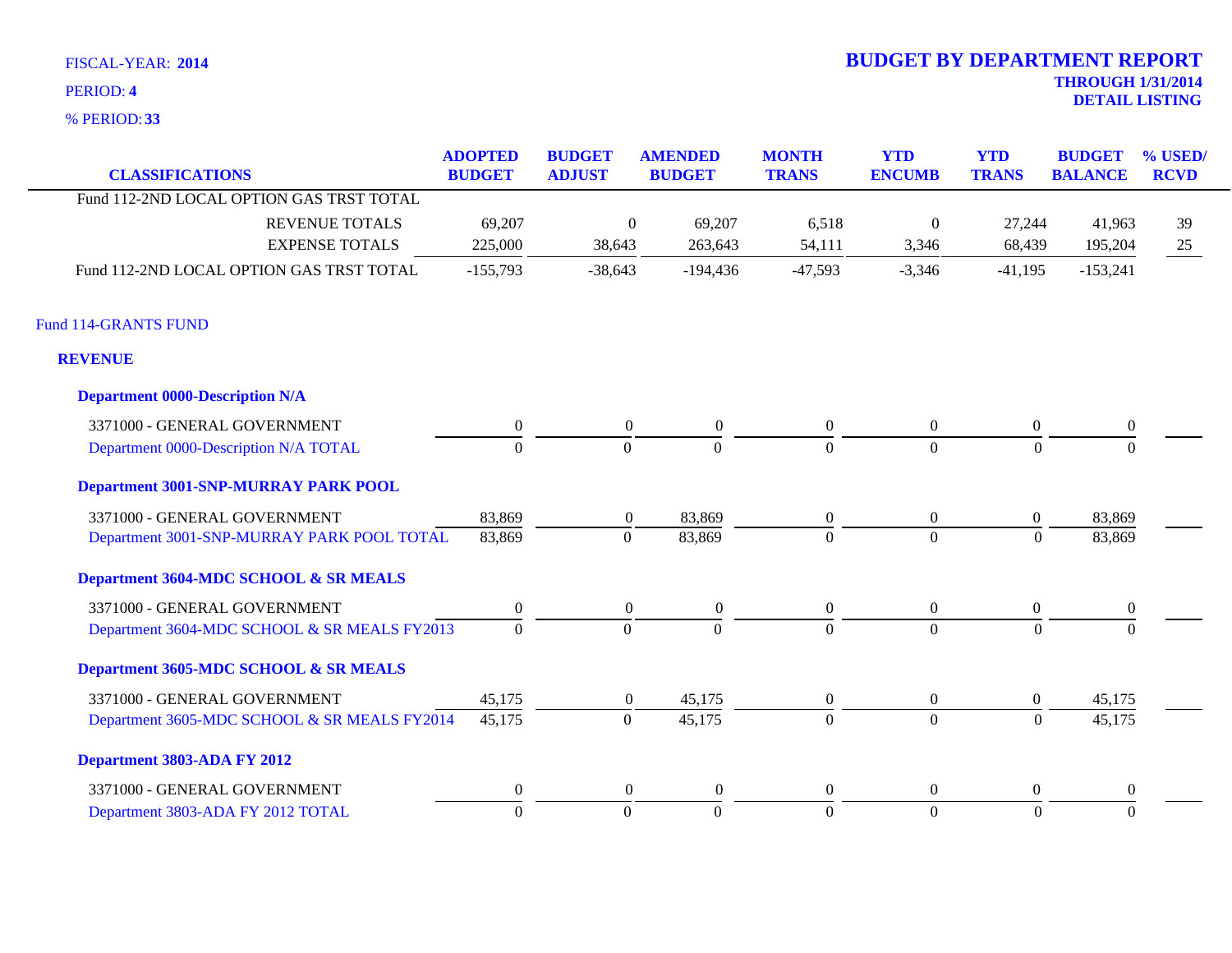**33** % PERIOD:

| <b>CLASSIFICATIONS</b>                       | <b>ADOPTED</b><br><b>BUDGET</b> | <b>BUDGET</b><br><b>ADJUST</b> | <b>AMENDED</b><br><b>BUDGET</b> | <b>MONTH</b><br><b>TRANS</b> | <b>YTD</b><br><b>ENCUMB</b> | <b>YTD</b><br><b>TRANS</b> | <b>BUDGET</b><br><b>BALANCE</b> | % USED/<br><b>RCVD</b> |
|----------------------------------------------|---------------------------------|--------------------------------|---------------------------------|------------------------------|-----------------------------|----------------------------|---------------------------------|------------------------|
| <b>Department 4010-GOB-WATER &amp; SEWER</b> |                                 |                                |                                 |                              |                             |                            |                                 |                        |
| 3311000 - REVENUE                            | $\mathbf{0}$                    | $\boldsymbol{0}$               | $\boldsymbol{0}$                | $\boldsymbol{0}$             | $\boldsymbol{0}$            | $\overline{0}$             | $\Omega$                        |                        |
| 3371000 - GENERAL GOVERNMENT                 | 819,840                         | $\overline{0}$                 | 819,840                         | $\overline{0}$               | $\overline{0}$              | $\theta$                   | 819,840                         |                        |
| Department 4010-GOB-WATER & SEWER            | 819,840                         | $\overline{0}$                 | 819,840                         | $\Omega$                     | $\overline{0}$              | $\theta$                   | 819,840                         |                        |
| <b>Department 4100-VILLAGERS</b>             |                                 |                                |                                 |                              |                             |                            |                                 |                        |
| 3371000 - GENERAL GOVERNMENT                 | $\boldsymbol{0}$                | $\boldsymbol{0}$               | $\boldsymbol{0}$                | $\boldsymbol{0}$             | $\overline{0}$              | $\overline{0}$             | $\boldsymbol{0}$                |                        |
| Department 4100-VILLAGERS GRANT-PRESERVATION | $\overline{0}$                  | $\Omega$                       | $\Omega$                        | $\Omega$                     | $\Omega$                    | $\Omega$                   | $\Omega$                        |                        |
| <b>Department 4101-VILLAGERS</b>             |                                 |                                |                                 |                              |                             |                            |                                 |                        |
| 3371000 - GENERAL GOVERNMENT                 | 3,000                           | $\overline{0}$                 | 3,000                           | $\boldsymbol{0}$             | $\overline{0}$              | $\overline{0}$             | 3,000                           |                        |
| Department 4101-VILLAGERS GRANT-PRESERVATION | 3,000                           | $\boldsymbol{0}$               | 3,000                           | $\overline{0}$               | $\overline{0}$              | $\Omega$                   | 3,000                           |                        |
| <b>REVENUE TOTAL</b>                         | 951,884                         | $\bf{0}$                       | 951,884                         | $\bf{0}$                     | $\bf{0}$                    | $\bf{0}$                   | 951,884                         |                        |
| <b>EXPENSE</b>                               |                                 |                                |                                 |                              |                             |                            |                                 |                        |
| <b>Department 3001-SNP-MURRAY PARK POOL</b>  |                                 |                                |                                 |                              |                             |                            |                                 |                        |
| 5413100 - PROFESSIONAL SERVICES              | $\Omega$                        | $\overline{0}$                 | $\mathbf{0}$                    | $\overline{0}$               | $\overline{0}$              | $-13,500$                  | 13,500                          |                        |
| 5413450 - CONTRACTUAL SERVICES               | 83,869                          | $\overline{0}$                 | 83,869                          | $\overline{0}$               | 76,681                      | 90,817                     | $-6,948$                        | 108                    |
| Department 3001-SNP-MURRAY PARK POOL TOTAL   | 83,869                          | $\mathbf{0}$                   | 83,869                          | $\mathbf{0}$                 | 76,681                      | 77,317                     | 6,552                           | 92                     |
| Department 3603-12-SMIA-CB OCT11-SEP12       |                                 |                                |                                 |                              |                             |                            |                                 |                        |
| 5413450 - CONTRACTUAL SERVICES               | $\boldsymbol{0}$                | $\boldsymbol{0}$               | $\boldsymbol{0}$                | $\boldsymbol{0}$             | $\overline{0}$              | $\overline{0}$             | $\boldsymbol{0}$                |                        |
| Department 3603-12-SMIA-CB OCT11-SEP12 TOTAL | $\Omega$                        | $\Omega$                       | $\Omega$                        | $\Omega$                     | $\Omega$                    | $\Omega$                   | $\Omega$                        |                        |
| Department 3604-MDC SCHOOL & SR MEALS        |                                 |                                |                                 |                              |                             |                            |                                 |                        |
| 5411310 - PART TIME                          | $\overline{0}$                  | $\overline{0}$                 | $\mathbf{0}$                    | $\theta$                     | $\Omega$                    | $\theta$                   | $\overline{0}$                  |                        |
| 5413450 - CONTRACTUAL SERVICES               | $\boldsymbol{0}$                | $\overline{0}$                 | $\boldsymbol{0}$                | $\mathbf{0}$                 | $\overline{0}$              | $\overline{0}$             | $\boldsymbol{0}$                |                        |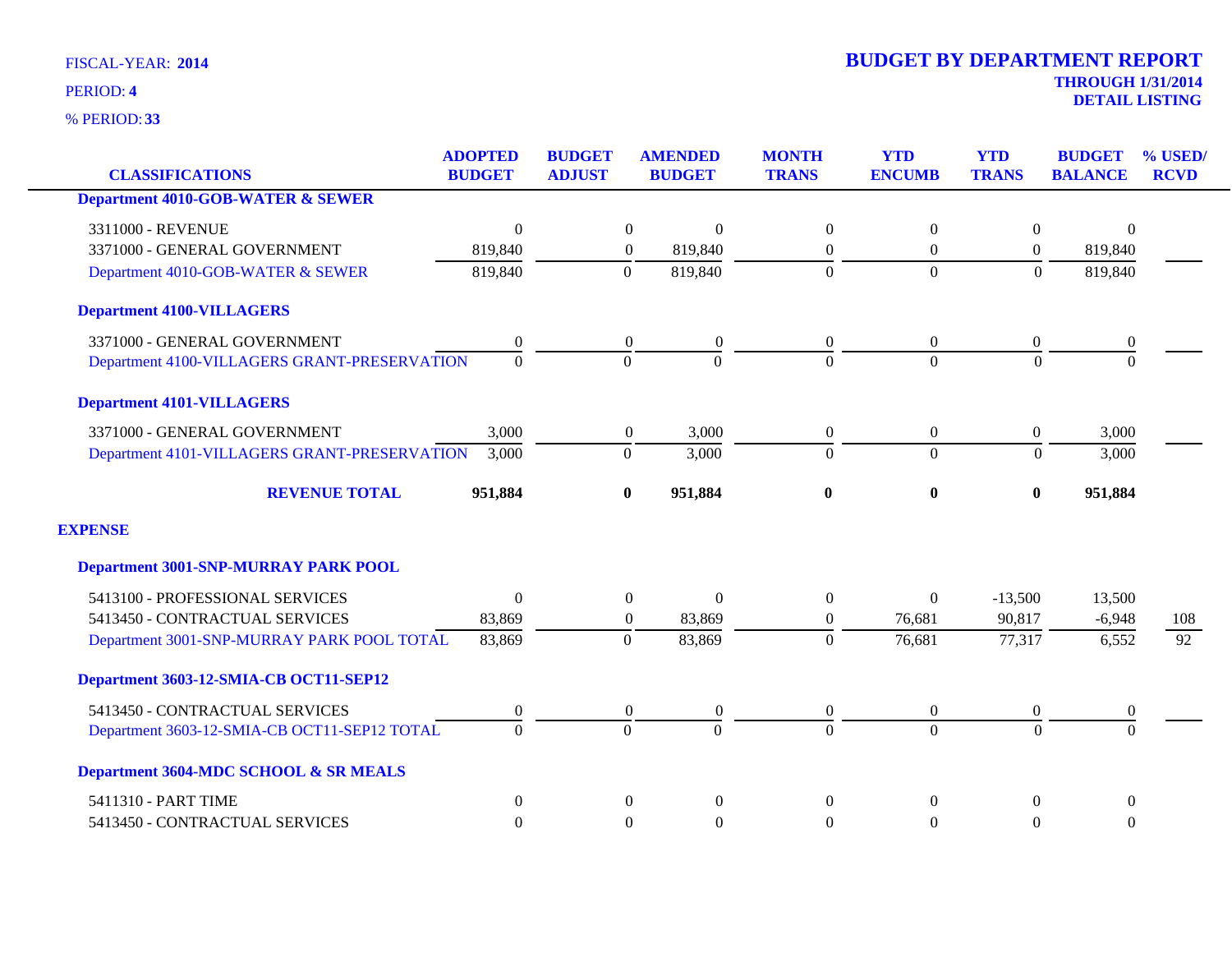**33** % PERIOD:

# **THROUGH 1/31/2014 DETAIL LISTING** PERIOD: **<sup>4</sup> 2014 BUDGET BY DEPARTMENT REPORT**

| <b>CLASSIFICATIONS</b>                          | <b>ADOPTED</b><br><b>BUDGET</b> | <b>BUDGET</b><br><b>ADJUST</b> | <b>AMENDED</b><br><b>BUDGET</b>      | <b>MONTH</b><br><b>TRANS</b> | <b>YTD</b><br><b>ENCUMB</b> | <b>YTD</b><br><b>TRANS</b> | <b>BUDGET</b><br><b>BALANCE</b> | % USED/<br><b>RCVD</b> |
|-------------------------------------------------|---------------------------------|--------------------------------|--------------------------------------|------------------------------|-----------------------------|----------------------------|---------------------------------|------------------------|
| Department 3604-MDC SCHOOL & SR MEALS FY2013    | $\Omega$                        |                                | $\mathbf{0}$<br>$\Omega$             | $\boldsymbol{0}$             | $\theta$                    | $\Omega$                   | $\theta$                        |                        |
| Department 3605-MDC SCHOOL & SR MEALS           |                                 |                                |                                      |                              |                             |                            |                                 |                        |
| 5411310 - PART TIME                             | 26,775                          |                                | $\theta$<br>26,775                   | $\Omega$                     | $\overline{0}$              | $\overline{0}$             | 26,775                          |                        |
| 5413450 - CONTRACTUAL SERVICES                  | 18,400                          |                                | 18,400<br>$\boldsymbol{0}$           | 4,040                        | $\theta$                    | 4,040                      | 14,360                          | 21                     |
| Department 3605-MDC SCHOOL & SR MEALS FY2014    | 45,175                          |                                | 45,175<br>$\theta$                   | 4,040                        | $\theta$                    | 4,040                      | 41,135                          | $\overline{8}$         |
| Department 3801-ADA-FY2011                      |                                 |                                |                                      |                              |                             |                            |                                 |                        |
| 5453450 - CONTRACTUAL                           | $\boldsymbol{0}$                |                                | $\boldsymbol{0}$<br>$\boldsymbol{0}$ | $\overline{0}$               | $\boldsymbol{0}$            | $\overline{0}$             | $\boldsymbol{0}$                |                        |
| Department 3801-ADA-FY2011 TOTAL                | $\overline{0}$                  |                                | $\mathbf{0}$<br>$\overline{0}$       | $\Omega$                     | $\Omega$                    | $\Omega$                   | $\mathbf{0}$                    |                        |
| Department 3802-ADA FY 2011                     |                                 |                                |                                      |                              |                             |                            |                                 |                        |
| 5453450 - CONTRACTUAL                           | $\boldsymbol{0}$                |                                | $\boldsymbol{0}$<br>$\boldsymbol{0}$ | $\boldsymbol{0}$             | $\overline{0}$              | $\boldsymbol{0}$           | $\boldsymbol{0}$                |                        |
| Department 3802-ADA FY 2011 TOTAL               | $\overline{0}$                  |                                | $\mathbf{0}$<br>$\mathbf{0}$         | $\overline{0}$               | $\overline{0}$              | $\overline{0}$             | $\Omega$                        |                        |
| Department 3803-ADA FY 2012                     |                                 |                                |                                      |                              |                             |                            |                                 |                        |
| 5453450 - CONTRACTUAL                           | $\mathbf{0}$                    |                                | $\boldsymbol{0}$<br>$\boldsymbol{0}$ | $\boldsymbol{0}$             | $\boldsymbol{0}$            | $\boldsymbol{0}$           | $\boldsymbol{0}$                |                        |
| Department 3803-ADA FY 2012 TOTAL               | $\Omega$                        |                                | $\Omega$<br>$\Omega$                 | $\Omega$                     | $\Omega$                    | $\Omega$                   | $\Omega$                        |                        |
| <b>Department 4000-WATER DIST SYS EXTENSION</b> |                                 |                                |                                      |                              |                             |                            |                                 |                        |
| 5416490 - CONSTRUCTIONS PROJECTS                | $\boldsymbol{0}$                |                                | $\boldsymbol{0}$<br>$\boldsymbol{0}$ | $\boldsymbol{0}$             | $\boldsymbol{0}$            | $\boldsymbol{0}$           | $\boldsymbol{0}$                |                        |
| Department 4000-WATER DIST SYS EXTENSION        | $\Omega$                        |                                | $\mathbf{0}$<br>$\Omega$             | $\Omega$                     | $\Omega$                    | $\Omega$                   | $\Omega$                        |                        |
| <b>Department 4010-GOB-WATER &amp; SEWER</b>    |                                 |                                |                                      |                              |                             |                            |                                 |                        |
| 5413100 - PROFESSIONAL SERVICES                 | 66,424                          |                                | $\boldsymbol{0}$<br>66,424           | $\Omega$                     | $\Omega$                    | $\mathbf{0}$               | 66,424                          |                        |
| 5413450 - CONTRACTUAL SERVICES                  | 748,503                         |                                | 748,503<br>$\theta$                  | 36,544                       | 186,450                     | 296,083                    | 452,420                         | 39                     |
| Department 4010-GOB-WATER & SEWER               | 814,927                         |                                | $\overline{0}$<br>814,927            | 36,544                       | 186,450                     | 296,083                    | 518,844                         | 36                     |

**Department 4100-VILLAGERS**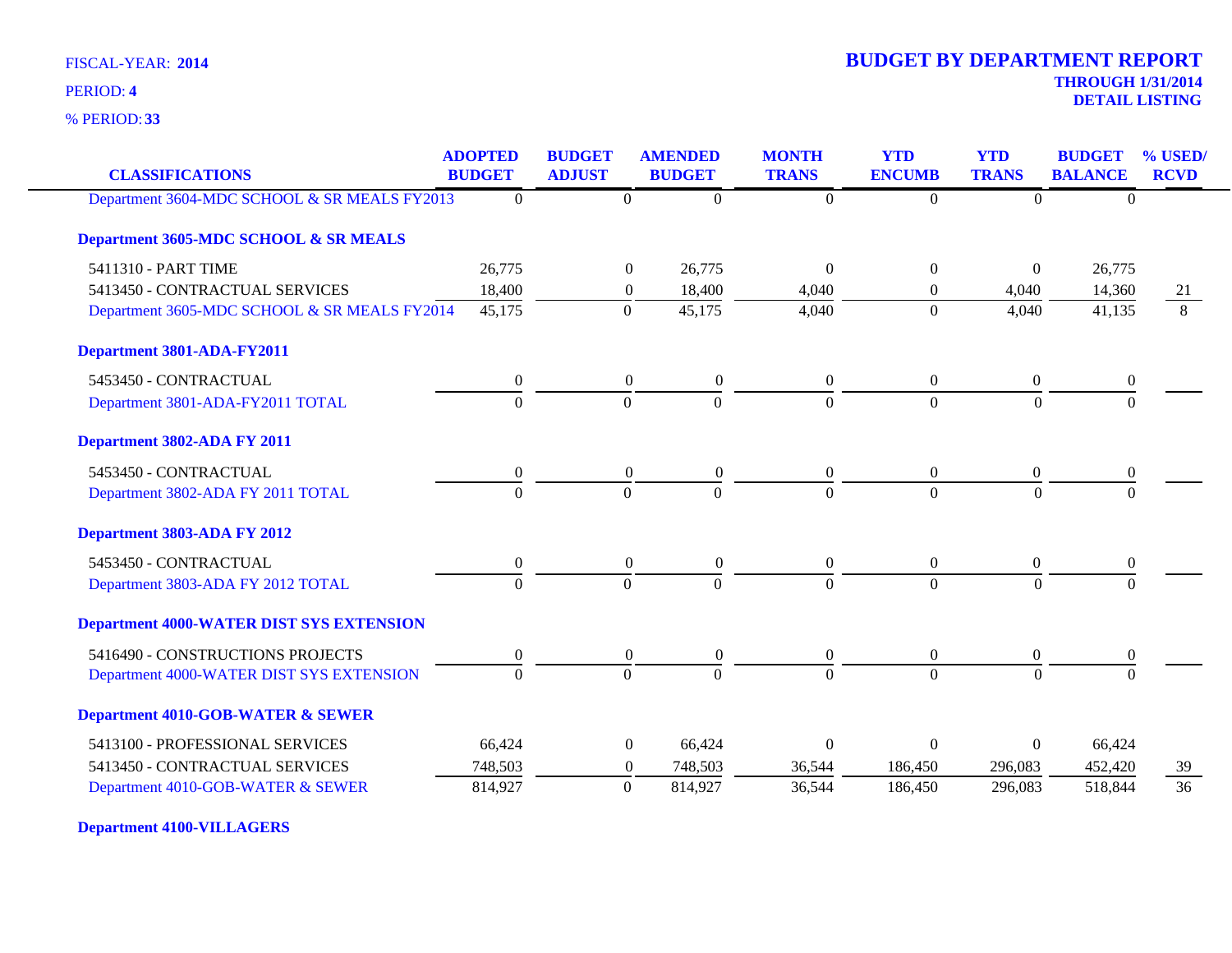| <b>CLASSIFICATIONS</b>                       | <b>ADOPTED</b><br><b>BUDGET</b> | <b>BUDGET</b><br><b>ADJUST</b> | <b>AMENDED</b><br><b>BUDGET</b> | <b>MONTH</b><br><b>TRANS</b> | <b>YTD</b><br><b>ENCUMB</b> | <b>YTD</b><br><b>TRANS</b> | <b>BUDGET</b><br><b>BALANCE</b> | % USED/<br><b>RCVD</b> |
|----------------------------------------------|---------------------------------|--------------------------------|---------------------------------|------------------------------|-----------------------------|----------------------------|---------------------------------|------------------------|
|                                              |                                 |                                |                                 |                              |                             |                            |                                 |                        |
| 5196450 - CAPTL OUTLY-CAPITAL LEASE          | $\boldsymbol{0}$                | $\overline{0}$                 | $\boldsymbol{0}$                | $\overline{0}$               | $\overline{0}$              | $\boldsymbol{0}$           | $\boldsymbol{0}$                |                        |
| Department 4100-VILLAGERS GRANT-PRESERVATION | $\mathbf{0}$                    | $\boldsymbol{0}$               | $\mathbf{0}$                    | $\overline{0}$               | $\overline{0}$              | $\Omega$                   | $\Omega$                        |                        |
| <b>Department 4101-VILLAGERS</b>             |                                 |                                |                                 |                              |                             |                            |                                 |                        |
| 5196450 - CAPTL OUTLY-CAPITAL LEASE          | 3,000                           | $\overline{0}$                 | 3,000                           | $\boldsymbol{0}$             | $\overline{0}$              | $\overline{0}$             | 3,000                           |                        |
| Department 4101-VILLAGERS GRANT-PRESERVATION | 3,000                           | $\boldsymbol{0}$               | 3,000                           | $\overline{0}$               | $\overline{0}$              | $\theta$                   | 3,000                           |                        |
| <b>EXPENSE TOTAL</b>                         | 946,971                         | $\bf{0}$                       | 946,971                         | 40,584                       | 263,131                     | 377,440                    | 569,531                         | 39                     |
| Fund 114-GRANTS FUND TOTAL                   |                                 |                                |                                 |                              |                             |                            |                                 |                        |
| <b>REVENUE TOTALS</b>                        | 951,884                         |                                | $\mathbf{0}$<br>951,884         | $\boldsymbol{0}$             | $\boldsymbol{0}$            | $\boldsymbol{0}$           | 951,884                         |                        |
| <b>EXPENSE TOTALS</b>                        | 946,971                         |                                | 946,971<br>$\mathbf{0}$         | 40,584                       | 263,131                     | 377,440                    | 569,531                         | 39                     |
| Fund 114-GRANTS FUND TOTAL                   | 4,913                           |                                | $\overline{0}$<br>4,913         | $-40,584$                    | $-263,131$                  | $-377,440$                 | 382,353                         |                        |
| Fund 116-HOMETOWN DIST. IMPROVMENT           |                                 |                                |                                 |                              |                             |                            |                                 |                        |
| <b>REVENUE</b>                               |                                 |                                |                                 |                              |                             |                            |                                 |                        |
| <b>Department 0000-Description N/A</b>       |                                 |                                |                                 |                              |                             |                            |                                 |                        |
| 3419060 - PARKING EXCEPTION                  | 28,000                          | $\overline{0}$                 | 28,000                          | 3,500                        | $\boldsymbol{0}$            | 10,000                     | 18,000                          | 35                     |
| 3612000 - INTEREST INCOME                    | 55                              | $\overline{0}$                 | 55                              | $\theta$                     | $\boldsymbol{0}$            | $\Omega$                   | 55                              |                        |
| Department 0000-Description N/A TOTAL        | 28,055                          | $\boldsymbol{0}$               | 28,055                          | 3,500                        | $\overline{0}$              | 10,000                     | 18,055                          | 35                     |
| <b>REVENUE TOTAL</b>                         | 28,055                          | $\bf{0}$                       | 28,055                          | 3,500                        | $\bf{0}$                    | 10,000                     | 18,055                          | 35                     |
| <b>EXPENSE</b>                               |                                 |                                |                                 |                              |                             |                            |                                 |                        |
| <b>Department 1410-FINANCE</b>               |                                 |                                |                                 |                              |                             |                            |                                 |                        |
| 5819120 - TRANSFER TO GENERAL FUND           | 25,000                          | $\overline{0}$                 | 25,000                          | 25,000                       | $\overline{0}$              | 25,000                     | $\boldsymbol{0}$                | 100                    |
| Department 1410-FINANCE TOTAL                | 25,000                          | $\boldsymbol{0}$               | 25,000                          | 25,000                       | $\overline{0}$              | 25,000                     | $\mathbf{0}$                    | 100                    |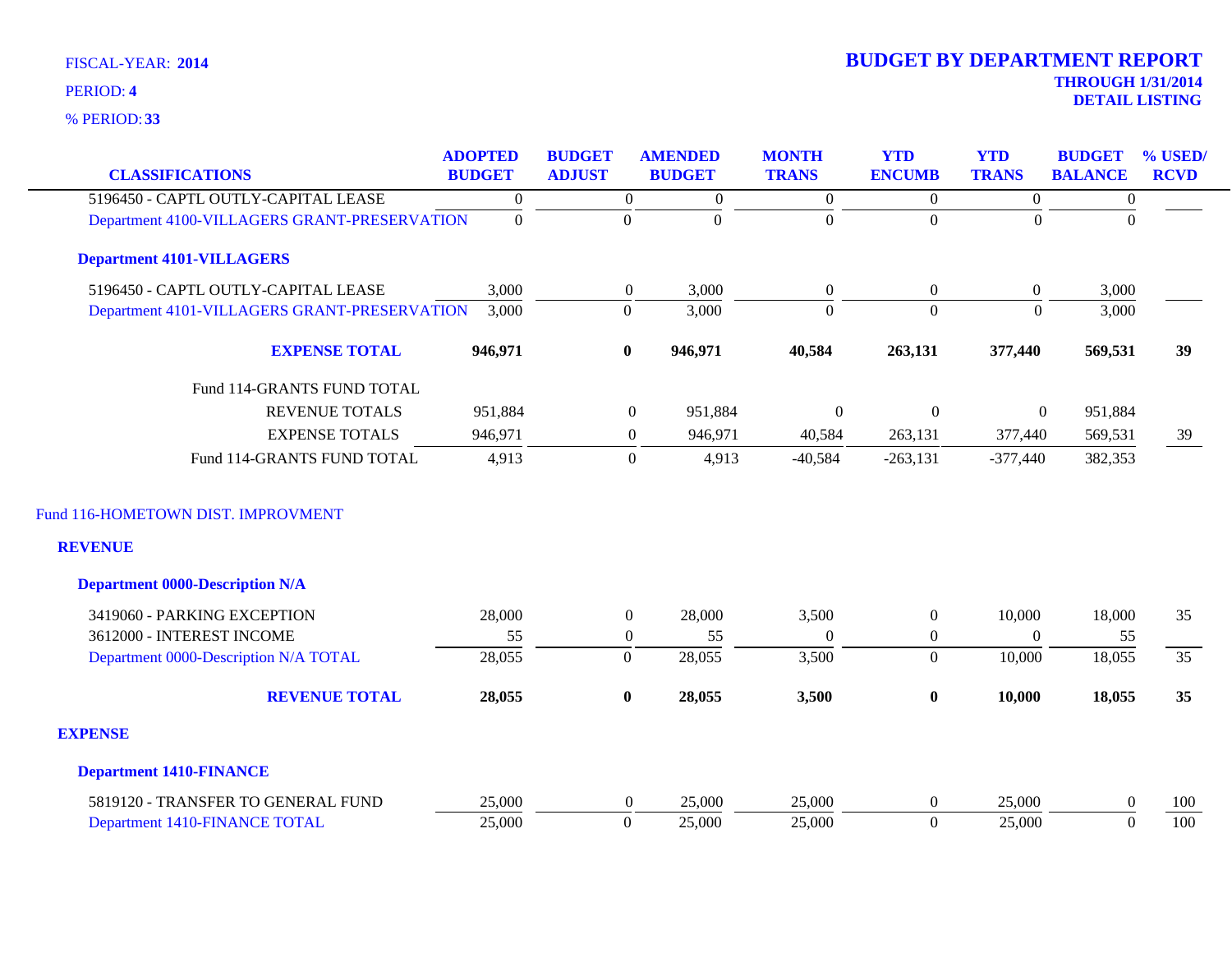**33** % PERIOD:

| <b>CLASSIFICATIONS</b>                      | <b>ADOPTED</b><br><b>BUDGET</b> | <b>BUDGET</b><br><b>ADJUST</b> |                  | <b>AMENDED</b><br><b>BUDGET</b> | <b>MONTH</b><br><b>TRANS</b> | <b>YTD</b><br><b>ENCUMB</b> | <b>YTD</b><br><b>TRANS</b> | <b>BUDGET</b><br><b>BALANCE</b> | % USED/<br><b>RCVD</b> |
|---------------------------------------------|---------------------------------|--------------------------------|------------------|---------------------------------|------------------------------|-----------------------------|----------------------------|---------------------------------|------------------------|
| <b>EXPENSE TOTAL</b>                        | 25,000                          |                                | $\bf{0}$         | 25,000                          | 25,000                       | $\bf{0}$                    | 25,000                     | $\bf{0}$                        | 100                    |
| Fund 116-HOMETOWN DIST. IMPROVMENT TOTAL    |                                 |                                |                  |                                 |                              |                             |                            |                                 |                        |
| <b>REVENUE TOTALS</b>                       | 28,055                          |                                | $\overline{0}$   | 28,055                          | 3,500                        | $\boldsymbol{0}$            | 10,000                     | 18,055                          | 35                     |
| <b>EXPENSE TOTALS</b>                       | 25,000                          |                                | $\overline{0}$   | 25,000                          | 25,000                       | $\boldsymbol{0}$            | 25,000                     | $\boldsymbol{0}$                | 100                    |
| Fund 116-HOMETOWN DIST. IMPROVMENT TOTAL    | 3,055                           |                                | $\boldsymbol{0}$ | 3,055                           | $-21,500$                    | $\overline{0}$              | $-15,000$                  | 18,055                          |                        |
| Fund 118-TREE TRUST FUND                    |                                 |                                |                  |                                 |                              |                             |                            |                                 |                        |
| <b>REVENUE</b>                              |                                 |                                |                  |                                 |                              |                             |                            |                                 |                        |
| <b>Department 0000-Description N/A</b>      |                                 |                                |                  |                                 |                              |                             |                            |                                 |                        |
| 3430000 - Tree Trust Fund                   | $\boldsymbol{0}$                |                                | $\boldsymbol{0}$ | $\mathbf{0}$                    | $\boldsymbol{0}$             | $\boldsymbol{0}$            | $\boldsymbol{0}$           | $\boldsymbol{0}$                |                        |
| Department 0000-Description N/A TOTAL       | $\boldsymbol{0}$                |                                | $\Omega$         | $\Omega$                        | $\overline{0}$               | $\overline{0}$              | $\Omega$                   | $\Omega$                        |                        |
| <b>REVENUE TOTAL</b>                        | $\boldsymbol{0}$                |                                | $\bf{0}$         | $\bf{0}$                        | $\bf{0}$                     | $\bf{0}$                    | $\bf{0}$                   | $\bf{0}$                        |                        |
| <b>EXPENSE</b>                              |                                 |                                |                  |                                 |                              |                             |                            |                                 |                        |
| <b>Department 1750-LANSCAPE MAINTENANCE</b> |                                 |                                |                  |                                 |                              |                             |                            |                                 |                        |
| 5193450 - CONT. SVCS.                       | 15,000                          |                                | $\overline{0}$   | 15,000                          | $\boldsymbol{0}$             | $\overline{0}$              | 13,626                     | 1,374                           | 90                     |
| Department 1750-LANSCAPE MAINTENANCE TOTAL  | 15,000                          |                                | $\overline{0}$   | 15,000                          | $\mathbf{0}$                 | $\overline{0}$              | 13,626                     | 1,374                           | 90                     |
| <b>EXPENSE TOTAL</b>                        | 15,000                          |                                | $\bf{0}$         | 15,000                          | $\bf{0}$                     | $\bf{0}$                    | 13,626                     | 1,374                           | 90                     |
| Fund 118-TREE TRUST FUND TOTAL              |                                 |                                |                  |                                 |                              |                             |                            |                                 |                        |
| <b>REVENUE TOTALS</b>                       | $\boldsymbol{0}$                |                                | $\boldsymbol{0}$ | $\theta$                        | $\boldsymbol{0}$             | $\boldsymbol{0}$            | $\boldsymbol{0}$           | $\mathbf{0}$                    | 90                     |
| <b>EXPENSE TOTALS</b>                       | 15,000                          |                                | $\boldsymbol{0}$ | 15,000                          | $\overline{0}$               | $\boldsymbol{0}$            | 13,626                     | 1,374                           | 90                     |
| Fund 118-TREE TRUST FUND TOTAL              | $-15,000$                       |                                | $\overline{0}$   | $-15,000$                       | $\overline{0}$               | $\boldsymbol{0}$            | $-13,626$                  | $-1,374$                        |                        |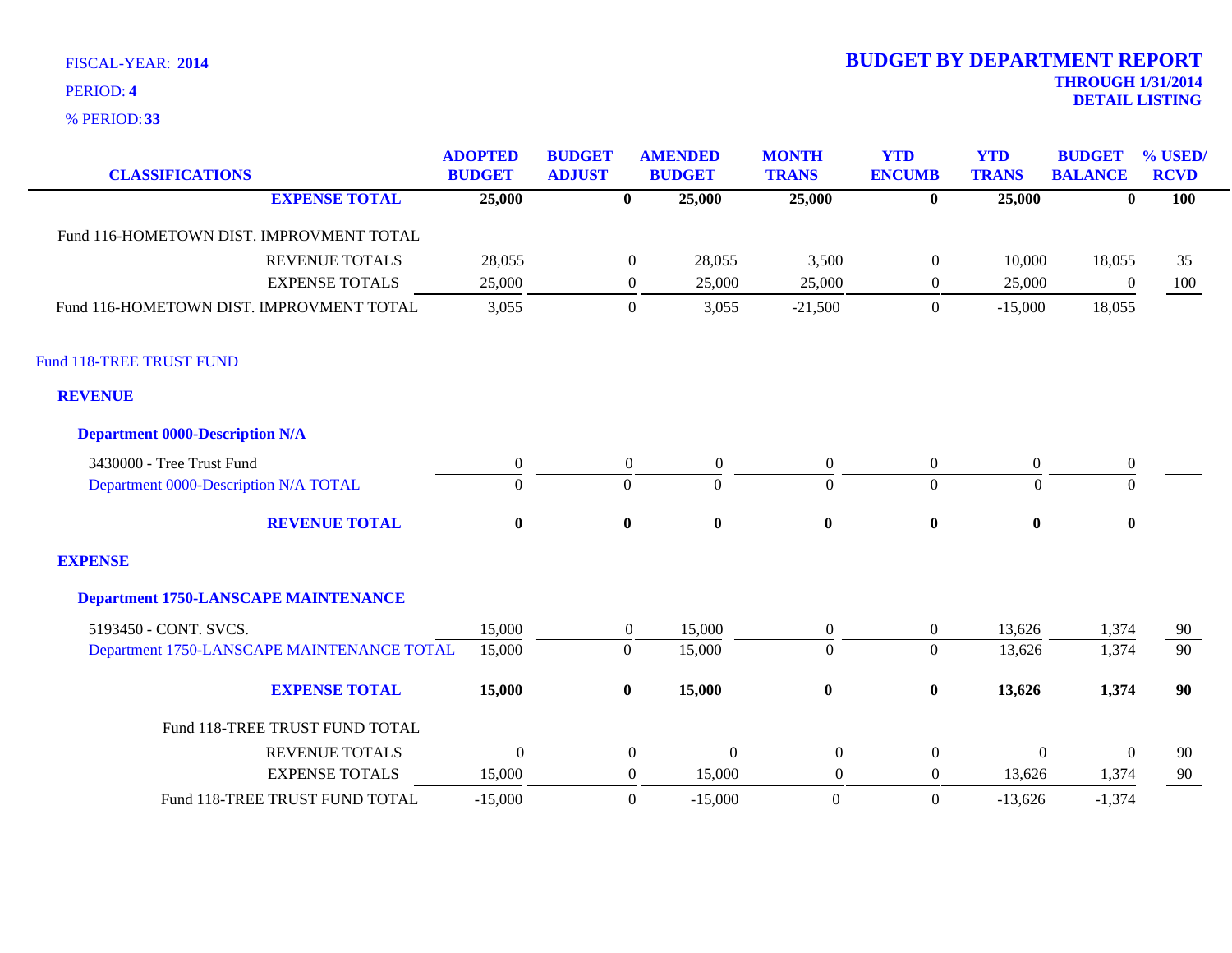**33** % PERIOD:

| <b>CLASSIFICATIONS</b>                               | <b>ADOPTED</b><br><b>BUDGET</b> | <b>BUDGET</b><br><b>ADJUST</b> | <b>AMENDED</b><br><b>BUDGET</b>    | <b>MONTH</b><br><b>TRANS</b> | <b>YTD</b><br><b>ENCUMB</b> | <b>YTD</b><br><b>TRANS</b> | <b>BUDGET</b><br><b>BALANCE</b> | % USED/<br><b>RCVD</b> |
|------------------------------------------------------|---------------------------------|--------------------------------|------------------------------------|------------------------------|-----------------------------|----------------------------|---------------------------------|------------------------|
| Fund 120-FEDERAL GRANT FUND                          |                                 |                                |                                    |                              |                             |                            |                                 |                        |
| <b>REVENUE</b>                                       |                                 |                                |                                    |                              |                             |                            |                                 |                        |
| <b>Department 0000-Description N/A</b>               |                                 |                                |                                    |                              |                             |                            |                                 |                        |
| 3699294 - PRIOR YEAR ENCUMBRANCES                    | $\overline{0}$                  |                                | $\boldsymbol{0}$<br>$\overline{0}$ | $\boldsymbol{0}$             | $\boldsymbol{0}$            | $\boldsymbol{0}$           | $\boldsymbol{0}$                |                        |
| Department 0000-Description N/A TOTAL                | $\Omega$                        |                                | $\Omega$<br>$\overline{0}$         | $\Omega$                     | $\Omega$                    | $\Omega$                   | $\Omega$                        |                        |
| <b>Department 3301-MURRAY PARK POOL</b>              |                                 |                                |                                    |                              |                             |                            |                                 |                        |
| 3311000 - REVENUE                                    | 1,201,361                       |                                | 1,201,361<br>$\overline{0}$        | $\boldsymbol{0}$             | $\overline{0}$              | $\boldsymbol{0}$           | 1,201,361                       |                        |
| Department 3301-MURRAY PARK POOL TOTAL               | 1,201,361                       |                                | 1,201,361<br>$\mathbf{0}$          | $\Omega$                     | $\Omega$                    | $\Omega$                   | 1,201,361                       |                        |
| <b>Department 3302-STREET LIGHTING</b>               |                                 |                                |                                    |                              |                             |                            |                                 |                        |
| 3311000 - REVENUE                                    | 170,000                         |                                | 170,000<br>$\boldsymbol{0}$        | $\boldsymbol{0}$             | $\boldsymbol{0}$            | $\boldsymbol{0}$           | 170,000                         |                        |
| Department 3302-STREET LIGHTING TOTAL                | 170,000                         |                                | 170,000<br>$\overline{0}$          | $\theta$                     | $\Omega$                    | $\Omega$                   | 170,000                         |                        |
| Department 3303-SW 66 ST IMPROV PHASE II             |                                 |                                |                                    |                              |                             |                            |                                 |                        |
| 3311000 - REVENUE                                    | 171,434                         |                                | 171,434<br>$\boldsymbol{0}$        | $\boldsymbol{0}$             | $\overline{0}$              | $\overline{0}$             | 171,434                         |                        |
| Department 3303-SW 66 ST IMPROV PHASE II TOTAL       | 171,434                         |                                | 171,434<br>$\overline{0}$          | $\theta$                     | $\overline{0}$              | $\overline{0}$             | 171,434                         |                        |
| <b>Department 3304-MARSHALL WILLIAMSON PARK</b>      |                                 |                                |                                    |                              |                             |                            |                                 |                        |
| 3311000 - REVENUE                                    | 109,700                         |                                | 109,700<br>$\boldsymbol{0}$        | $\boldsymbol{0}$             | $\overline{0}$              | $\boldsymbol{0}$           | 109,700                         |                        |
| Department 3304-MARSHALL WILLIAMSON PARK             | 109,700                         |                                | $\boldsymbol{0}$<br>109,700        | $\overline{0}$               | $\overline{0}$              | $\overline{0}$             | 109,700                         |                        |
| Department 3405-2013 JAG A-Form Interface Cont       |                                 |                                |                                    |                              |                             |                            |                                 |                        |
| 3311000 - REVENUE                                    | $\overline{0}$                  |                                | $\overline{0}$<br>$\theta$         | $\overline{0}$               | $\overline{0}$              | $\boldsymbol{0}$           | $\mathbf{0}$                    |                        |
| Department 3405-2013 JAG A-Form Interface Cont TOTAL | $\overline{0}$                  |                                | $\theta$<br>$\overline{0}$         | $\Omega$                     | $\overline{0}$              | $\Omega$                   | $\Omega$                        |                        |
|                                                      |                                 |                                |                                    |                              |                             |                            |                                 |                        |

**Department 3406-BYRNE-JAG 2013**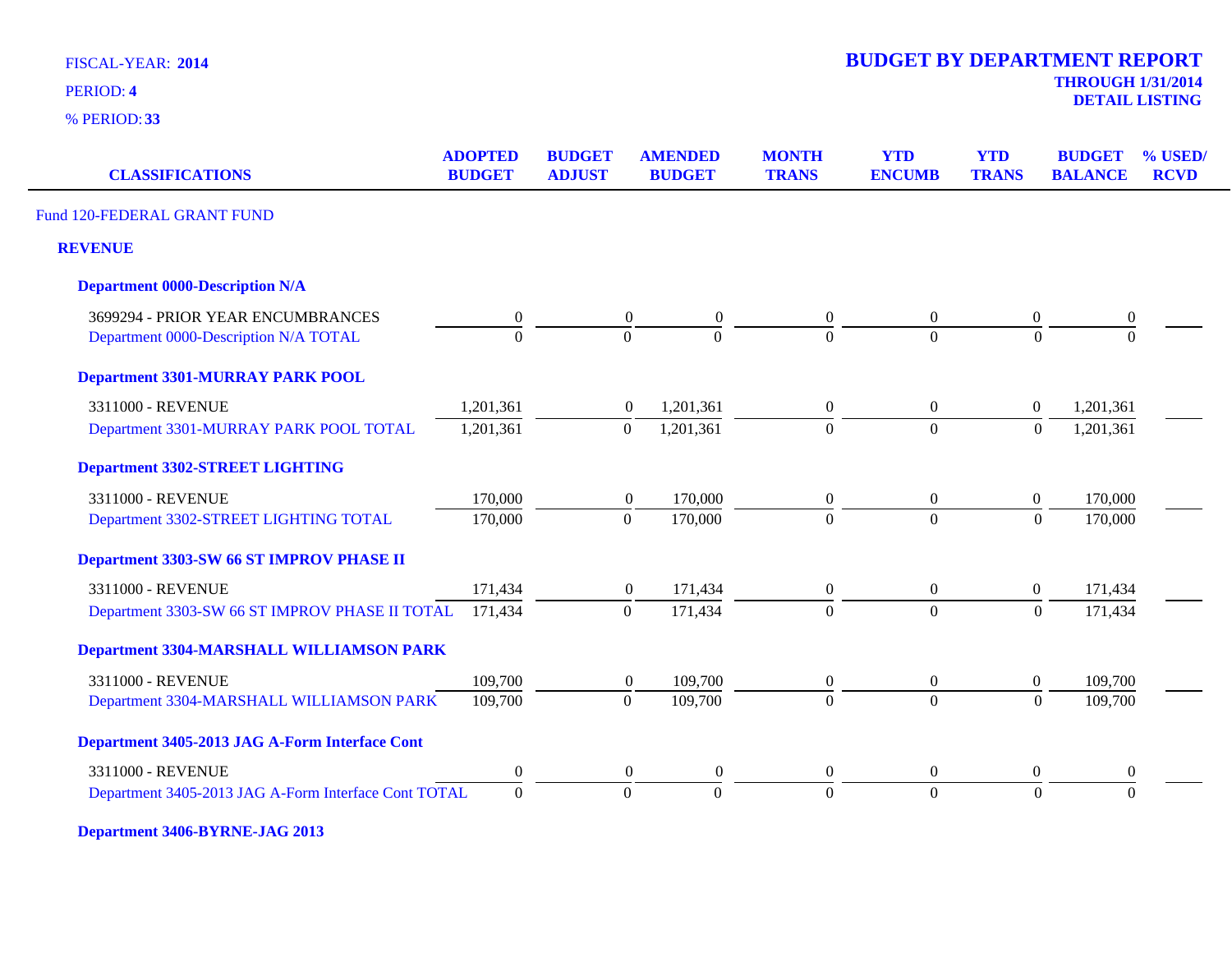| <b>CLASSIFICATIONS</b>                             | <b>ADOPTED</b><br><b>BUDGET</b> | <b>BUDGET</b><br><b>ADJUST</b> | <b>AMENDED</b><br><b>BUDGET</b>      | <b>MONTH</b><br><b>TRANS</b> | <b>YTD</b><br><b>ENCUMB</b> | <b>YTD</b><br><b>TRANS</b> | <b>BUDGET</b><br><b>BALANCE</b> | % USED/<br><b>RCVD</b> |
|----------------------------------------------------|---------------------------------|--------------------------------|--------------------------------------|------------------------------|-----------------------------|----------------------------|---------------------------------|------------------------|
| 3311000 - REVENUE                                  |                                 |                                |                                      |                              |                             |                            |                                 |                        |
|                                                    | $\boldsymbol{0}$                |                                | $\boldsymbol{0}$<br>$\overline{0}$   | $\overline{0}$               | $\overline{0}$              | $\overline{0}$             | $\boldsymbol{0}$                |                        |
| Department 3406-BYRNE-JAG 2013 TOTAL               | $\theta$                        |                                | $\Omega$<br>$\Omega$                 | $\Omega$                     | $\Omega$                    | $\theta$                   | $\Omega$                        |                        |
| <b>Department 3407-BYRNE-JAG VEH BURGLARY 2013</b> |                                 |                                |                                      |                              |                             |                            |                                 |                        |
| 3311000 - REVENUE                                  | $\boldsymbol{0}$                |                                | $\overline{0}$<br>$\boldsymbol{0}$   | $\overline{0}$               | $\theta$                    | $\overline{0}$             | $\theta$                        |                        |
| Department 3407-BYRNE-JAG VEH BURGLARY 2013        | $\Omega$                        |                                | $\mathbf{0}$<br>$\Omega$             | $\Omega$                     | $\Omega$                    | $\Omega$                   | $\Omega$                        |                        |
| Department 3408-BYRNE-JAG 2014                     |                                 |                                |                                      |                              |                             |                            |                                 |                        |
| 3311000 - REVENUE                                  | $\boldsymbol{0}$                |                                | $\boldsymbol{0}$<br>$\boldsymbol{0}$ | $\theta$                     | $\overline{0}$              | $\overline{0}$             | $\Omega$                        |                        |
| Department 3408-BYRNE-JAG 2014 TOTAL               | $\Omega$                        |                                | $\Omega$<br>$\Omega$                 | $\Omega$                     | $\Omega$                    | $\Omega$                   | $\Omega$                        |                        |
| <b>Department 5001-POLICE VESTS GRANT FY11</b>     |                                 |                                |                                      |                              |                             |                            |                                 |                        |
| 3311000 - REVENUE                                  | $\boldsymbol{0}$                |                                | $\boldsymbol{0}$<br>$\boldsymbol{0}$ | $\overline{0}$               | $\overline{0}$              | $\boldsymbol{0}$           | $\theta$                        |                        |
| Department 5001-POLICE VESTS GRANT FY11 TOTAL      | $\Omega$                        |                                | $\Omega$<br>$\Omega$                 | $\Omega$                     | $\Omega$                    | $\Omega$                   | $\Omega$                        |                        |
| <b>Department 5002-POLICE VESTS GRANT FY12</b>     |                                 |                                |                                      |                              |                             |                            |                                 |                        |
| 3311000 - REVENUE                                  | $\overline{0}$                  |                                | $\boldsymbol{0}$<br>$\boldsymbol{0}$ | $\overline{0}$               | $\overline{0}$              | $\overline{0}$             | $\theta$                        |                        |
| Department 5002-POLICE VESTS GRANT FY12 TOTAL      | $\Omega$                        |                                | $\Omega$<br>$\overline{0}$           | $\Omega$                     | $\Omega$                    | $\Omega$                   | $\Omega$                        |                        |
| <b>Department 6000-FISCAL YEAR 2012</b>            |                                 |                                |                                      |                              |                             |                            |                                 |                        |
| 3311000 - REVENUE                                  | $\overline{0}$                  |                                | $\overline{0}$<br>$\boldsymbol{0}$   | $\theta$                     | $\Omega$                    | $\overline{0}$             | $\theta$                        |                        |
| 3811000 - CONTRIB. FROM OTHER FUNDS                | $\boldsymbol{0}$                |                                | $\boldsymbol{0}$<br>$\boldsymbol{0}$ | $\overline{0}$               | $\overline{0}$              | $\overline{0}$             | $\boldsymbol{0}$                |                        |
| Department 6000-FISCAL YEAR 2012 TOTAL             | $\Omega$                        |                                | $\Omega$<br>$\Omega$                 | $\Omega$                     | $\Omega$                    | $\Omega$                   | $\Omega$                        |                        |
| Department 6001-FY 13 May-Sep                      |                                 |                                |                                      |                              |                             |                            |                                 |                        |
| 3311000 - REVENUE                                  | $\overline{0}$                  |                                | $\overline{0}$<br>$\boldsymbol{0}$   | $\theta$                     | $\mathbf{0}$                | $\overline{0}$             | $\overline{0}$                  |                        |
| 3811000 - CONTRIB. FROM OTHER FUNDS                | $\Omega$                        |                                | $\boldsymbol{0}$<br>$\overline{0}$   | $\Omega$                     | $\Omega$                    | $\overline{0}$             | 0                               |                        |
| Department 6001-FY 13 May-Sep TOTAL                | $\Omega$                        |                                | $\Omega$<br>$\Omega$                 | $\Omega$                     | $\Omega$                    | $\Omega$                   | $\Omega$                        |                        |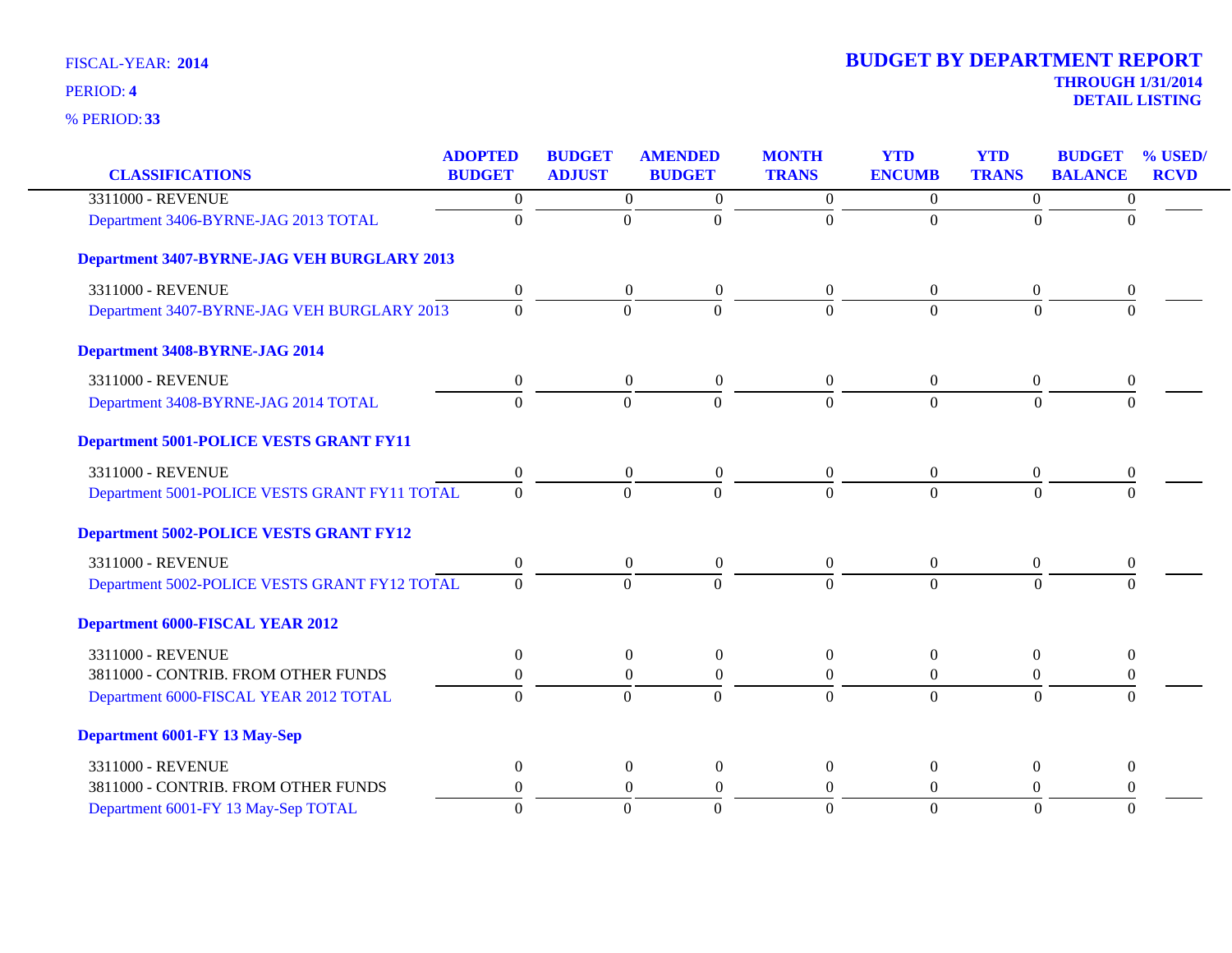| <b>CLASSIFICATIONS</b>                               | <b>ADOPTED</b><br><b>BUDGET</b> | <b>BUDGET</b><br><b>ADJUST</b> | <b>AMENDED</b><br><b>BUDGET</b> | <b>MONTH</b><br><b>TRANS</b> | <b>YTD</b><br><b>ENCUMB</b> | <b>YTD</b><br><b>TRANS</b> | <b>BUDGET</b><br><b>BALANCE</b> | % USED/<br><b>RCVD</b> |
|------------------------------------------------------|---------------------------------|--------------------------------|---------------------------------|------------------------------|-----------------------------|----------------------------|---------------------------------|------------------------|
| <b>REVENUE TOTAL</b>                                 | 1,652,495                       | $\mathbf{0}$                   | 1,652,495                       | $\mathbf{0}$                 | $\bf{0}$                    | $\mathbf{0}$               | 1,652,495                       |                        |
| <b>EXPENSE</b>                                       |                                 |                                |                                 |                              |                             |                            |                                 |                        |
| <b>Department 3301-MURRAY PARK POOL</b>              |                                 |                                |                                 |                              |                             |                            |                                 |                        |
| 5726550 - CONSTRUCTION                               | 1,201,361                       | $\boldsymbol{0}$               | 1,201,361                       | 39,924                       | 1,083,637                   | 1,201,361                  | $\boldsymbol{0}$                | 100                    |
| Department 3301-MURRAY PARK POOL TOTAL               | 1,201,361                       | $\mathbf{0}$                   | 1,201,361                       | 39,924                       | 1,083,637                   | 1,201,361                  | $\Omega$                        | 100                    |
| <b>Department 3302-STREET LIGHTING</b>               |                                 |                                |                                 |                              |                             |                            |                                 |                        |
| 5416550 - CONSTRUCTION                               | 170,000                         | $\boldsymbol{0}$               | 170,000                         | $\boldsymbol{0}$             | $\boldsymbol{0}$            | $\boldsymbol{0}$           | 170,000                         |                        |
| Department 3302-STREET LIGHTING TOTAL                | 170,000                         | $\boldsymbol{0}$               | 170,000                         | $\boldsymbol{0}$             | $\overline{0}$              | $\mathbf{0}$               | 170,000                         |                        |
| Department 3303-SW 66 ST IMPROV PHASE II             |                                 |                                |                                 |                              |                             |                            |                                 |                        |
| 5411210 - REGULAR                                    | 6,014                           | $\theta$                       | 6,014                           | $\overline{0}$               | $\mathbf{0}$                | $\Omega$                   | 6,014                           |                        |
| 5413450 - CONTRACTUAL SERVICES                       | 38,201                          | $\overline{0}$                 | 38,201                          | $\theta$                     | $\mathbf{0}$                | $\overline{0}$             | 38,201                          |                        |
| 5416440 - CAPITAL IMPROVEMENTS                       | 127,219                         | $\boldsymbol{0}$               | 127,219                         | $\mathbf{0}$                 | $\boldsymbol{0}$            | $\overline{0}$             | 127,219                         |                        |
| Department 3303-SW 66 ST IMPROV PHASE II TOTAL       | 171,434                         | $\overline{0}$                 | 171,434                         | $\Omega$                     | $\overline{0}$              | $\boldsymbol{0}$           | 171,434                         |                        |
| <b>Department 3304-MARSHALL WILLIAMSON PARK</b>      |                                 |                                |                                 |                              |                             |                            |                                 |                        |
| 5726550 - CONSTRUCTION                               | 109,700                         | $\boldsymbol{0}$               | 109,700                         | $\boldsymbol{0}$             | 85,000                      | 85,000                     | 24,700                          | 77                     |
| Department 3304-MARSHALL WILLIAMSON PARK             | 109,700                         | $\mathbf{0}$                   | 109,700                         | $\boldsymbol{0}$             | 85,000                      | 85,000                     | 24,700                          | 77                     |
| Department 3405-2013 JAG A-Form Interface Cont       |                                 |                                |                                 |                              |                             |                            |                                 |                        |
| 5214634 - MAINTENANCE-INTERNET SFTW                  | 0                               | $\boldsymbol{0}$               | $\boldsymbol{0}$                | $\boldsymbol{0}$             | $\boldsymbol{0}$            | $\boldsymbol{0}$           | $\boldsymbol{0}$                |                        |
| Department 3405-2013 JAG A-Form Interface Cont TOTAL | $\overline{0}$                  | $\overline{0}$                 | $\overline{0}$                  | $\Omega$                     | $\theta$                    | $\theta$                   | $\theta$                        |                        |
| Department 3406-BYRNE-JAG 2013                       |                                 |                                |                                 |                              |                             |                            |                                 |                        |
| 5215205 - COMPUTER SUPPLIES                          | 0                               | $\Omega$                       | $\theta$                        | $\boldsymbol{0}$             | $\overline{0}$              | $\Omega$                   | $\theta$                        |                        |
| Department 3406-BYRNE-JAG 2013 TOTAL                 | $\theta$                        | $\overline{0}$                 | $\overline{0}$                  | $\mathbf{0}$                 | $\overline{0}$              | $\mathbf{0}$               | $\theta$                        |                        |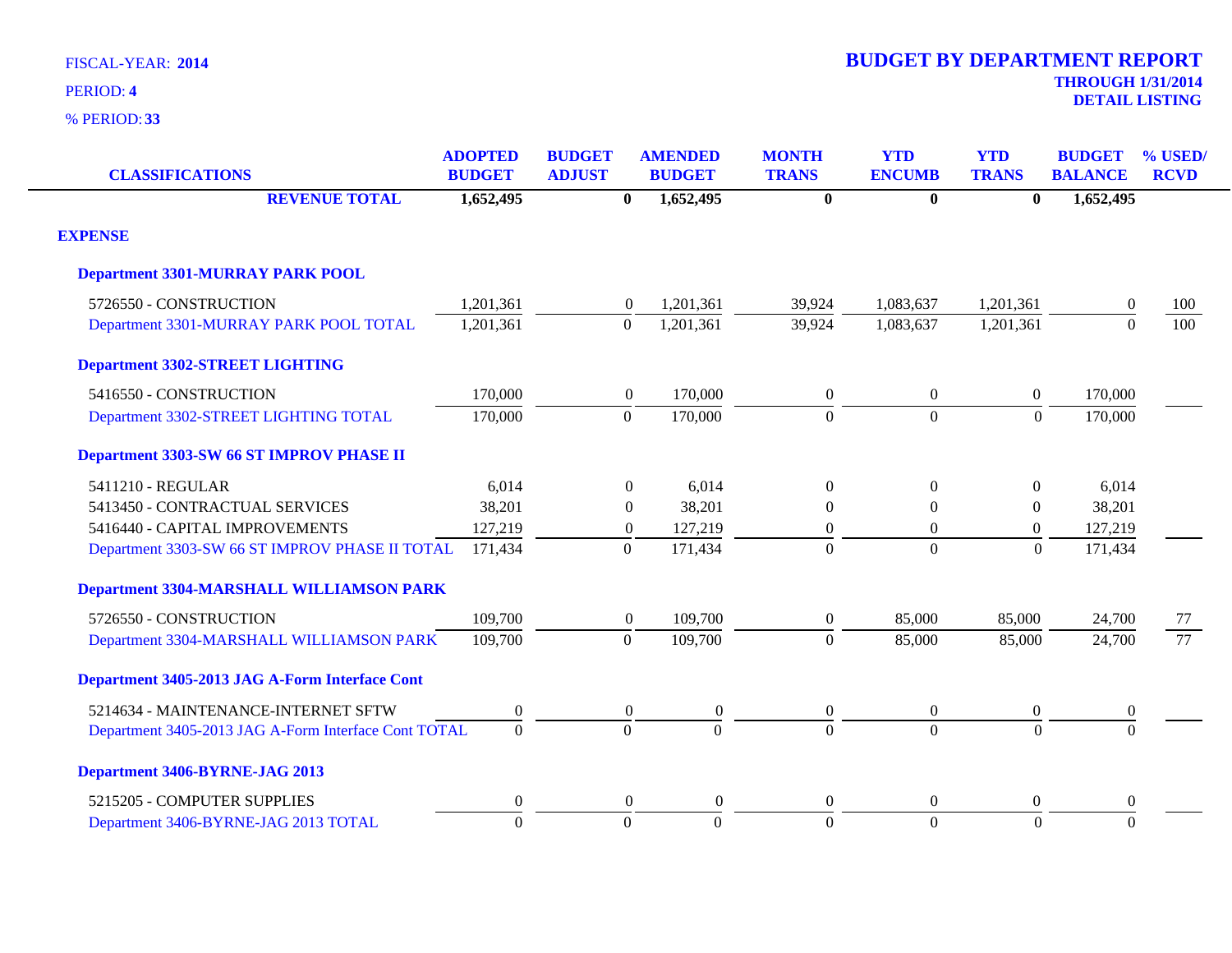**33** % PERIOD:

|                                                    | <b>ADOPTED</b>   | <b>BUDGET</b>    | <b>AMENDED</b>   | <b>MONTH</b>   | <b>YTD</b>     | <b>YTD</b>       | <b>BUDGET</b>    | % USED/     |
|----------------------------------------------------|------------------|------------------|------------------|----------------|----------------|------------------|------------------|-------------|
| <b>CLASSIFICATIONS</b>                             | <b>BUDGET</b>    | <b>ADJUST</b>    | <b>BUDGET</b>    | <b>TRANS</b>   | <b>ENCUMB</b>  | <b>TRANS</b>     | <b>BALANCE</b>   | <b>RCVD</b> |
| <b>Department 3407-BYRNE-JAG VEH BURGLARY 2013</b> |                  |                  |                  |                |                |                  |                  |             |
| 5215205 - COMPUTER SUPPLIES                        | 0                | $\theta$         | $\theta$         | $\overline{0}$ | $\theta$       | 0                |                  |             |
| Department 3407-BYRNE-JAG VEH BURGLARY 2013        | $\theta$         | $\Omega$         | $\theta$         | $\Omega$       | $\Omega$       | $\Omega$         | $\Omega$         |             |
| Department 3408-BYRNE-JAG 2014                     |                  |                  |                  |                |                |                  |                  |             |
| 5215205 - COMPUTER SUPPLIES                        | $\boldsymbol{0}$ | $\overline{0}$   | $\overline{0}$   | $\overline{0}$ | $\overline{0}$ | $\boldsymbol{0}$ | $\mathbf{0}$     |             |
| Department 3408-BYRNE-JAG 2014 TOTAL               | $\overline{0}$   | $\overline{0}$   | $\Omega$         | $\Omega$       | $\Omega$       | $\Omega$         | $\Omega$         |             |
| <b>Department 5001-POLICE VESTS GRANT FY11</b>     |                  |                  |                  |                |                |                  |                  |             |
| 5215220 - UNIFORMS                                 | 0                | $\theta$         | $\boldsymbol{0}$ | $\overline{0}$ | $\overline{0}$ | $\overline{0}$   | $\theta$         |             |
| Department 5001-POLICE VESTS GRANT FY11 TOTAL      | $\Omega$         | $\theta$         | $\Omega$         | $\Omega$       | $\Omega$       | $\Omega$         | $\Omega$         |             |
| <b>Department 5002-POLICE VESTS GRANT FY12</b>     |                  |                  |                  |                |                |                  |                  |             |
| 5215220 - UNIFORMS                                 | $\boldsymbol{0}$ | $\boldsymbol{0}$ | $\boldsymbol{0}$ | $\overline{0}$ | $\overline{0}$ | $\boldsymbol{0}$ | $\boldsymbol{0}$ |             |
| Department 5002-POLICE VESTS GRANT FY12 TOTAL      | $\Omega$         | $\theta$         | $\Omega$         | $\Omega$       | $\Omega$       | $\Omega$         | $\Omega$         |             |
| <b>Department 6000-FISCAL YEAR 2012</b>            |                  |                  |                  |                |                |                  |                  |             |
| 5213450 - CONTRACTUAL SERVICES                     | $\Omega$         | $\Omega$         | $\Omega$         | $\Omega$       | $\Omega$       | $\Omega$         | $\Omega$         |             |
| 5214060 - AUTO ALLOWANCE                           | $\theta$         | $\Omega$         | $\theta$         | $\Omega$       | $\Omega$       | 0                | $\theta$         |             |
| 5819900 - INTER-FUND TRANSFER                      | 0                | $\overline{0}$   | $\theta$         | $\Omega$       | $\mathbf{0}$   | 0                | $\theta$         |             |
| Department 6000-FISCAL YEAR 2012 TOTAL             | $\theta$         | $\Omega$         | $\Omega$         | $\Omega$       | $\Omega$       | $\Omega$         | $\Omega$         |             |
| Department 6001-FY 13 May-Sep                      |                  |                  |                  |                |                |                  |                  |             |
| 5213450 - CONTRACTUAL SERVICES                     | $\theta$         | $\Omega$         | $\Omega$         | $\Omega$       | $\Omega$       | $\mathbf{0}$     | $\Omega$         |             |
| 5214060 - AUTO ALLOWANCE                           | 0                | $\Omega$         | 0                | $\Omega$       | $\Omega$       | $\theta$         | $\theta$         |             |
| 5819900 - INTER-FUND TRANSFER                      | 0                | $\Omega$         | $\Omega$         | $\Omega$       | $\Omega$       | $\Omega$         | $\theta$         |             |
| Department 6001-FY 13 May-Sep TOTAL                | $\theta$         | $\overline{0}$   | $\overline{0}$   | $\Omega$       | $\overline{0}$ | $\overline{0}$   | $\Omega$         |             |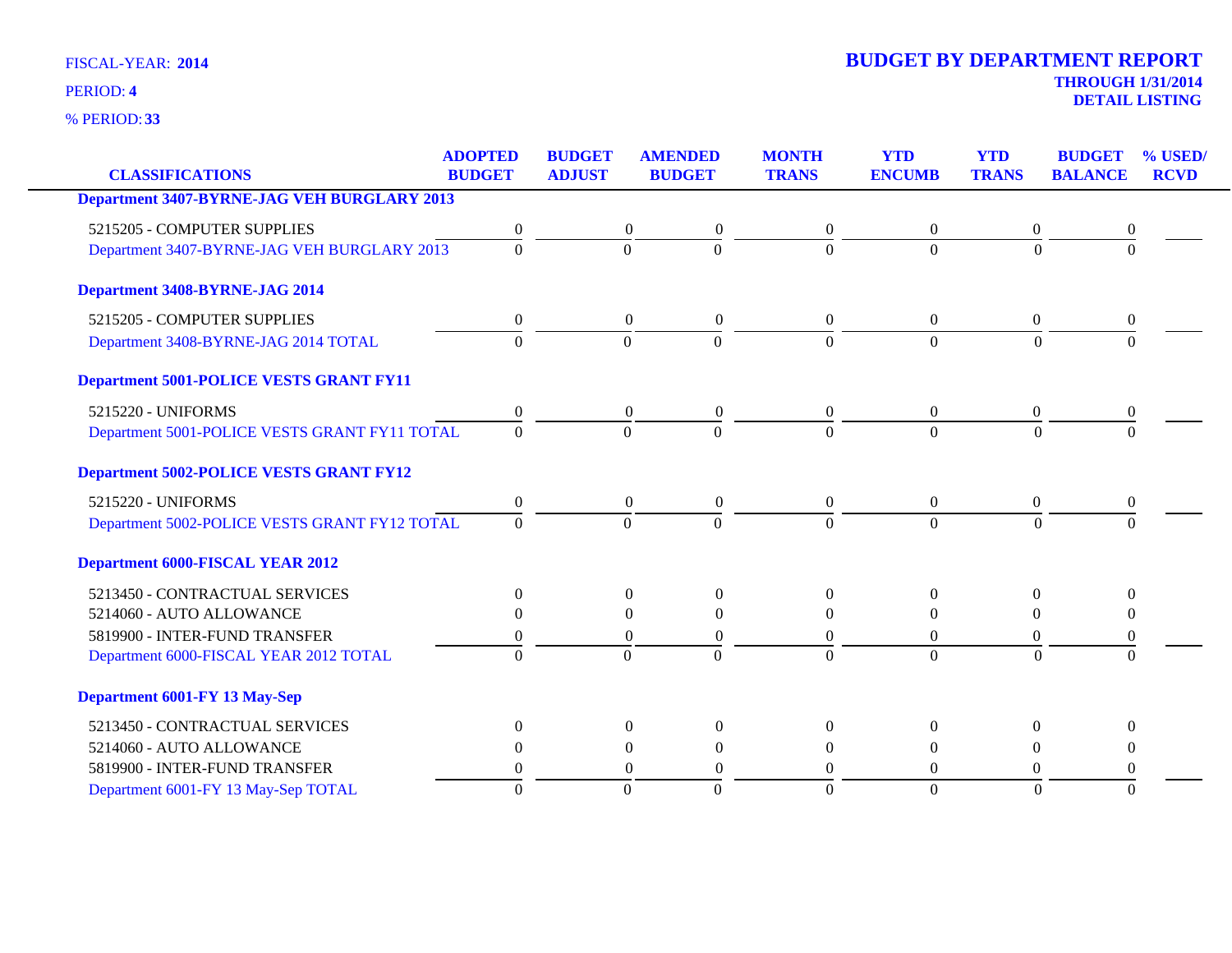**33** % PERIOD:

| <b>CLASSIFICATIONS</b>                    | <b>ADOPTED</b><br><b>BUDGET</b> | <b>BUDGET</b><br><b>ADJUST</b> | <b>AMENDED</b><br><b>BUDGET</b> | <b>MONTH</b><br><b>TRANS</b> | <b>YTD</b><br><b>ENCUMB</b> | <b>YTD</b><br><b>TRANS</b> | <b>BUDGET</b><br><b>BALANCE</b> | % USED/<br><b>RCVD</b> |
|-------------------------------------------|---------------------------------|--------------------------------|---------------------------------|------------------------------|-----------------------------|----------------------------|---------------------------------|------------------------|
| <b>EXPENSE TOTAL</b>                      | 1,652,495                       | $\mathbf{0}$                   | 1,652,495                       | 39,924                       | 1,168,637                   | 1,286,361                  | 366,134                         | 77                     |
| Fund 120-FEDERAL GRANT FUND TOTAL         |                                 |                                |                                 |                              |                             |                            |                                 |                        |
| <b>REVENUE TOTALS</b>                     | 1,652,495                       | $\mathbf{0}$                   | 1,652,495                       | $\boldsymbol{0}$             | $\boldsymbol{0}$            | $\boldsymbol{0}$           | 1,652,495                       |                        |
| <b>EXPENSE TOTALS</b>                     | 1,652,495                       | $\overline{0}$                 | 1,652,495                       | 39,924                       | 1,168,637                   | 1,286,361                  | 366,134                         | 77                     |
| Fund 120-FEDERAL GRANT FUND TOTAL         | $\Omega$                        | $\overline{0}$                 | $\mathbf{0}$                    | $-39,924$                    | $-1,168,637$                | $-1,286,361$               | 1,286,361                       |                        |
| Fund 124-PEOPLE'S TRANSPORT.TX FND        |                                 |                                |                                 |                              |                             |                            |                                 |                        |
| <b>REVENUE</b>                            |                                 |                                |                                 |                              |                             |                            |                                 |                        |
| <b>Department 0000-Description N/A</b>    |                                 |                                |                                 |                              |                             |                            |                                 |                        |
| 3301000 - INTERGOVERNMENTAL REVENUE       | 389,756                         | $\overline{0}$                 | 389,756                         | 35,680                       | $\overline{0}$              | 76,129                     | 313,627                         | 19                     |
| 3612000 - INTEREST INCOME                 | 11,000                          | $\overline{0}$                 | 11,000                          | 1,108                        | $\boldsymbol{0}$            | 4,252                      | 6,748                           | 38                     |
| Department 0000-Description N/A TOTAL     | 400,756                         | $\overline{0}$                 | 400,756                         | 36,788                       | $\overline{0}$              | 80,381                     | 320,375                         | 20                     |
| <b>REVENUE TOTAL</b>                      | 400,756                         | $\bf{0}$                       | 400,756                         | 36,788                       | $\bf{0}$                    | 80,381                     | 320,375                         | 20                     |
| <b>EXPENSE</b>                            |                                 |                                |                                 |                              |                             |                            |                                 |                        |
| <b>Department 1730-STREET MAINTENANCE</b> |                                 |                                |                                 |                              |                             |                            |                                 |                        |
| 5413450 - CONTRACTUAL SERVICES            | 140,000                         | $\overline{0}$                 | 140,000                         | $\theta$                     | $\boldsymbol{0}$            | $\overline{0}$             | 140,000                         |                        |
| 5416490 - CONSTRUCTIONS PROJECTS          | 960,000                         | 210,868                        | 1,170,868                       | 12,810                       | 162,232                     | 194,932                    | 975,936                         | 16                     |
| Department 1730-STREET MAINTENANCE TOTAL  | 1,100,000                       | 210,868                        | 1,310,868                       | 12,810                       | 162,232                     | 194,932                    | 1,115,936                       | 14                     |
| <b>EXPENSE TOTAL</b>                      | 1,100,000                       | 210,868                        | 1,310,868                       | 12,810                       | 162,232                     | 194,932                    | 1,115,936                       | 14                     |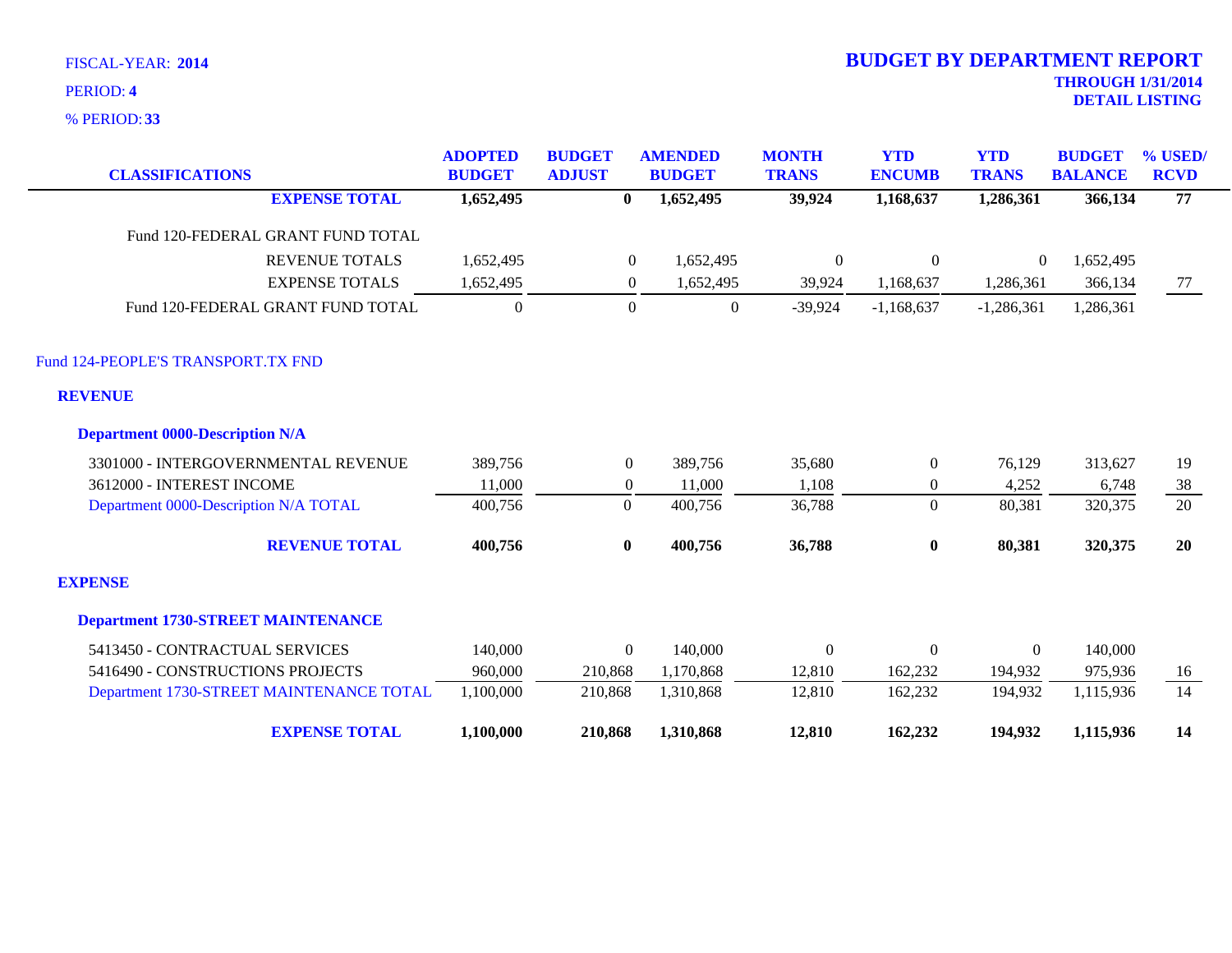**33** % PERIOD:

| <b>CLASSIFICATIONS</b>                   | <b>ADOPTED</b><br><b>BUDGET</b> | <b>BUDGET</b><br><b>ADJUST</b> | <b>AMENDED</b><br><b>BUDGET</b> | <b>MONTH</b><br><b>TRANS</b> | <b>YTD</b><br><b>ENCUMB</b> | <b>YTD</b><br><b>TRANS</b> | <b>BUDGET</b><br><b>BALANCE</b> | % USED/<br><b>RCVD</b> |
|------------------------------------------|---------------------------------|--------------------------------|---------------------------------|------------------------------|-----------------------------|----------------------------|---------------------------------|------------------------|
| Fund 124-PEOPLE'S TRANSPORT.TX FND TOTAL |                                 |                                |                                 |                              |                             |                            |                                 |                        |
| <b>REVENUE TOTALS</b>                    | 400,756                         | $\Omega$                       | 400,756                         | 36,788                       | $\boldsymbol{0}$            | 80,381                     | 320,375                         | 20                     |
| <b>EXPENSE TOTALS</b>                    | 1,100,000                       | 210,868                        | 1,310,868                       | 12,810                       | 162,232                     | 194,932                    | 1,115,936                       | 14                     |
| Fund 124-PEOPLE'S TRANSPORT.TX FND TOTAL | $-699,244$                      | $-210,868$                     | $-910,112$                      | 23,978                       | $-162,232$                  | $-114,551$                 | $-795,561$                      |                        |
| Fund 201-DEBT SERVICE FUND               |                                 |                                |                                 |                              |                             |                            |                                 |                        |
| <b>REVENUE</b>                           |                                 |                                |                                 |                              |                             |                            |                                 |                        |
| <b>Department 0000-Description N/A</b>   |                                 |                                |                                 |                              |                             |                            |                                 |                        |
| 3612000 - INTEREST INCOME                | 2,400                           | $\overline{0}$                 | 2,400                           | 123                          | $\boldsymbol{0}$            | 401                        | 1,999                           | 16                     |
| 3669000 - HOSPITAL LANDSCAPE REVENU      | 142,366                         | $\theta$                       | 142,366                         | $\Omega$                     | $\overline{0}$              | 142,366                    | $\Omega$                        | 100                    |
| 3669300 - RICHMAN PROPERTIES LN PMT      | 727,917                         | $\overline{0}$                 | 727,917                         | 21,552                       | $\theta$                    | 80,770                     | 647,147                         | 11                     |
| 3699201 - MISC. OTHERS                   | $\overline{0}$                  | $\overline{0}$                 | $\overline{0}$                  | $\overline{0}$               | $\theta$                    | $\Omega$                   | $\mathbf{0}$                    |                        |
| 3811100 - TRANSFER IN FROM GEN FUND      | $\theta$                        | $\overline{0}$                 | $\Omega$                        | $\Omega$                     | $\boldsymbol{0}$            | $\Omega$                   | $\mathbf{0}$                    |                        |
| Department 0000-Description N/A TOTAL    | 872,683                         | $\mathbf{0}$                   | 872,683                         | 21,675                       | $\mathbf{0}$                | 223,537                    | 649,146                         | 25                     |
| <b>REVENUE TOTAL</b>                     | 872,683                         | $\bf{0}$                       | 872,683                         | 21,675                       | $\bf{0}$                    | 223,537                    | 649,146                         | 25                     |
| <b>EXPENSE</b>                           |                                 |                                |                                 |                              |                             |                            |                                 |                        |
| <b>Department 1410-FINANCE</b>           |                                 |                                |                                 |                              |                             |                            |                                 |                        |
| 5197110 - DEBT SERVICE- PRINCIPAL        | 585,000                         | $\boldsymbol{0}$               | 585,000                         | $\overline{0}$               | $\boldsymbol{0}$            | 455,000                    | 130,000                         | 77                     |
| 5197210 - DEBT SERVICE-INTEREST          | 650,437                         | $\overline{0}$                 | 650,437                         | $\mathbf{0}$                 | $\boldsymbol{0}$            | 331,174                    | 319,263                         | 50                     |
| 5197310 - DEBT OTHER COST                | 6,198                           | $\boldsymbol{0}$               | 6,198                           | $\boldsymbol{0}$             | $\boldsymbol{0}$            | 4,585                      | 1,613                           | 73                     |
| Department 1410-FINANCE TOTAL            | 1,241,635                       | $\boldsymbol{0}$               | 1,241,635                       | $\boldsymbol{0}$             | $\mathbf{0}$                | 790,759                    | 450,876                         | 63                     |
| <b>EXPENSE TOTAL</b>                     | 1,241,635                       | $\bf{0}$                       | 1,241,635                       | $\bf{0}$                     | $\mathbf{0}$                | 790,759                    | 450,876                         | 63                     |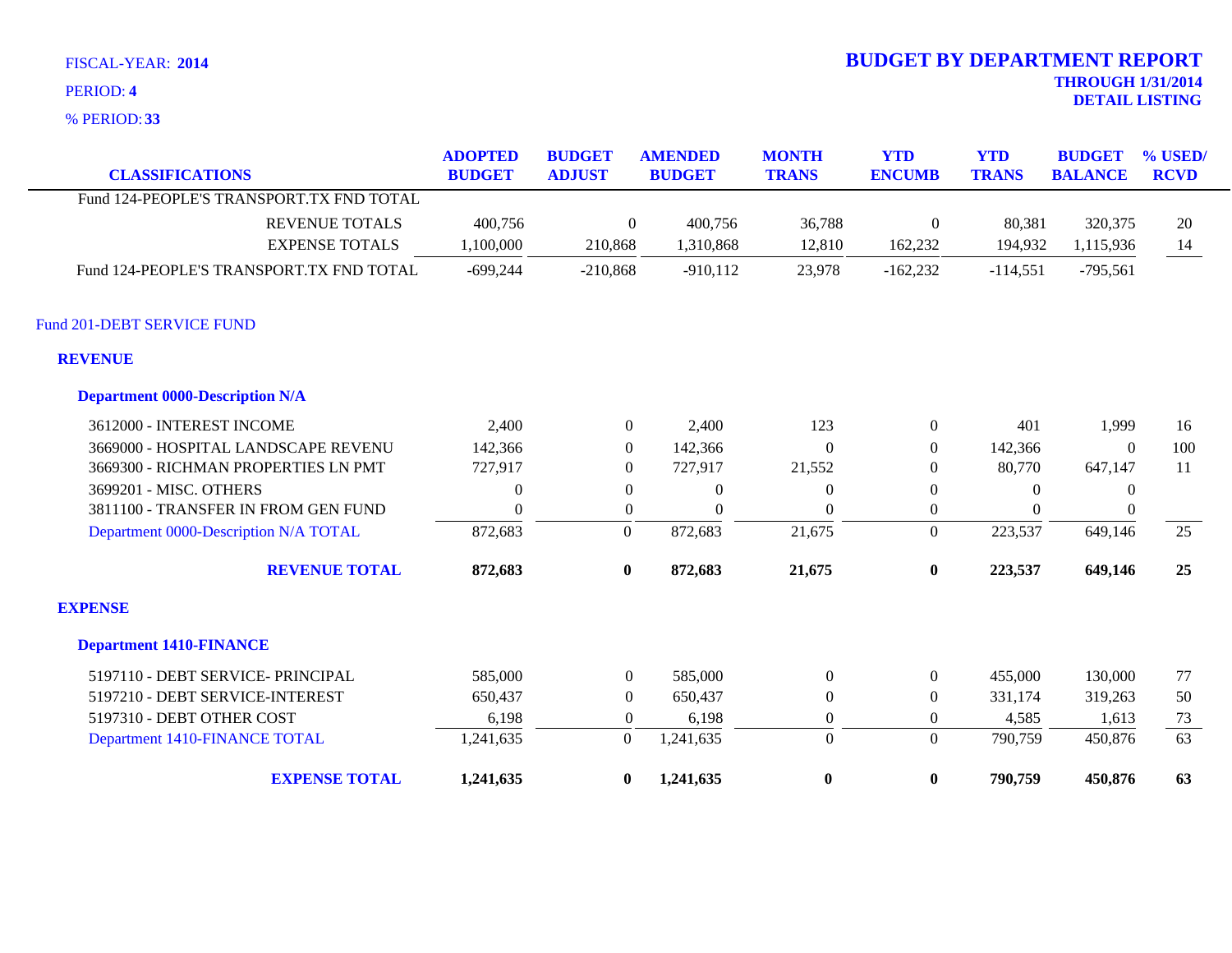**33** % PERIOD:

| <b>CLASSIFICATIONS</b>                       | <b>ADOPTED</b><br><b>BUDGET</b> | <b>BUDGET</b><br><b>ADJUST</b> |                  | <b>AMENDED</b><br><b>BUDGET</b> | <b>MONTH</b><br><b>TRANS</b> | <b>YTD</b><br><b>ENCUMB</b> | <b>YTD</b><br><b>TRANS</b> | <b>BUDGET</b><br><b>BALANCE</b> | % USED/<br><b>RCVD</b> |
|----------------------------------------------|---------------------------------|--------------------------------|------------------|---------------------------------|------------------------------|-----------------------------|----------------------------|---------------------------------|------------------------|
| Fund 201-DEBT SERVICE FUND TOTAL             |                                 |                                |                  |                                 |                              |                             |                            |                                 |                        |
| <b>REVENUE TOTALS</b>                        | 872,683                         |                                | $\bf{0}$         | 872,683                         | 21,675                       | $\boldsymbol{0}$            | 223,537                    | 649,146                         | 25                     |
| <b>EXPENSE TOTALS</b>                        | 1,241,635                       |                                | $\overline{0}$   | 1,241,635                       | $\overline{0}$               | $\mathbf{0}$                | 790,759                    | 450,876                         | 63                     |
| Fund 201-DEBT SERVICE FUND TOTAL             | $-368,952$                      |                                | $\theta$         | $-368,952$                      | 21,675                       | $\overline{0}$              | $-567,222$                 | 198,270                         |                        |
| Fund 301-CAPITAL IMPROVEMENT FUND            |                                 |                                |                  |                                 |                              |                             |                            |                                 |                        |
| <b>REVENUE</b>                               |                                 |                                |                  |                                 |                              |                             |                            |                                 |                        |
| <b>Department 0000-Description N/A</b>       |                                 |                                |                  |                                 |                              |                             |                            |                                 |                        |
| 3699294 - PRIOR YEAR ENCUMBRANCES            | $\theta$                        |                                | $\boldsymbol{0}$ | $\mathbf{0}$                    | $\boldsymbol{0}$             | $\boldsymbol{0}$            | $\mathbf{0}$               | $\boldsymbol{0}$                |                        |
| 3811000 - CONTRIB. FROM OTHER FUNDS          | 600,000                         |                                | $\boldsymbol{0}$ | 600,000                         | $\boldsymbol{0}$             | $\boldsymbol{0}$            | $\boldsymbol{0}$           | 600,000                         |                        |
| Department 0000-Description N/A TOTAL        | 600,000                         |                                | $\boldsymbol{0}$ | 600,000                         | $\mathbf{0}$                 | $\mathbf{0}$                | $\Omega$                   | 600,000                         |                        |
| <b>REVENUE TOTAL</b>                         | 600,000                         |                                | $\bf{0}$         | 600,000                         | $\boldsymbol{0}$             | $\boldsymbol{0}$            | $\bf{0}$                   | 600,000                         |                        |
| <b>EXPENSE</b>                               |                                 |                                |                  |                                 |                              |                             |                            |                                 |                        |
| <b>Department 1320-CENTRAL SERVICES</b>      |                                 |                                |                  |                                 |                              |                             |                            |                                 |                        |
| 5136430 - EQUIPMENT-OPERATING                | 45,000                          |                                | $\overline{0}$   | 45,000                          | $\overline{0}$               | $\overline{0}$              | 1,635                      | 43,365                          | 3                      |
| Department 1320-CENTRAL SERVICES TOTAL       | 45,000                          |                                | $\mathbf{0}$     | 45,000                          | $\overline{0}$               | $\mathbf{0}$                | 1,635                      | 43,365                          | $\overline{3}$         |
| <b>Department 1620-PLANNING &amp; ZONING</b> |                                 |                                |                  |                                 |                              |                             |                            |                                 |                        |
| 5246430 - EQUIPMENT-OPERATING                | $\boldsymbol{0}$                |                                | $\boldsymbol{0}$ | $\boldsymbol{0}$                | $\overline{0}$               | $\mathbf{0}$                | $\boldsymbol{0}$           | $\boldsymbol{0}$                |                        |
| 5246810 - SOFTWARE                           | $\boldsymbol{0}$                |                                | $\boldsymbol{0}$ | $\overline{0}$                  | $\Omega$                     | $\overline{0}$              | $\overline{0}$             | $\boldsymbol{0}$                |                        |
| Department 1620-PLANNING & ZONING TOTAL      | $\mathbf{0}$                    |                                | $\overline{0}$   | $\overline{0}$                  | $\overline{0}$               | $\Omega$                    | $\Omega$                   | $\Omega$                        |                        |
| <b>Department 1640-CODE ENFORCEMENT</b>      |                                 |                                |                  |                                 |                              |                             |                            |                                 |                        |
| 5246440 - CODE VEHICLES                      | 60,000                          |                                | $\boldsymbol{0}$ | 60,000                          | $\boldsymbol{0}$             | $\boldsymbol{0}$            | $\boldsymbol{0}$           | 60,000                          |                        |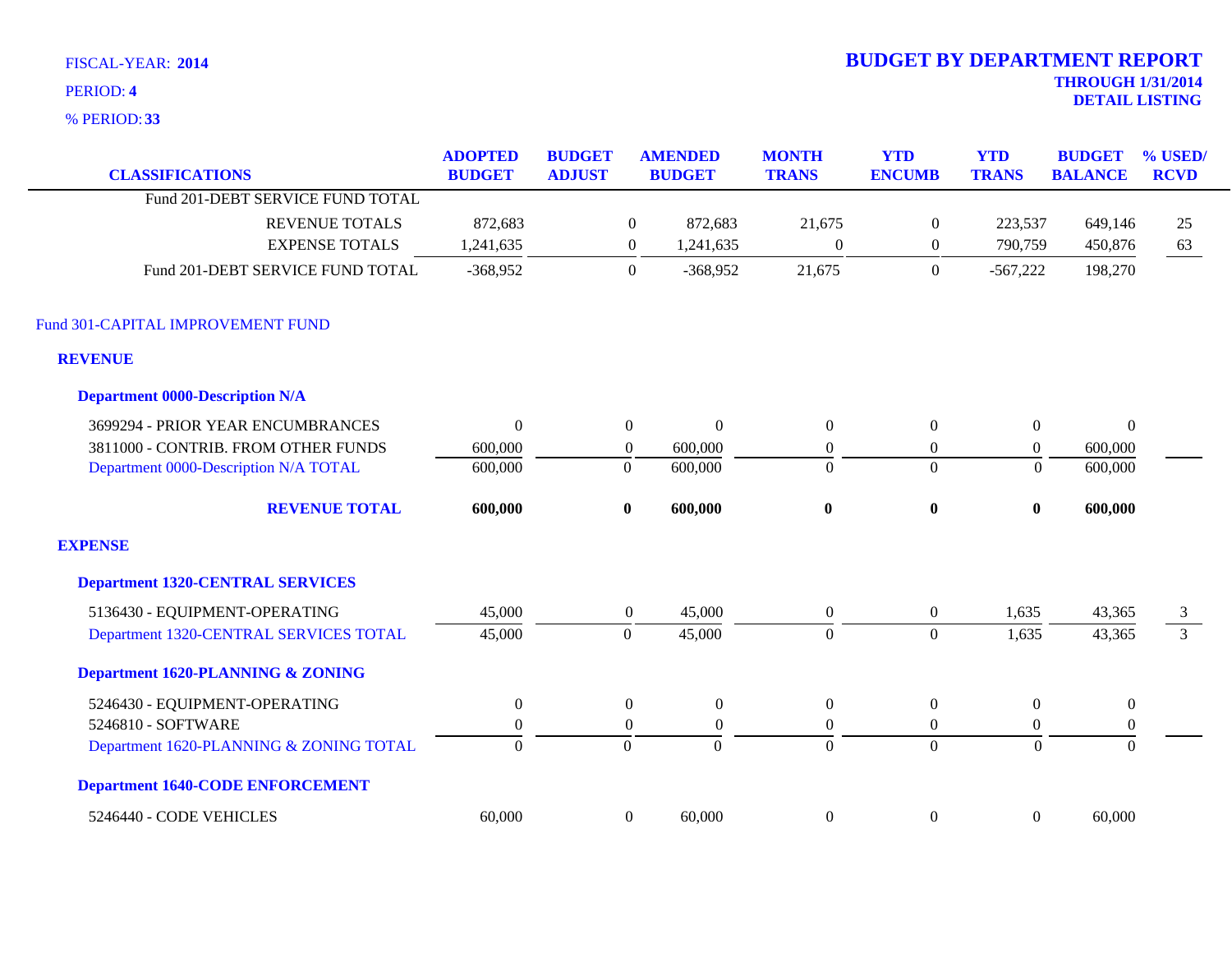**33** % PERIOD:

# **THROUGH 1/31/2014 DETAIL LISTING** PERIOD: **<sup>4</sup> 2014 BUDGET BY DEPARTMENT REPORT**

| <b>CLASSIFICATIONS</b>                              | <b>ADOPTED</b><br><b>BUDGET</b> | <b>BUDGET</b><br><b>ADJUST</b> | <b>AMENDED</b><br><b>BUDGET</b> | <b>MONTH</b><br><b>TRANS</b> | <b>YTD</b><br><b>ENCUMB</b> | <b>YTD</b><br><b>TRANS</b> | <b>BUDGET</b><br><b>BALANCE</b> | % USED/<br><b>RCVD</b> |
|-----------------------------------------------------|---------------------------------|--------------------------------|---------------------------------|------------------------------|-----------------------------|----------------------------|---------------------------------|------------------------|
|                                                     |                                 |                                |                                 |                              |                             |                            |                                 |                        |
| Department 1640-CODE ENFORCEMENT TOTAL              | 60,000                          | $\overline{0}$                 | 60,000                          | $\overline{0}$               | $\theta$                    | $\overline{0}$             | 60,000                          |                        |
| <b>Department 1720-SOLID WASTE</b>                  |                                 |                                |                                 |                              |                             |                            |                                 |                        |
| 5346430 - EQUIPMENT-OPERATING                       | $\boldsymbol{0}$                | $\overline{0}$                 | $\boldsymbol{0}$                | $\boldsymbol{0}$             | $\overline{0}$              | $\boldsymbol{0}$           | $\boldsymbol{0}$                |                        |
| Department 1720-SOLID WASTE TOTAL                   | $\Omega$                        | $\Omega$                       | $\Omega$                        | $\Omega$                     | $\Omega$                    | $\Omega$                   |                                 |                        |
| <b>Department 1790-ENGINEERING &amp; CONSTRUCTN</b> |                                 |                                |                                 |                              |                             |                            |                                 |                        |
| 5196450 - CAPTL OUTLY-CAPITAL LEASE                 | 15,000                          | $\overline{0}$                 | 15,000                          | $-995$                       | $\boldsymbol{0}$            | $\overline{0}$             | 15,000                          |                        |
| Department 1790-ENGINEERING & CONSTRUCTN            | 15,000                          | $\Omega$                       | 15,000                          | $-995$                       | $\Omega$                    | $\mathbf{0}$               | 15,000                          |                        |
| <b>Department 1910-POLICE</b>                       |                                 |                                |                                 |                              |                             |                            |                                 |                        |
| 5216440 - VEHICLES                                  | 230,000                         | $\overline{0}$                 | 230,000                         | $\overline{0}$               | $\overline{0}$              | $\overline{0}$             | 230,000                         |                        |
| Department 1910-POLICE TOTAL                        | 230,000                         | $\Omega$                       | 230,000                         | $\theta$                     | $\overline{0}$              | $\mathbf{0}$               | 230,000                         |                        |
| <b>Department 2000-PARKS &amp; RECREATION</b>       |                                 |                                |                                 |                              |                             |                            |                                 |                        |
| 5196440 - VEHICLES                                  | $\theta$                        | $\theta$                       | $\theta$                        | $\overline{0}$               | $\theta$                    | $\Omega$                   | $\Omega$                        |                        |
| 5196450 - CAPTL OUTLY-CAPITAL LEASE                 | $\Omega$                        | $\Omega$                       | $\Omega$                        | $\Omega$                     | $\Omega$                    | $\Omega$                   | $\Omega$                        |                        |
| 5726450 - MATCHING CONTRIBUTION                     | 250,000                         | 10,250                         | 260,250                         | 895                          | $\theta$                    | 5,595                      | 254,655                         |                        |
| Department 2000-PARKS & RECREATION TOTAL            | 250,000                         | 10,250                         | 260,250                         | 895                          | $\overline{0}$              | 5,595                      | 254,655                         | $\overline{2}$         |
| <b>EXPENSE TOTAL</b>                                | 600,000                         | 10,250                         | 610,250                         | $-100$                       | $\bf{0}$                    | 7,230                      | 603,020                         | $\mathbf{1}$           |
| Fund 301-CAPITAL IMPROVEMENT FUND TOTAL             |                                 |                                |                                 |                              |                             |                            |                                 |                        |
| <b>REVENUE TOTALS</b>                               | 600,000                         |                                | 600,000<br>$\theta$             | $\theta$                     | $\overline{0}$              | $\overline{0}$             | 600,000                         |                        |
| <b>EXPENSE TOTALS</b>                               | 600,000                         | 10,250                         | 610,250                         | $-100$                       | 0                           | 7,230                      | 603,020                         | $\mathbf{1}$           |
| Fund 301-CAPITAL IMPROVEMENT FUND TOTAL             | $\overline{0}$                  | $-10,250$                      | $-10,250$                       | 100                          | $\theta$                    | $-7,230$                   | $-3,020$                        |                        |

Fund 608-STATE FORFEITURE FUND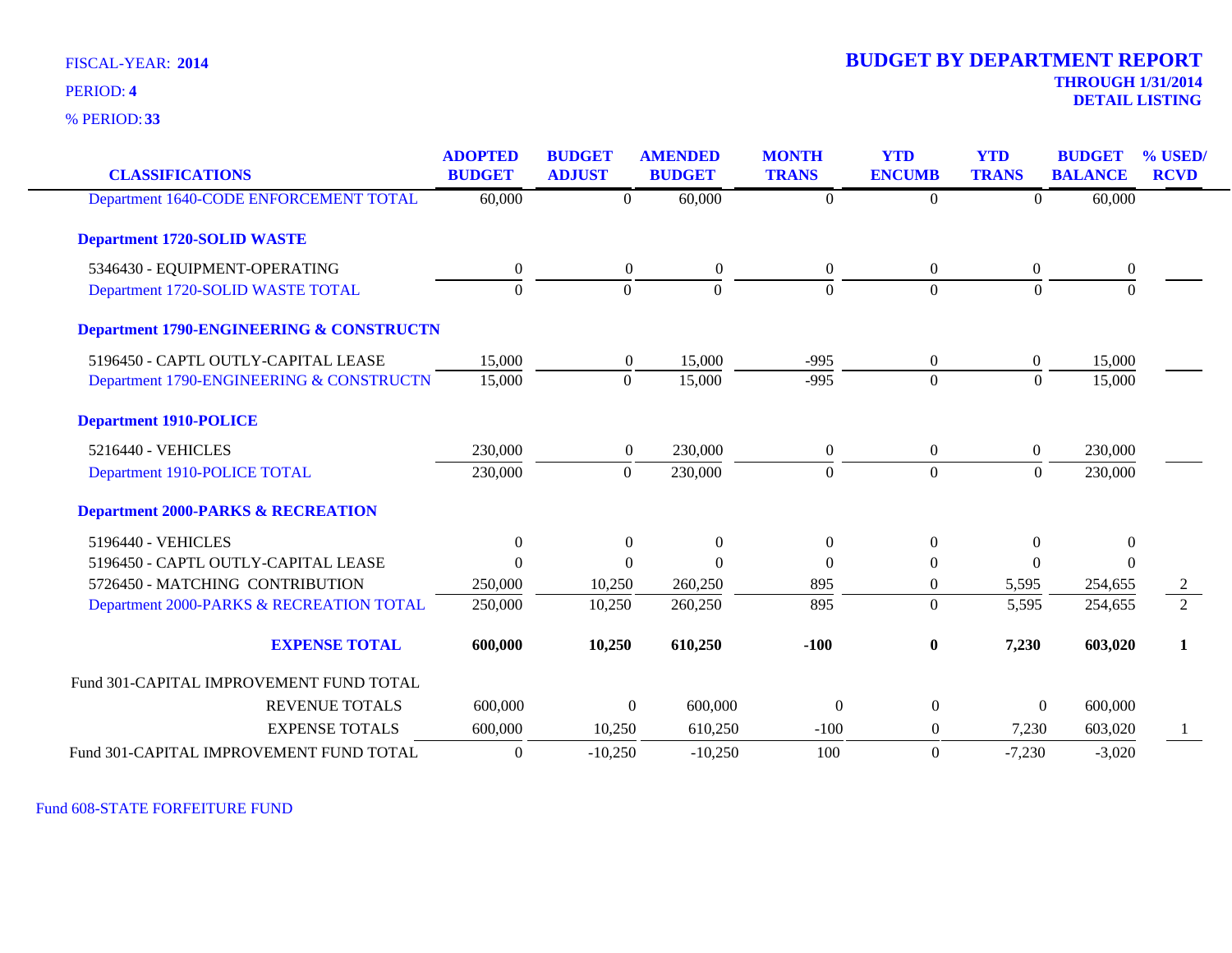**33** % PERIOD:

| <b>CLASSIFICATIONS</b>                    | <b>BUDGET</b> | <b>ADJUST</b>    |                  | <b>BUDGET</b> | <b>MONTH</b><br><b>TRANS</b> | <b>YTD</b><br><b>ENCUMB</b> | <b>YTD</b><br><b>TRANS</b> | <b>BUDGET</b><br><b>BALANCE</b> | % USED/<br><b>RCVD</b> |
|-------------------------------------------|---------------|------------------|------------------|---------------|------------------------------|-----------------------------|----------------------------|---------------------------------|------------------------|
| <b>REVENUE</b>                            |               |                  |                  |               |                              |                             |                            |                                 |                        |
| <b>Department 0000-Description N/A</b>    |               |                  |                  |               |                              |                             |                            |                                 |                        |
| 3612000 - INTEREST INCOME                 | 500           |                  | $\boldsymbol{0}$ | 500           | $52$                         | $\overline{0}$              | 205                        | 295                             | 41                     |
| Department 0000-Description N/A TOTAL     | 500           | $\boldsymbol{0}$ |                  | 500           | $\overline{52}$              | $\Omega$                    | 205                        | 295                             | $\overline{41}$        |
| <b>REVENUE TOTAL</b>                      | 500           | $\boldsymbol{0}$ |                  | 500           | 52                           | $\bf{0}$                    | 205                        | 295                             | 41                     |
| <b>EXPENSE</b>                            |               |                  |                  |               |                              |                             |                            |                                 |                        |
| <b>Department 1910-POLICE</b>             |               |                  |                  |               |                              |                             |                            |                                 |                        |
| 5213450 - CONTRACTUAL SERVICES            | 40,000        |                  | $\overline{0}$   | 40,000        | $\boldsymbol{0}$             | $\overline{0}$              | $\boldsymbol{0}$           | 40,000                          |                        |
| 5213490 - CRIME PREVENTION PROGRAMS       | 5,000         |                  | $\boldsymbol{0}$ | 5,000         | $\overline{0}$               | $\overline{0}$              | $\boldsymbol{0}$           | 5,000                           |                        |
| 5214070 - TRAVEL & CONFERENCE             | $\theta$      |                  | $\overline{0}$   | $\theta$      | $\overline{0}$               | $\overline{0}$              | $\mathbf{0}$               | $\mathbf{0}$                    |                        |
| 5215210 - SUPPLIES                        | $\Omega$      |                  | $\boldsymbol{0}$ | $\Omega$      | $\boldsymbol{0}$             | $\overline{0}$              | $\boldsymbol{0}$           | $\boldsymbol{0}$                |                        |
| Department 1910-POLICE TOTAL              | 45,000        | $\boldsymbol{0}$ |                  | 45,000        | $\boldsymbol{0}$             | $\overline{0}$              | $\mathbf{0}$               | 45,000                          |                        |
| <b>EXPENSE TOTAL</b>                      | 45,000        | $\bf{0}$         |                  | 45,000        | $\pmb{0}$                    | $\bf{0}$                    | $\boldsymbol{0}$           | 45,000                          |                        |
| Fund 608-STATE FORFEITURE FUND TOTAL      |               |                  |                  |               |                              |                             |                            |                                 |                        |
| <b>REVENUE TOTALS</b>                     | 500           |                  | $\boldsymbol{0}$ | 500           | 52                           | $\boldsymbol{0}$            | 205                        | 295                             | 41                     |
| <b>EXPENSE TOTALS</b>                     | 45,000        |                  | $\boldsymbol{0}$ | 45,000        | $\overline{0}$               | $\boldsymbol{0}$            | $\overline{0}$             | 45,000                          |                        |
| Fund 608-STATE FORFEITURE FUND TOTAL      | $-44,500$     |                  | $\boldsymbol{0}$ | $-44,500$     | 52                           | $\boldsymbol{0}$            | 205                        | $-44,705$                       |                        |
| Fund 610-CRA TRUST FUND<br><b>REVENUE</b> |               |                  |                  |               |                              |                             |                            |                                 |                        |

**Department 0000-Description N/A**

| - OPER ATING REVENUE<br>1000   | .084<br>025 | .084 |  | 14 | 489.327 | $\epsilon$<br>52 |
|--------------------------------|-------------|------|--|----|---------|------------------|
| 12000 - INTEREST INCOME<br>361 |             |      |  |    |         |                  |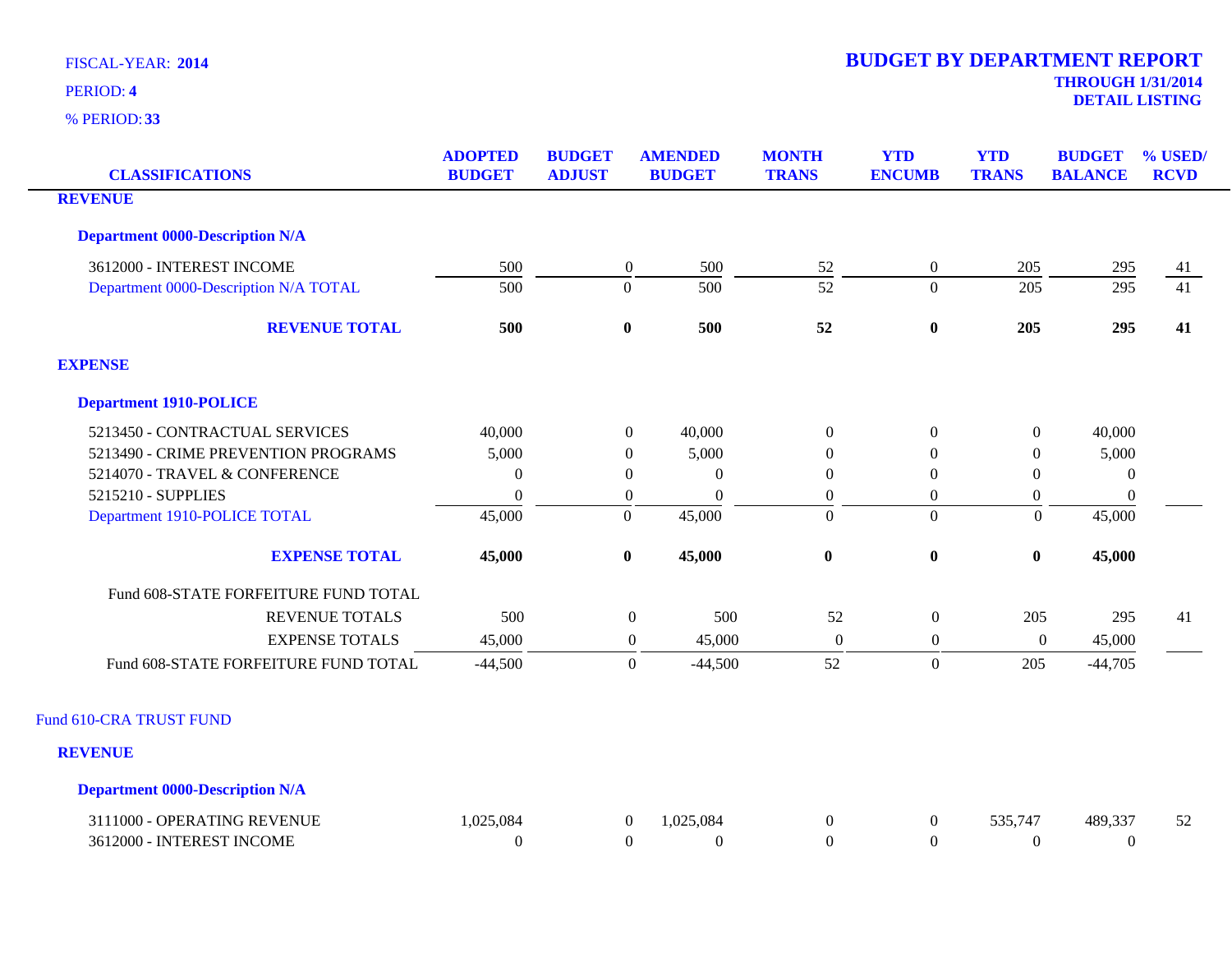**33** % PERIOD:

| <b>CLASSIFICATIONS</b>                   | <b>ADOPTED</b><br><b>BUDGET</b> | <b>BUDGET</b><br><b>ADJUST</b> | <b>AMENDED</b><br><b>BUDGET</b> | <b>MONTH</b><br><b>TRANS</b> | <b>YTD</b><br><b>ENCUMB</b> | <b>YTD</b><br><b>TRANS</b> | <b>BUDGET</b><br><b>BALANCE</b> | % USED/<br><b>RCVD</b> |
|------------------------------------------|---------------------------------|--------------------------------|---------------------------------|------------------------------|-----------------------------|----------------------------|---------------------------------|------------------------|
| 3612100 - INTEREST INCOME-TIF            | 13,000                          | $\Omega$                       | 13,000                          | $\overline{276}$             | $\Omega$                    | 1,232                      | 11,768                          | 9                      |
| 3625100 - RENTAL PROPERTIES              | 25,000                          | $\overline{0}$                 | 25,000                          | 1,993                        | 0                           | 15,090                     | 9,910                           | 60                     |
| 3699201 - MISC. OTHERS                   | $\Omega$                        | $\overline{0}$                 | $\Omega$                        | $\mathbf{0}$                 | $\Omega$                    | $-32$                      | 32                              |                        |
| 3811900 - TRANSFER FR GENERAL FUND       | 100,000                         | $\mathbf{0}$                   | 100,000                         | $\mathbf{0}$                 | 0                           | 100,000                    | $\overline{0}$                  | 100                    |
| Department 0000-Description N/A TOTAL    | 1,163,084                       | $\Omega$                       | 1,163,084                       | 2,269                        | $\Omega$                    | 652,037                    | 511,047                         | 56                     |
| <b>Department 1110-CRA BOARD FOR TIF</b> |                                 |                                |                                 |                              |                             |                            |                                 |                        |
| 3111000 - OPERATING REVENUE              | $\mathbf{0}$                    | $\mathbf{0}$                   | $\mathbf{0}$                    | $\boldsymbol{0}$             | $\theta$                    | $\Omega$                   | $\mathbf{0}$                    |                        |
| 3612100 - INTEREST INCOME-TIF            | $\Omega$                        | $\Omega$                       | $\Omega$                        | $\mathbf{0}$                 | $\Omega$                    | $\Omega$                   | $\mathbf{0}$                    |                        |
| 3625100 - RENTAL PROPERTIES              | $\mathbf{0}$                    | $\boldsymbol{0}$               | $\mathbf{0}$                    | $\boldsymbol{0}$             | $\overline{0}$              | $\overline{0}$             | $\boldsymbol{0}$                |                        |
| Department 1110-CRA BOARD FOR TIF TOTAL  | $\Omega$                        | $\Omega$                       | $\Omega$                        | $\Omega$                     | $\Omega$                    | $\Omega$                   | $\Omega$                        |                        |
| <b>REVENUE TOTAL</b>                     | 1,163,084                       | $\mathbf{0}$                   | 1,163,084                       | 2,269                        | $\mathbf{0}$                | 652,037                    | 511,047                         | 56                     |
| <b>EXPENSE</b>                           |                                 |                                |                                 |                              |                             |                            |                                 |                        |
| <b>Department 1110-CRA BOARD FOR TIF</b> |                                 |                                |                                 |                              |                             |                            |                                 |                        |
| 5131210 - REGULAR                        | 184,574                         | $\overline{0}$                 | 184,574                         | 13,908                       | $\Omega$                    | 49,614                     | 134,960                         | 26                     |
| 5132110 - F.I.C.A.                       | 14,265                          | $\overline{0}$                 | 14,265                          | 950                          | $\Omega$                    | 3,490                      | 10,775                          | 24                     |
| 5132210 - PENSION PLAN CONTRIBUTION      | 5,564                           | $\Omega$                       | 5,564                           | 1,706                        | $\Omega$                    | 1,706                      | 3,858                           | 30                     |
| 5132220 - DEFERRED COMP CONTRIB.         | 8,118                           | $\overline{0}$                 | 8,118                           | 309                          | $\Omega$                    | 1,234                      | 6,884                           | 15                     |
| 5132310 - GROUP HEALTH INSURANCE         | 24,333                          | $\overline{0}$                 | 24,333                          | 1,145                        | $\Omega$                    | 3,435                      | 20,898                          | 14                     |
| 5132410 - WORKERS' COMPENSATION          | 526                             | $\overline{0}$                 | 526                             | $\boldsymbol{0}$             | $\overline{0}$              | 174                        | 352                             | 33                     |
| 5211210 - REGULAR                        | 153,656                         | $\overline{0}$                 | 153,656                         | 9,238                        | $\overline{0}$              | 55,820                     | 97,836                          | 36                     |
| 5211410 - OVERTIME                       | $\Omega$                        | $\Omega$                       | $\Omega$                        | $\Omega$                     | $\Omega$                    | $\Omega$                   | $\theta$                        |                        |
| 5212110 - F.I.C.A.                       | 12,299                          | $\overline{0}$                 | 12,299                          | 908                          | $\Omega$                    | 5,007                      | 7,292                           | 40                     |
| 5212210 - PENSION PLAN CONTRIBUTION      | 30,034                          | $\Omega$                       | 30,034                          | 8,969                        | $\Omega$                    | 8,969                      | 21,065                          | 29                     |
| 5212310 - GROUP HEALTH INSURANCE         | 2,048                           | $\Omega$                       | 2,048                           | 998                          | $\Omega$                    | 3,991                      | $-1,943$                        | 194                    |
| 5212410 - WORKERS' COMPENSATION          | 7,380                           | $\Omega$                       | 7,380                           | $\mathbf{0}$                 | $\Omega$                    | 2,443                      | 4,938                           | 33                     |
| 5215220 - UNIFORMS                       | $\mathbf{0}$                    | $\overline{0}$                 | $\boldsymbol{0}$                | $\mathbf{0}$                 | $\Omega$                    | $\theta$                   | $\Omega$                        |                        |
| 5413120 - PROFESSIONAL SERVS-ST BEA      | 10,000                          | $\Omega$                       | 10,000                          | $\boldsymbol{0}$             | $\Omega$                    | $\Omega$                   | 10,000                          |                        |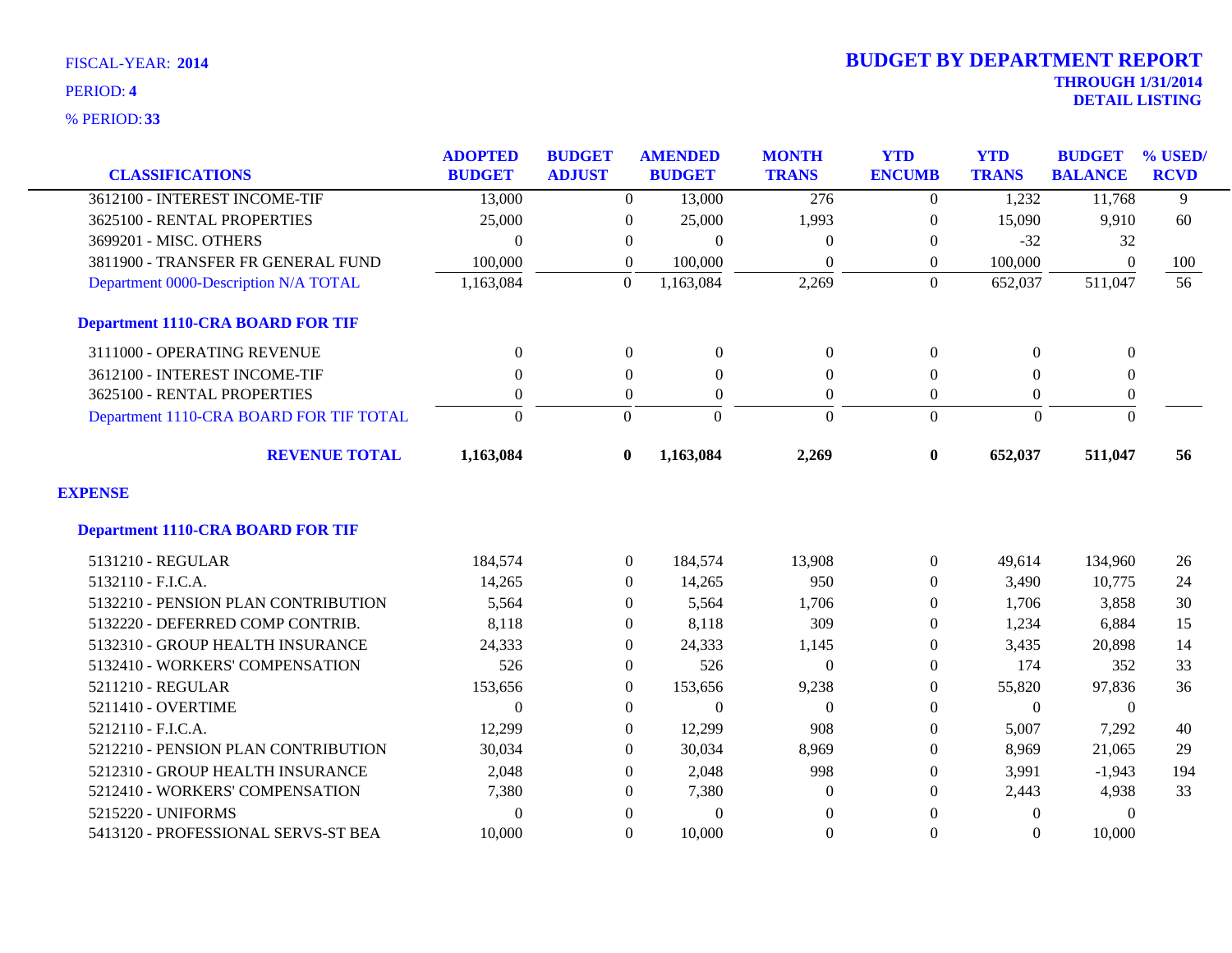| <b>CLASSIFICATIONS</b>                                              | <b>ADOPTED</b><br><b>BUDGET</b> | <b>BUDGET</b><br><b>ADJUST</b> | <b>AMENDED</b><br><b>BUDGET</b> | <b>MONTH</b><br><b>TRANS</b> | <b>YTD</b><br><b>ENCUMB</b> | <b>YTD</b><br><b>TRANS</b> | <b>BUDGET</b><br><b>BALANCE</b> | % USED/<br><b>RCVD</b> |
|---------------------------------------------------------------------|---------------------------------|--------------------------------|---------------------------------|------------------------------|-----------------------------|----------------------------|---------------------------------|------------------------|
| 5413450 - CONTRACTUAL SERVICES                                      | 25,000                          | $\overline{0}$                 | 25,000                          | $\overline{0}$               | $\overline{0}$              | $\overline{0}$             | 25,000                          |                        |
| 5414670 - MAINT & REP-GRDS & STRUCT                                 | 3,000                           | $\Omega$                       | 3,000                           | $\overline{0}$               | $\Omega$                    | 0                          | 3,000                           |                        |
| 5414710 - PRINTING MATERIAL-INFRAST                                 | 0                               | 0                              | $\Omega$                        | $\Omega$                     | 0                           | $\Omega$                   | $\Omega$                        |                        |
|                                                                     |                                 | ∩                              |                                 | $\Omega$                     |                             | $\Omega$                   |                                 |                        |
| 5416340 - CAPITAL IMPROVEMENTS<br>5416450 - SUNSET DR & ST LIGHTING |                                 |                                | $\Omega$<br>$\Omega$            | $\Omega$                     |                             | $\Omega$                   | 0<br>$\Omega$                   |                        |
|                                                                     |                                 |                                |                                 |                              |                             |                            |                                 |                        |
| 5419930 - STREET BEAUTIFICATION                                     |                                 | ∩                              | $\Omega$                        | 0                            |                             | $\Omega$                   | $\theta$                        |                        |
| 5511310 - PART TIME                                                 | 1,250                           | $\theta$                       | 1,250                           | $\Omega$                     | 0                           | 0                          | 1,250                           |                        |
| 5512110 - FICA                                                      | $\Omega$                        | $\Omega$                       | $\theta$                        | $\theta$                     |                             | $\Omega$                   | $\theta$                        |                        |
| 5512410 - WORKER'S COMPENSATION                                     | $\Omega$                        | 0                              | $\Omega$                        | $\theta$                     |                             | $\Omega$                   | $\Omega$                        |                        |
| 5513120 - PROFF.SVC/ECONOMIC DEVLOP                                 | 1,250                           | $\theta$                       | 1,250                           | 0                            |                             | 0                          | 1,250                           |                        |
| 5514710 - PRINTING MATERIALS-ECO.DE                                 | $\Omega$                        | $\Omega$                       | $\Omega$                        | 0                            |                             | $\Omega$                   | $\Omega$                        |                        |
| 5519932 - ECONOMIC DEVELOPMENT PRGM                                 | $\Omega$                        | $\Omega$                       | $\Omega$                        | 0                            |                             | $\Omega$                   | $\Omega$                        |                        |
| 5519933 - BUSINESS STARTUP ASSTNCE                                  | 3,000                           | 1,564                          | 4,564                           | $\Omega$                     |                             | 0                          | 4,564                           |                        |
| 5523120 - PROFF.SVC-COMM.BLDG REHAB                                 | 8,000                           | $\Omega$                       | 8,000                           | 0                            |                             | 0                          | 8,000                           |                        |
| 5523450 - CONTRACTUAL SRVCS-COMMERC                                 | $\Omega$                        | 0                              | $\Omega$                        | $\Omega$                     | 0                           | 0                          | $\Omega$                        |                        |
| 5524710 - PRINTING-MATERIALS-COMMER                                 | $\Omega$                        |                                | $\Omega$                        | $\Omega$                     |                             | $\Omega$                   |                                 |                        |
| 5541210 - REGULAR                                                   | 86,406                          | $\Omega$                       | 86,406                          | 6,378                        | $\theta$                    | 26,373                     | 60,033                          | 30                     |
| 5542110 - FICA                                                      | 6,610                           | 0                              | 6,610                           | 436                          | 0                           | 1,834                      | 4,776                           | 27                     |
| 5542210 - PENSION PLAN                                              | 9,143                           | 0                              | 9,143                           | 2,804                        | $\Omega$                    | 2,804                      | 6,339                           | 30                     |
| 5542220 - DEFERRED COMP CONTRIB.                                    | 1,604                           | $\Omega$                       | 1,604                           | 34                           | $\Omega$                    | 136                        | 1,468                           | 8                      |
| 5542310 - GROUP HEALTH INSURANCE                                    | 10,483                          | $\Omega$                       | 10,483                          | 797                          | 0                           | 2,391                      | 8,092                           | 22                     |
| 5542410 - WORKER'S COMPENSATION                                     | 259                             | 0                              | 259                             | $\boldsymbol{0}$             | $\Omega$                    | 86                         | 173                             | 33                     |
| 5543120 - LEGAL SERVICES                                            | 50,000                          | $\Omega$                       | 50,000                          | 6,680                        | 11,690                      | 21,710                     | 28,290                          | 43                     |
| 5543210 - AUDITOR'S FEES                                            | 6,000                           | 0                              | 6,000                           | $\theta$                     | $\theta$                    | 0                          | 6,000                           |                        |
| 5544070 - TRAVEL & CONFERENCE                                       | 850                             | $\theta$                       | 850                             | $\Omega$                     |                             | 0                          | 850                             |                        |
| 5544080 - EMPLOYEE EDUCATION &TRAIN                                 | 200                             | $\Omega$                       | 200                             | $\Omega$                     | 0                           | $\Omega$                   | 200                             |                        |
| 5544631 - COMMUNICATION EQUIPMENT                                   | 1,250                           | $\theta$                       | 1,250                           | $\theta$                     | 0                           | 340                        | 910                             | 27                     |
| 5544850 - NON-LEGAL ADVERTISING                                     | 350                             | $\Omega$                       | 350                             | 0                            |                             | $\Omega$                   | 350                             |                        |
| 5544910 - LEGAL ADS-NON TIF                                         | 500                             | 0                              | 500                             | $\theta$                     | 0                           | 463                        | 37                              | 92                     |
| 5545210 - SUPPLIES                                                  | 2,500                           | $\Omega$                       | 2,500                           | 382                          |                             | 965                        | 1,535                           | 38                     |
| 5545410 - MEMBERSHIPS & SUBSCRIPTIO                                 | 1,150                           | $\Omega$                       | 1,150                           | $\Omega$                     | $\Omega$                    | $\Omega$                   | 1,150                           |                        |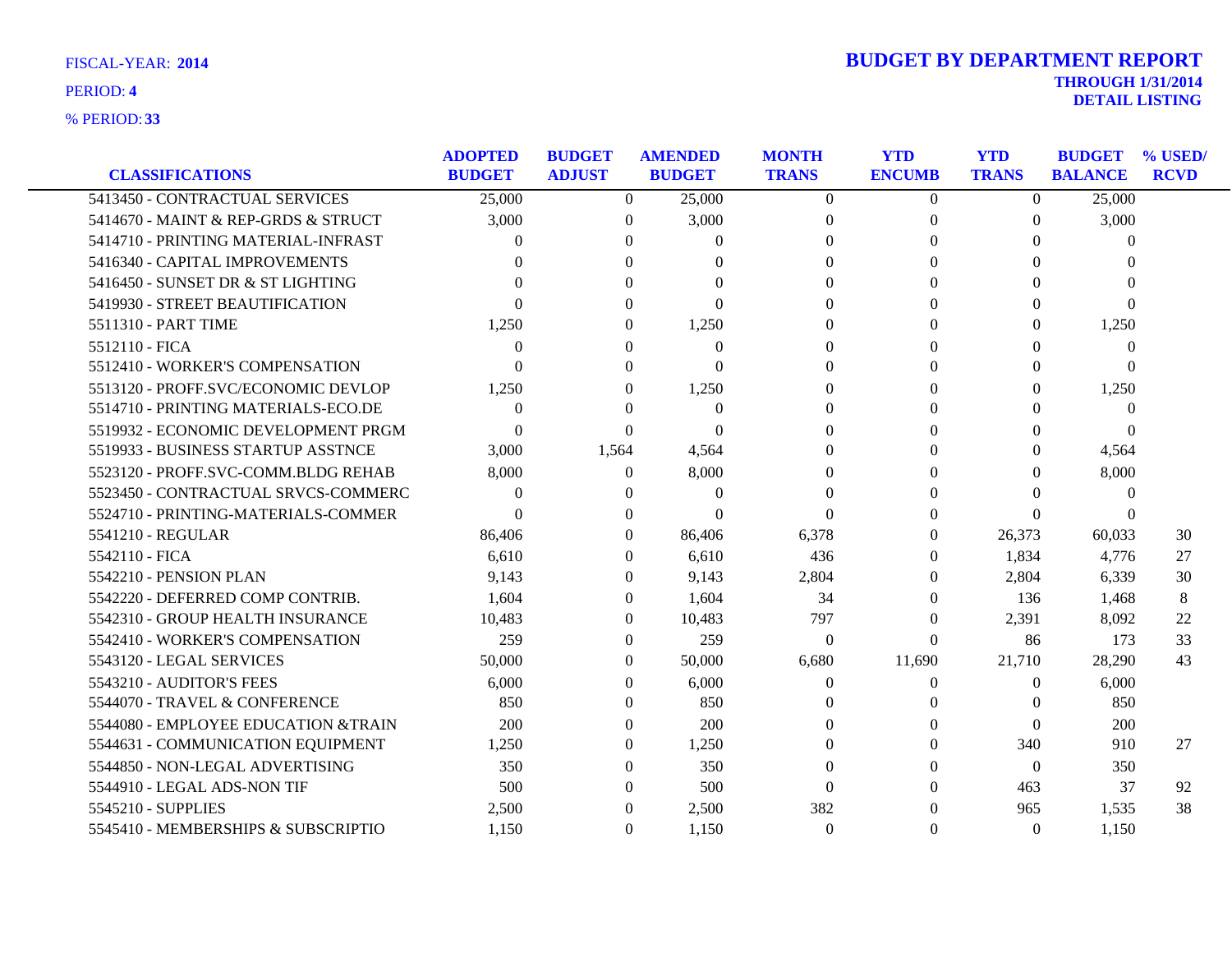| <b>CLASSIFICATIONS</b>                                                     | <b>ADOPTED</b><br><b>BUDGET</b> | <b>BUDGET</b><br><b>ADJUST</b> | <b>AMENDED</b><br><b>BUDGET</b> | <b>MONTH</b><br><b>TRANS</b> | <b>YTD</b><br><b>ENCUMB</b> | <b>YTD</b><br><b>TRANS</b> | <b>BUDGET % USED/</b><br><b>BALANCE</b> | <b>RCVD</b> |
|----------------------------------------------------------------------------|---------------------------------|--------------------------------|---------------------------------|------------------------------|-----------------------------|----------------------------|-----------------------------------------|-------------|
| 5549140 - CRA SEC/GRNT ADM/MISC EXP                                        | $\Omega$                        | $\Omega$                       | $\Omega$                        | $\theta$                     | $\Omega$                    | $\Omega$                   | $\Omega$                                |             |
| 5549915 - MISCELLANEOUS-CITY CONTRB                                        | 8,036                           | 0                              | 8,036                           | $\theta$                     | $\bf{0}$                    | $\theta$                   | 8,036                                   |             |
| 5549920 - GENERAL CONTINGENCY                                              | 4,141                           | $\Omega$                       | 4,141                           | $\Omega$                     | $\Omega$                    | $\Omega$                   | 4,141                                   |             |
| 5549925 - CRA BOARD MEMBRS DISCRT F                                        | 7,000                           | 0                              | 7,000                           | 300                          | $\Omega$                    | 781                        | 6,219                                   | 11          |
| 5553120 - PROF SERVICES-INFILL PROG                                        | $\Omega$                        | $\Omega$                       | $\Omega$                        | $\Omega$                     | $\Omega$                    | $\Omega$                   | $\theta$                                |             |
| 5593120 - PROFESSNL SERV-TECH ASSTC                                        |                                 | $\Omega$                       |                                 |                              |                             |                            | $\Omega$                                | 100         |
| 5593450 - WORK STUDY PROGRAM                                               | 40,000<br>10,000                | 0                              | 40,000<br>10,000                | 3,333<br>$\Omega$            | 26,667<br>$\Omega$          | 40,000<br>$\Omega$         | 10,000                                  |             |
|                                                                            |                                 |                                |                                 |                              |                             |                            |                                         |             |
| 5599931 - JAMES T. BOWMAN SCHOLARSH<br>5599932 - SCHOOL ASSISTANCE PROGRAM | 20,000<br>$\Omega$              | 0                              | 20,000<br>$\Omega$              | $\Omega$<br>$\Omega$         | $\theta$<br>0               | $\Omega$<br>$\Omega$       | 20,000                                  |             |
|                                                                            |                                 | $\theta$                       |                                 |                              |                             |                            | $\overline{0}$                          |             |
| 5643120 - PROFESSIONAL SERV-LEGAL S                                        | $\Omega$                        | 3,040                          | 3,040                           | $\Omega$<br>$\Omega$         | $\theta$<br>$\Omega$        | 3,040                      | 0<br>$\Omega$                           | 100         |
| 5643450 - CONTRACTUAL                                                      |                                 | $\Omega$                       | $\Omega$                        |                              |                             | $\Omega$                   |                                         |             |
| 5649921 - MULTI-FAMILY REHAB PROGRM                                        |                                 | 0                              | $\Omega$                        | $\Omega$                     | $\Omega$                    | $\Omega$                   | $\Omega$                                |             |
| 5649930 - SINGLE FAMILY REHAB PRGRM                                        | 22,000                          | $\Omega$                       | 22,000                          | 292                          | 4,000                       | 4,292                      | 17,708                                  | 19          |
| 5649935 - ASSISTANCE PROGRAM                                               | 75,000                          | 0                              | 75,000                          | $\theta$                     | $\Omega$                    | 23,000                     | 52,000                                  | 30          |
| 5691210 - REGULAR                                                          | 24.728                          | $\theta$                       | 24,728                          | 2,274                        | $\theta$                    | 9.095                      | 15,633                                  | 36          |
| 5692110 - FICA                                                             | 1,892                           | $\Omega$                       | 1,892                           | 167                          | $\Omega$                    | 673                        | 1,219                                   | 35          |
| 5692210 - PENSION PLAN                                                     | 3,561                           | $\Omega$                       | 3,561                           | 1,092                        | $\Omega$                    | 1,092                      | 2,469                                   | 30          |
| 5692310 - GROUP HEALTH INSURANCE                                           | 3,120                           | $\Omega$                       | 3,120                           | 298                          | $\Omega$                    | 895                        | 2,225                                   | 28          |
| 5692410 - WORKER'S COMPENSATION                                            | 67                              | 0                              | 67                              | $\left($                     | $\Omega$                    | 22                         | 45                                      | 32          |
| 5723120 - PROF. SVC-PARK IMPROVEMNT                                        | $\Omega$                        | $\theta$                       | $\Omega$                        | $\theta$                     | 13,931                      | 13,931                     | $-13,931$                               |             |
| 5723450 - CONTRACTUAL                                                      | 50,000                          | 47,576                         | 97,576                          | $\Omega$                     | $\Omega$                    | 15,777                     | 81,799                                  | 16          |
| 5726450 - MATCHING CONTRIBUTION                                            | 3,000                           | $\Omega$                       | 3,000                           | $\theta$                     | $\Omega$                    | $\overline{0}$             | 3,000                                   |             |
| 5741210 - SPECIAL EVENTS PLANNING                                          | 46,902                          | 0                              | 46,902                          | 3,555                        | $\Omega$                    | 14,713                     | 32,189                                  | 31          |
| 5742110 - FICA                                                             | 3,588                           | $\Omega$                       | 3,588                           | 235                          | $\Omega$                    | 996                        | 2,592                                   | 27          |
| 5742210 - PENSION                                                          | 6.660                           | $\Omega$                       | 6,660                           | 2,042                        | $\theta$                    | 2,042                      | 4,618                                   | 30          |
| 5742310 - HEALTH INSURANCE                                                 | 6,239                           | $\Omega$                       | 6,239                           | 500                          | $\Omega$                    | 1,499                      | 4,740                                   | 24          |
| 5742410 - WORKER'S COMPENSATION                                            | 127                             | $\theta$                       | 127                             | $\theta$                     | $\Omega$                    | 42                         | 85                                      | 33          |
| 5743120 - PROFESSIONAL SERV-MRKTNG                                         | 22,000                          | $\Omega$                       | 22,000                          | 6,177                        | 3,807                       | 9,983                      | 12,017                                  | 45          |
| 5819120 - TRANSFER TO GENERAL FUND                                         | 33,173                          | 0                              | 33,173                          | 33,173                       | $\theta$                    | 33,173                     | $\theta$                                | 100         |
| 5819140 - TRANSFER TO GENERAL FUND                                         | $\Omega$                        | $\Omega$                       | $\Omega$                        | $\theta$                     |                             | $\mathbf{0}$               | $\Omega$                                |             |
| 5833120 - - PROFESSIONAL SERVICES                                          | 100,000                         | $\theta$                       | 100,000                         | $-1.408$                     | $\Omega$                    | $-1,408$                   | 101.408                                 | (1)         |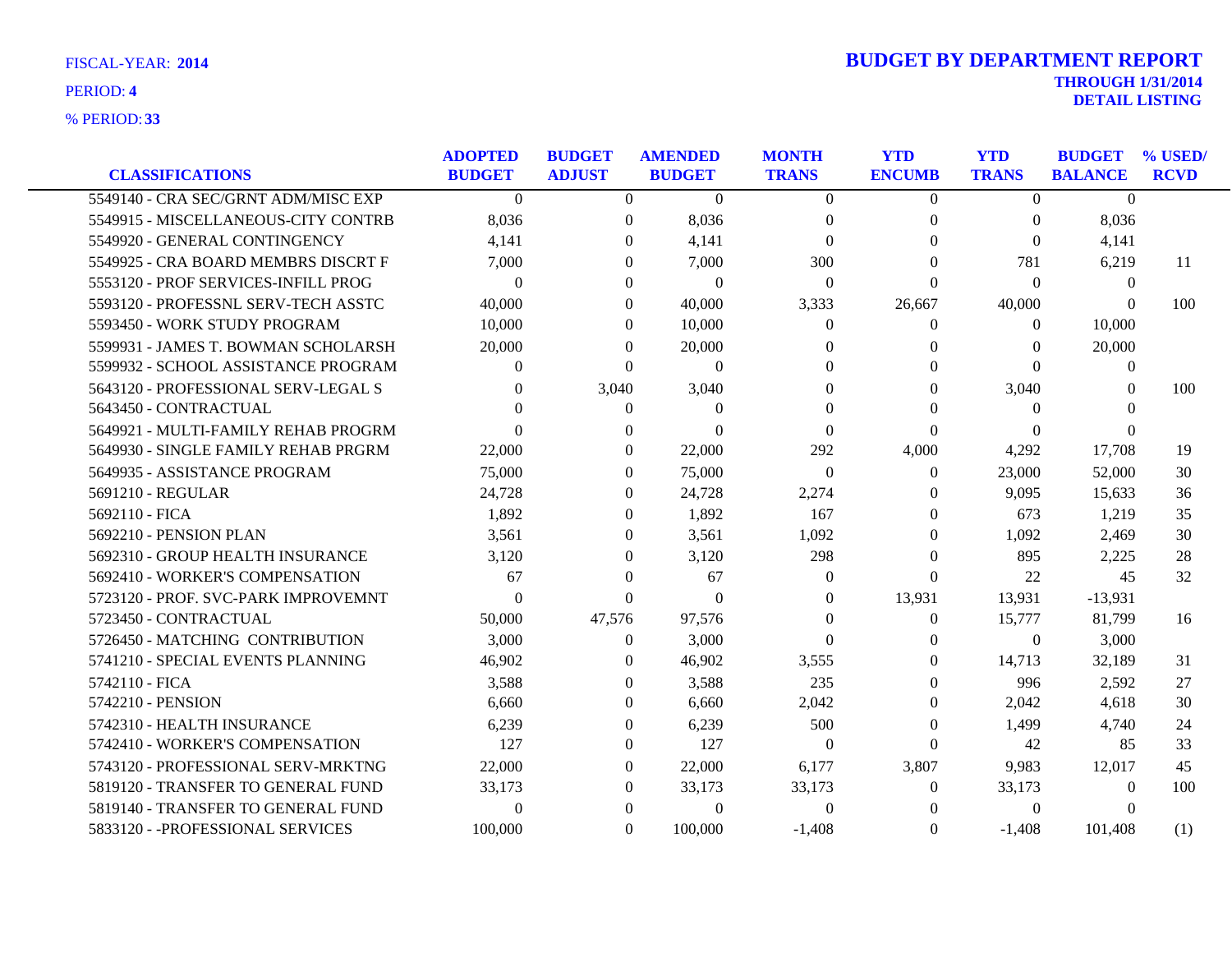| FISCAL-YEAR: 2014<br>PERIOD: 4<br><b>% PERIOD: 33</b> |                                 |                                |   |                                 |                              | <b>BUDGET BY DEPARTMENT REPORT</b> |                            | <b>THROUGH 1/31/2014</b>        | <b>DETAIL LISTING</b>     |
|-------------------------------------------------------|---------------------------------|--------------------------------|---|---------------------------------|------------------------------|------------------------------------|----------------------------|---------------------------------|---------------------------|
| <b>CLASSIFICATIONS</b>                                | <b>ADOPTED</b><br><b>BUDGET</b> | <b>BUDGET</b><br><b>ADJUST</b> |   | <b>AMENDED</b><br><b>BUDGET</b> | <b>MONTH</b><br><b>TRANS</b> | <b>YTD</b><br><b>ENCUMB</b>        | <b>YTD</b><br><b>TRANS</b> | <b>BUDGET</b><br><b>BALANCE</b> | $\%$ USED/<br><b>RCVD</b> |
| 5833125 - PROPERTY MANAGEMENT                         | 40,000                          |                                | 0 | 40,000                          | 4.876                        | 8,381                              | 34,383                     | 5.617                           | 85                        |
| 5833455 - RESIDNT.RELOCATION ASSIST                   | 25,000                          |                                | 0 | 25,000                          | 5,193                        | 16,144                             | 24,766                     | 234                             | 99                        |

| 5836110 - LAND ACQUISITION              | 30,000     |                | 30,000    |            | 0                | 450     | 29.550     |    |
|-----------------------------------------|------------|----------------|-----------|------------|------------------|---------|------------|----|
| 5837110 - REGIONS BANK LOAN \$2,730,    | 266,186    |                | 266,186   | $\theta$   | $\theta$         | 65,070  | 201,116    | 24 |
| 5837210 - REGIONS LN 2006 - \$2,730M    | 31,589     |                | 31,589    |            | $\boldsymbol{0}$ | 9,373   | 22,216     | 29 |
| Department 1110-CRA BOARD FOR TIF TOTAL | 1,555,611  | 52,180         | 1,607,791 | 117,741    | 84,620           | 500,665 | 1,107,127  | 31 |
| <b>EXPENSE TOTAL</b>                    | 1,555,611  | 52,180         | 1,607,791 | 117,741    | 84.620           | 500,665 | 1,107,127  | 31 |
| Fund 610-CRA TRUST FUND TOTAL           |            |                |           |            |                  |         |            |    |
| <b>REVENUE TOTALS</b>                   | 1.163.084  | $\overline{0}$ | 1.163.084 | 2,269      | $\Omega$         | 652.037 | 511.047    | 56 |
| <b>EXPENSE TOTALS</b>                   | 1,555,611  | 52,180         | 1,607,791 | 117,741    | 84,620           | 500.665 | 1,107,127  | 31 |
| Fund 610-CRA TRUST FUND TOTAL           | $-392.527$ | $-52.180$      | -444.707  | $-115.472$ | $-84.620$        | 151.372 | $-596,080$ |    |

### Fund 615-FEDERAL FORFEITURE FUND

### **REVENUE**

| <b>Department 0000-Description N/A</b> |                |                |                  |          |              |          |          |                |
|----------------------------------------|----------------|----------------|------------------|----------|--------------|----------|----------|----------------|
| 3511000 - CONFISCATED REVENUE          | $\overline{0}$ | $\overline{0}$ | $\boldsymbol{0}$ | $\Omega$ | $\mathbf{0}$ | $\theta$ | $\theta$ |                |
| 3612000 - INTEREST INCOME              | 9,000          | 0              | 9,000            | 1,374    | $\theta$     | 5,417    | 3,583    | 60             |
| 3699200 - MISC OTHERS                  | 80,000         | $\theta$       | 80,000           | 6,624    | $\theta$     | 24,588   | 55,412   | 30             |
| Department 0000-Description N/A TOTAL  | 89,000         | 0              | 89,000           | 7,998    | $\Omega$     | 30,005   | 58,995   | 33             |
| <b>REVENUE TOTAL</b>                   | 89,000         | $\bf{0}$       | 89,000           | 7,998    | $\bf{0}$     | 30,005   | 58,995   | 33             |
| <b>EXPENSE</b>                         |                |                |                  |          |              |          |          |                |
| <b>Department 1910-POLICE</b>          |                |                |                  |          |              |          |          |                |
| 5211410 - OVERTIME                     | 50,000         | $\overline{0}$ | 50,000           | 379      | $\mathbf{0}$ | 2,937    | 47,063   | 5 <sup>5</sup> |
| 5211414 - BARTRA                       | 30,000         | 0              | 30,000           | 900      | $\theta$     | 4,614    | 25,386   | 15             |